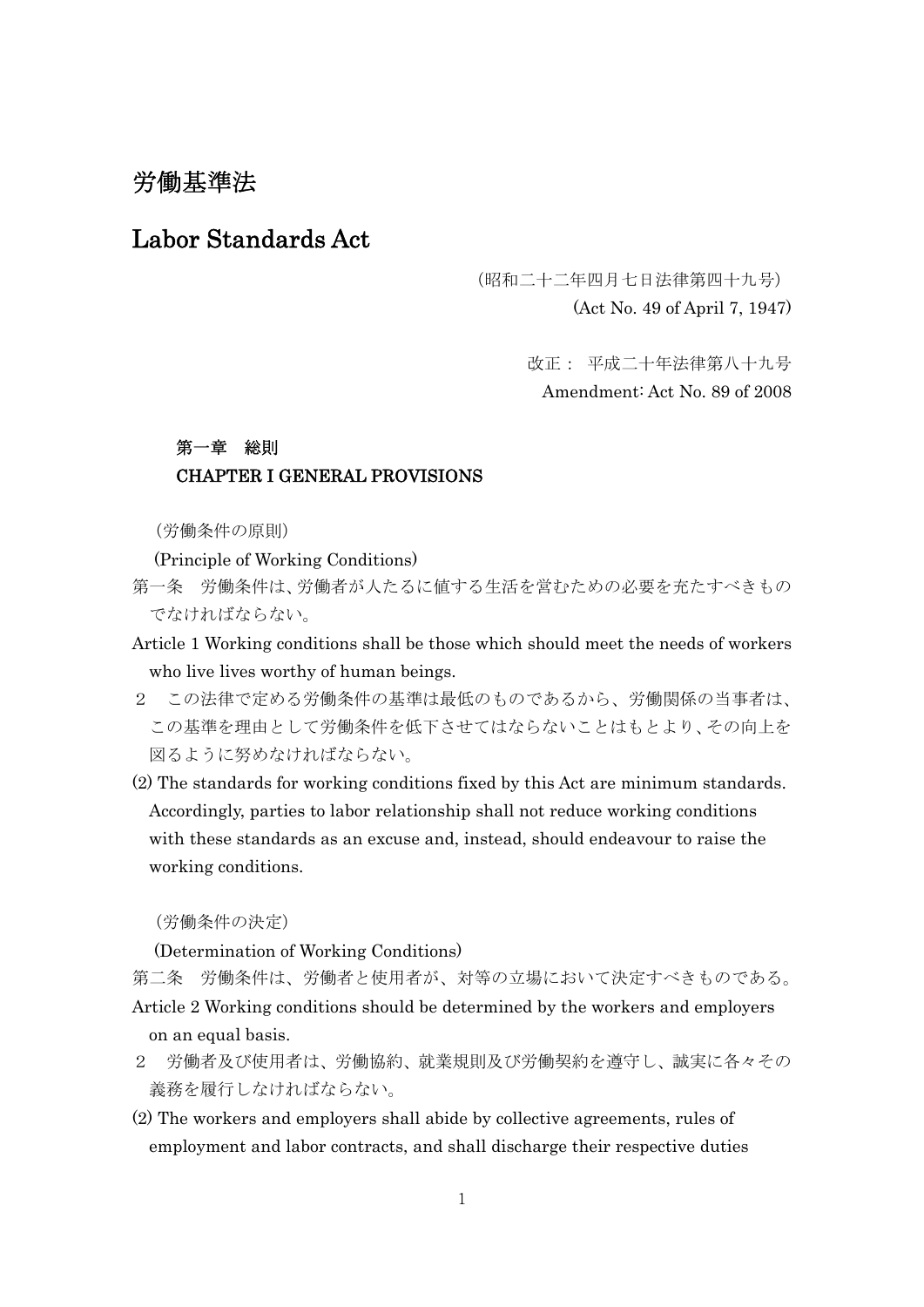#### faithfully.

(均等待遇)

#### (Equal Treatment)

- 第三条 使用者は、労働者の国籍、信条又は社会的身分を理由として、賃金、労働時間 その他の労働条件について、差別的取扱いをしてはならない。
- Article 3 An employer shall not engage in discriminatory treatment with respect to wages, working hours or other working conditions by reason of the nationality, creed or social status of any worker.

(男女同一賃金の原則)

(Principle of Equal Wages for Men and Women)

- 第四条 使用者は、労働者が女性であることを理由として、賃金について、男性と差別 的取扱いをしてはならない。
- Article 4 An employer shall not engage in discriminatory treatment of a woman as compared with a man with respect to wages by reason of the worker being a woman.

(強制労働の禁止)

(Prohibition of Forced Labor)

- 第五条 使用者は、暴行、脅迫、監禁その他精神又は身体の自由を不当に拘束する手段 によつて、労働者の意思に反して労働を強制してはならない。
- Article 5 An employer shall not force workers to work against their will by means of physical violence, intimidation, confinement, or any other unfair restraint on the mental or physical freedom of the workers.

(中間搾取の排除)

(Elimination of Intermediate Exploitation)

- 第六条 何人も、法律に基いて許される場合の外、業として他人の就業に介入して利益 を得てはならない。
- Article 6 Unless permitted by act, no person shall obtain profit by intervening, as a business, in the employment of others.

(公民権行使の保障)

(Guarantee of the Exercise of Civil Rights)

第七条 使用者は、労働者が労働時間中に、選挙権その他公民としての権利を行使し、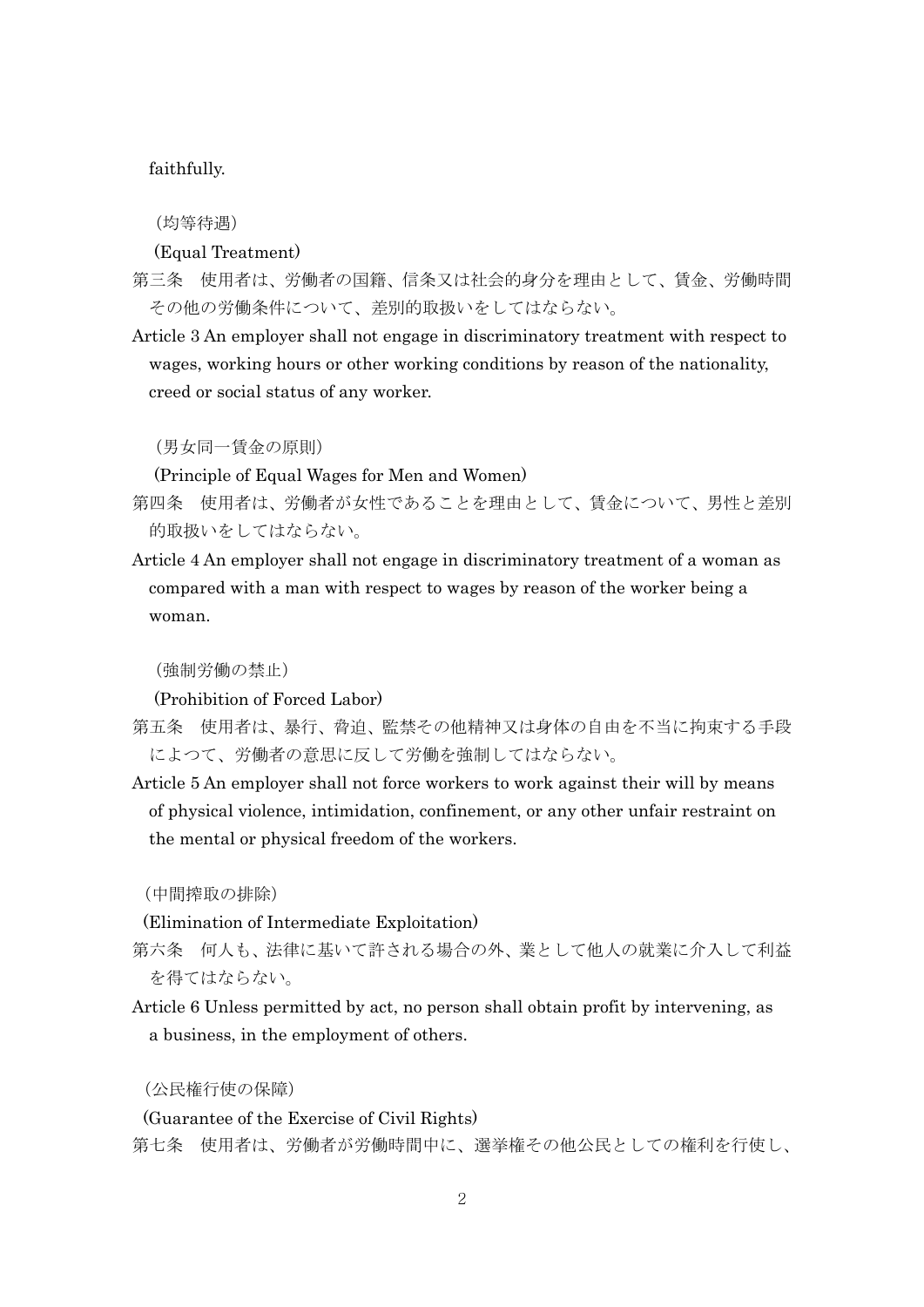又は公の職務を執行するために必要な時間を請求した場合においては、拒んではなら ない。但し、権利の行使又は公の職務の執行に妨げがない限り、請求された時刻を変 更することができる。

Article 7 An employer shall not refuse when a worker requests time necessary to exercise franchise and other civil rights or to perform public duties during working hours; provided, however, that the employer may change the time requester by the worker to the extent that such change does not hinder the exercise of the right or the performance of the public duty.

第八条 削除

Article 8 Deleted.

(定義)

### (Definitions)

- 第九条 この法律で「労働者」とは、職業の種類を問わず、事業又は事務所(以下「事 業」という。)に使用される者で、賃金を支払われる者をいう。
- Article 9 In this Act, worker means one who is employed at an enterprise or office (hereinafter referred to as "enterprise") and receives wages therefrom, without regard to the kind of occupation.
- 第十条 この法律で使用者とは、事業主又は事業の経営担当者その他その事業の労働者 に関する事項について、事業主のために行為をするすべての者をいう。
- Article 10 In this Act, employer means the business operator or manager of the enterprise or any other person who acts on behalf of the business operator of the enterprise in matters concerning the workers of the enterprise.
- 第十一条 この法律で賃金とは、賃金、給料、手当、賞与その他名称の如何を問わず、 労働の対償として使用者が労働者に支払うすべてのものをいう。
- Article 11 In this Act, wage means the wage, salary, allowance, bonus and every other payment to the worker from the employer as remuneration for labor, regardless of the name by which such payment may be called.
- 第十二条 この法律で平均賃金とは、これを算定すべき事由の発生した日以前三箇月間 にその労働者に対し支払われた賃金の総額を、その期間の総日数で除した金額をいう。 ただし、その金額は、次の各号の一によつて計算した金額を下つてはならない。 Article 12 In this Act, the amount of the average wage means the amount obtained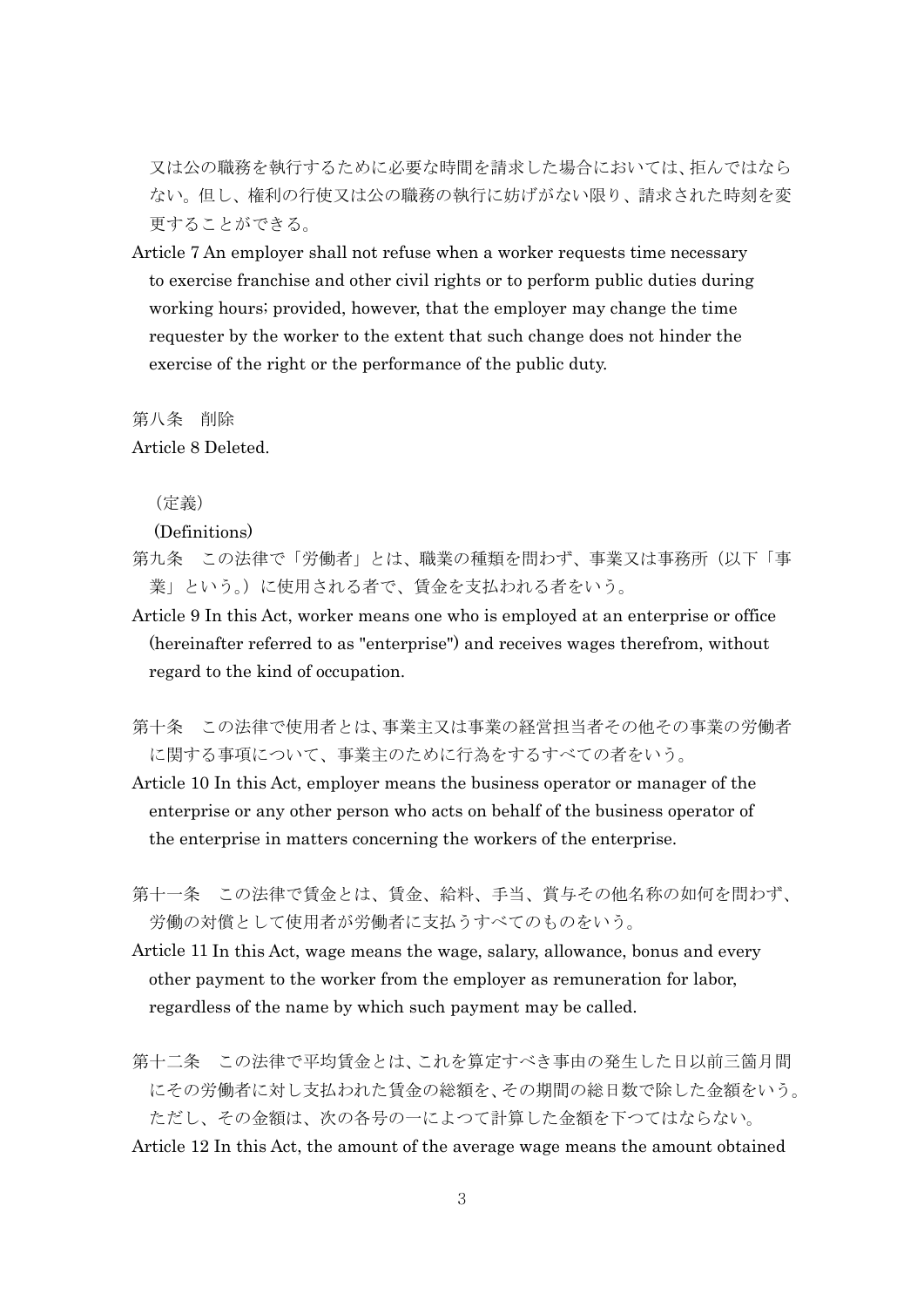by dividing the total amount of wages for a period of 3 months preceding the day on which the reason to be calculated the average wage arose by the number of all days during the period; provided, however, that the amount of the average wage shall not be less than the amount calculated by one of the following methods:

一 賃金が、労働した日若しくは時間によつて算定され、又は出来高払制その他の請負 制によつて定められた場合においては、賃金の総額をその期間中に労働した日数で除し た金額の百分の六十

- (i) In the event that the wage is calculated on the basis of working days or hours, or determined in accordance with a piece rate or other contract price, 60 percent of the amount obtained by dividing the total amount of wages by the number of actual working days during the period;
- 二 賃金の一部が、月、週その他一定の期間によつて定められた場合においては、その 部分の総額をその期間の総日数で除した金額と前号の金額の合算額
- (ii) In the event that a portion of the wage is determined on the basis of months, weeks, or any other fixed period, the aggregate of (a) the amount obtained by dividing the total amount of any such portion of the wage by the number of all days during that period and (b) the amount under the preceding item.
- 2 前項の期間は、賃金締切日がある場合においては、直前の賃金締切日から起算する。
- (2) When there is a fixed day for closing the wage account, the periods set forth in the preceding paragraph shall be calculated from the last such fixed day.
- 3 前二項に規定する期間中に、次の各号の一に該当する期間がある場合においては、 その日数及びその期間中の賃金は、前二項の期間及び賃金の総額から控除する。
- (3) If the period mentioned in the preceding two paragraphs includes any of the following items, the number of days and the wages in such a period shall be excluded from the days and total amount of wages under the preceding two paragraphs
- 業務上負傷し、又は疾病にかかり療養のために休業した期間
- (i) Period of absence from work for medical treatment caused by injury or illness in the course of employment;
- 二 産前産後の女性が第六十五条の規定によつて休業した期間
- (ii) Period of absence from work for women before and after childbirth in accordance with the provisions of Article 65;
- 三 使用者の責めに帰すべき事由によつて休業した期間
- (iii) Period of absence from work caused by reasons attributable to the employer;
- 四 育児休業、介護休業等育児又は家族介護を行う労働者の福祉に関する法律(平成三 年法律第七十六号)第二条第一号に規定する育児休業又は同条第二号に規定する介護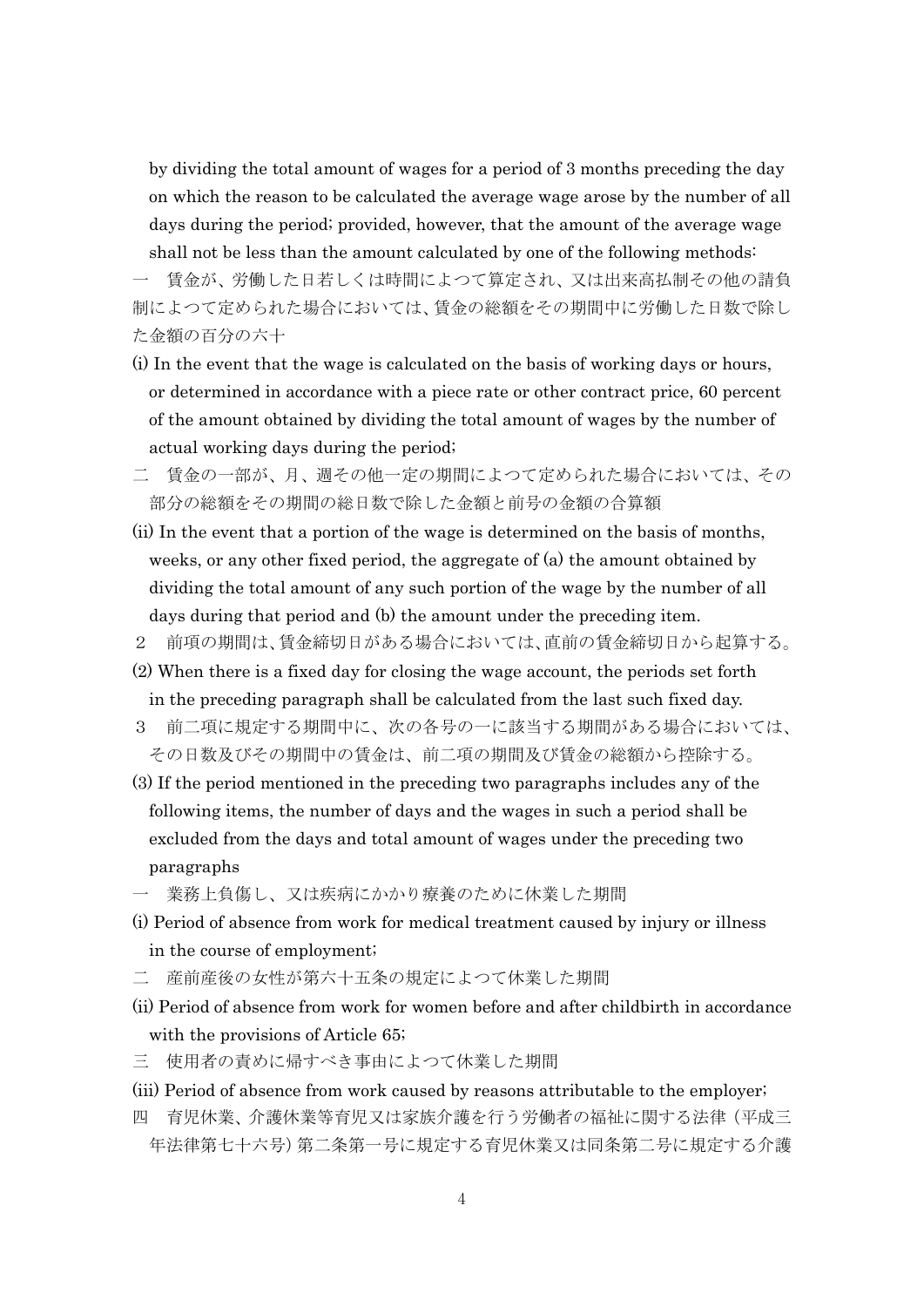休業(同法第六十一条第三項(同条第六項から第八項までにおいて準用する場合を含 む。)に規定する介護をするための休業を含む。第三十九条第八項において同じ。)を した期間

- (iv) Period of child care leave prescribed in item (i) of Article 2 of the Act Concerning the Welfare of Workers Who Take Care of Children or Other Family Members Including Child Care and Family Care Leave (Act No. 76 of 1991), or period of family care leave prescribed in item (i) of the said Article (including leave for family care prescribed in paragraph (3) of Article 61 of the said Act (including the cases where it is applied mutatis mutandis pursuant to under paragraph (6) through paragraph (8) of the said Article); the same shall apply to paragraph (8) of Article 39);
- 五 試みの使用期間
- (v) Probationary period.
- 4 第一項の賃金の総額には、臨時に支払われた賃金及び三箇月を超える期間ごとに支 払われる賃金並びに通貨以外のもので支払われた賃金で一定の範囲に属しないもの は算入しない。
- (4) The total amount of wages under paragraph (1) shall not include extraordinary wages, wages which are paid periodically for a period exceeding 3 months and wages which are paid in anything other than currency and which are not within a fixed scope.
- 5 賃金が通貨以外のもので支払われる場合、第一項の賃金の総額に算入すべきものの 範囲及び評価に関し必要な事項は、厚生労働省令で定める。
- (5) In the event that a wage is paid in anything other than currency, necessary matters relating to the scope of such wage to be included in the total amount of wages under paragraph (1) and the method for calculating such wage shall be set forth by Ordinance of the Ministry of Health, Labour and Welfare.
- 6 雇入後三箇月に満たない者については、第一項の期間は、雇入後の期間とする。
- (6) For a worker who has been employed for less than 3 months, the period under paragraph (1) shall be the period of his or her employment.
- 7 日日雇い入れられる者については、その従事する事業又は職業について、厚生労働 大臣の定める金額を平均賃金とする。
- (7) The average wage for a day laborer shall be fixed by the Minister of Health, Labour and Welfare according to the kind of enterprise or occupation in which such day laborer is engaged.
- 8 第一項乃至第六項によつて算定し得ない場合の平均賃金は、厚生労働大臣の定める ところによる。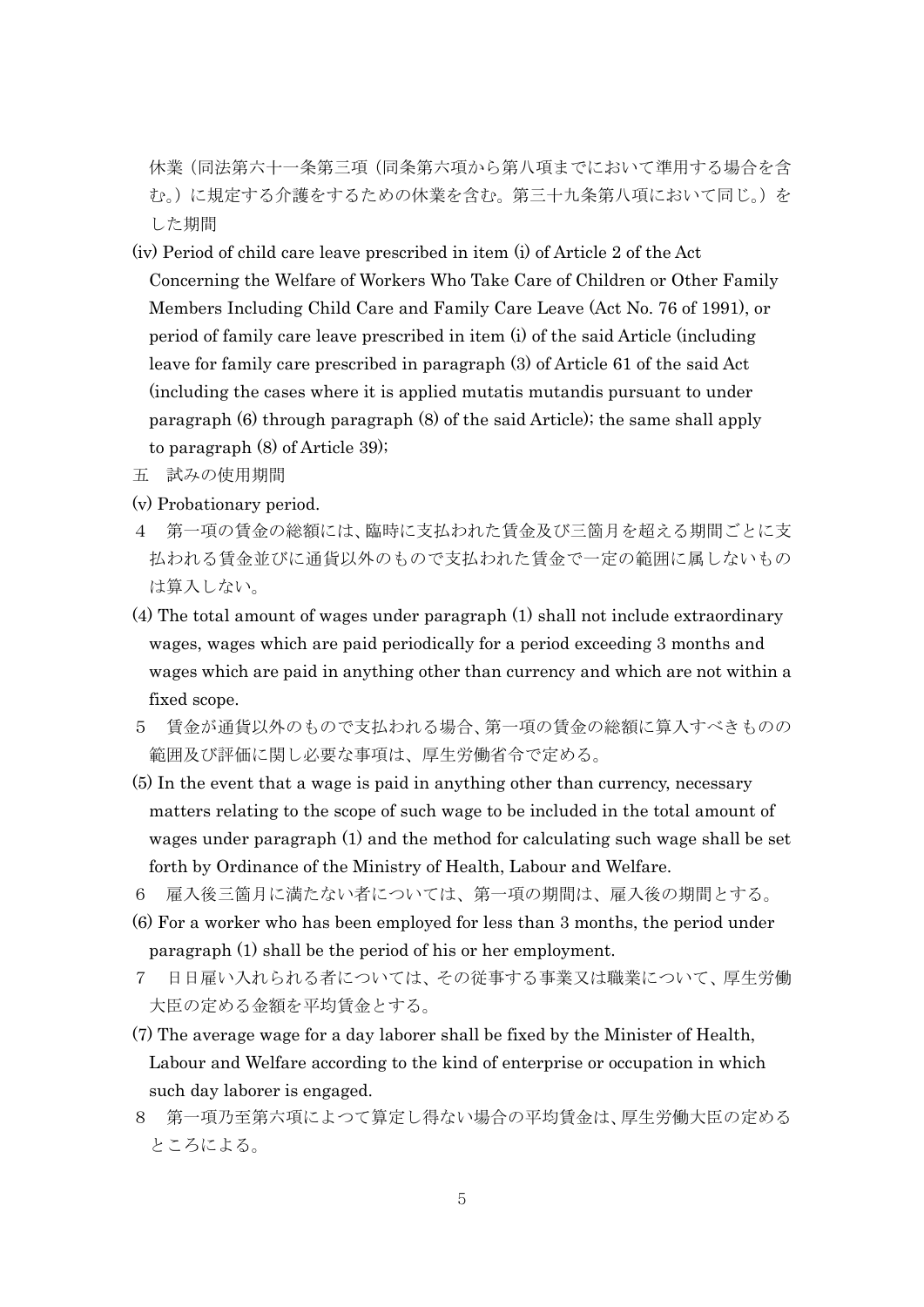(8) In the event that the average wage cannot be calculated in accordance with paragraphs (1) through (6), the average wage will be determined in the manner set forth by the Minister of Health, Labour and Welfare.

## 第二章 労働契約 CHAPTER II LABOR CONTRACT

(この法律違反の契約)

(Contract Violating This Act)

- 第十三条 この法律で定める基準に達しない労働条件を定める労働契約は、その部分に ついては無効とする。この場合において、無効となつた部分は、この法律で定める基 準による。
- Article 13 A labor contract which provides for working conditions which do not meet the standards of this Act shall be invalid with respect to such portions. In such a case the portions which have become invalid shall be governed by the standards set forth in this Act.

(契約期間等)

(Period of Contract, etc.)

- 第十四条 労働契約は、期間の定めのないものを除き、一定の事業の完了に必要な期間 を定めるもののほかは、三年(次の各号のいずれかに該当する労働契約にあつては、 五年)を超える期間について締結してはならない。
- Article 14 Labor contracts, excluding those without a definite period, and excepting those providing that the period shall be the period necessary for completion of a specified project, shall not be concluded for a period exceeding 3 years (or 5 years with respect to labor contracts that fall under any of the following items).
- 一 専門的な知識、技術又は経験(以下この号において「専門的知識等」という。)で あつて高度のものとして厚生労働大臣が定める基準に該当する専門的知識等を有す る労働者(当該高度の専門的知識等を必要とする業務に就く者に限る。)との間に締 結される労働契約
- (i) Labor contracts concluded with workers who have expert knowledge, skills or experience (hereinafter referred to as "expert knowledge, etc." in this item), that expert knowledge, etc., being of an advanced level and coming under the standards prescribed by the Minister of Health, Labour and Welfare (limited to those workers who are appointed to work activities requiring the prescribed advanced level of expert knowledge, etc.).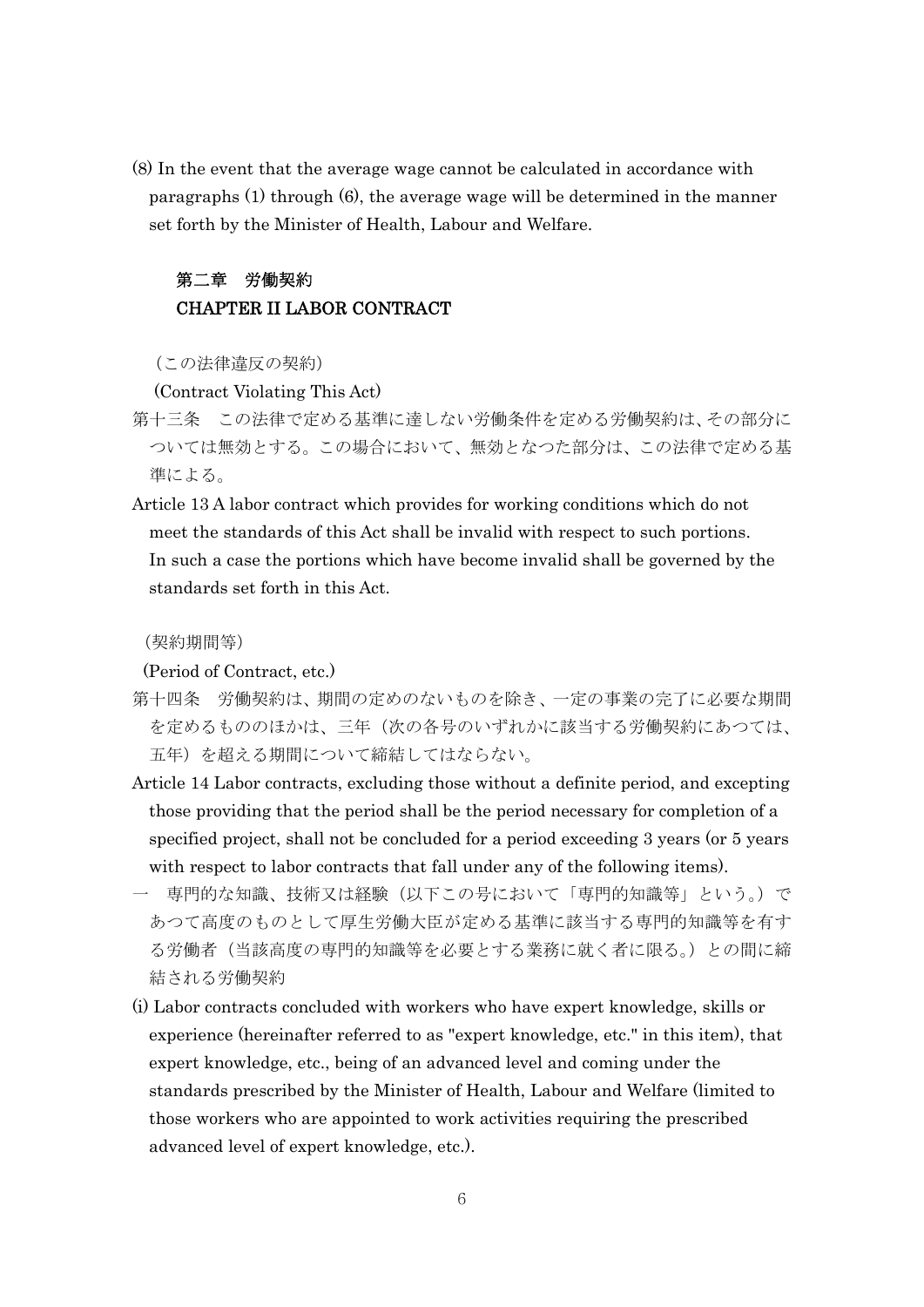- 二 満六十歳以上の労働者との間に締結される労働契約(前号に掲げる労働契約を除 く。)
- (ii) Labor contracts concluded with workers aged 60 years or older (excluding labor contracts stipulated in the preceding item).
- 2 厚生労働大臣は、期間の定めのある労働契約の締結時及び当該労働契約の期間の満 了時において労働者と使用者との間に紛争が生ずることを未然に防止するため、使用 者が講ずべき労働契約の期間の満了に係る通知に関する事項その他必要な事項につ いての基準を定めることができる。
- (2) The Minister of Health, Labour and Welfare may, in order to preemptively prevent disputes arising between workers and employers at the time of conclusion and the time of expiry of labor contracts which are of prescribed duration, prescribe standards in relation to the matters in connection with notice to be taken by employers relating to the expiry of the term of the labor contracts and other necessary matters.
- 3 行政官庁は、前項の基準に関し、期間の定めのある労働契約を締結する使用者に対 し、必要な助言及び指導を行うことができる。
- (3) The relevant government agency may, in relation to the standards set forth in the preceding paragraph, give necessary advice and guidance to employers concluding labor contracts which are of prescribed duration.

(労働条件の明示)

(Clear Indication of Working Conditions)

- 第十五条 使用者は、労働契約の締結に際し、労働者に対して賃金、労働時間その他の 労働条件を明示しなければならない。この場合において、賃金及び労働時間に関する 事項その他の厚生労働省令で定める事項については、厚生労働省令で定める方法によ り明示しなければならない。
- Article 15 In concluding a labor contract, the employer shall clearly indicate the wages, working hours and other working conditions to the worker. In this case, matters concerning wages and working hours and other matters stipulated by Ordinance of the Ministry of Health, Labour and Welfare shall be clearly indicated in the manner prescribed by Ordinance of the Ministry of Health, Labour and Welfare.
- 2 前項の規定によつて明示された労働条件が事実と相違する場合においては、労働者 は、即時に労働契約を解除することができる。
- (2) In the event that the working conditions as clearly indicated under the provisions of the preceding paragraph differ from actual fact, the worker may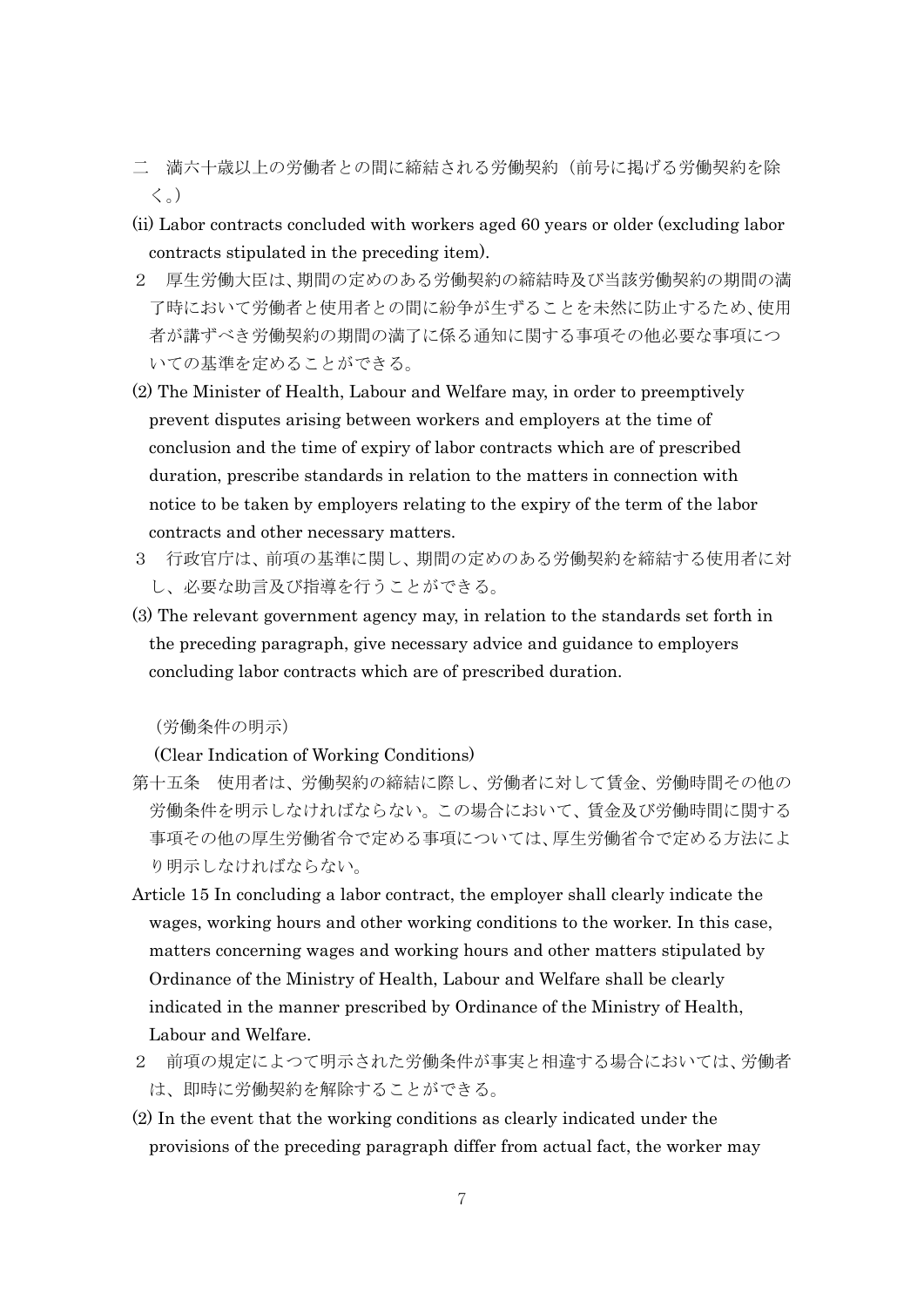immediately cancel the labor contract.

- 3 前項の場合、就業のために住居を変更した労働者が、契約解除の日から十四日以内 に帰郷する場合においては、使用者は、必要な旅費を負担しなければならない。
- (3) In a case under the preceding paragraph, in the event that a worker who has changed his or her residence for the work returns home within14 days from the dat of cancellation, the employer shall bear the necessary travel expenses for the worker.

(賠償予定の禁止)

(Ban on Predetermined Compensation)

- 第十六条 使用者は、労働契約の不履行について違約金を定め、又は損害賠償額を予定 する契約をしてはならない。
- Article 16 An employer shall not make a contract which fixes in advance either a sum payable to the employer for breach of contract or an amount of compensation for damages.

(前借金相殺の禁止)

(Ban on Set-off against Advances)

- 第十七条 使用者は、前借金その他労働することを条件とする前貸の債権と賃金を相殺 してはならない。
- Article 17 An employer shall not set-off wages against advances of money or advances of other credits made as a condition for work.

(強制貯金)

(Compulsory Savings)

- 第十八条 使用者は、労働契約に附随して貯蓄の契約をさせ、又は貯蓄金を管理する契 約をしてはならない。
- Article 18 An employer shall not requirea contract for savings or make a contract to take charge of savings incidental to the labor contract.
- 2 使用者は、労働者の貯蓄金をその委託を受けて管理しようとする場合においては、 当該事業場に、労働者の過半数で組織する労働組合があるときはその労働組合、労働 者の過半数で組織する労働組合がないときは労働者の過半数を代表する者との書面 による協定をし、これを行政官庁に届け出なければならない。
- (2) An employer, in taking charge of workers' savings entrusted to the employer by the workers, shall conclude a written agreement with a labor union organized by a majority of the workers at the workplace, where such a union exists, or with a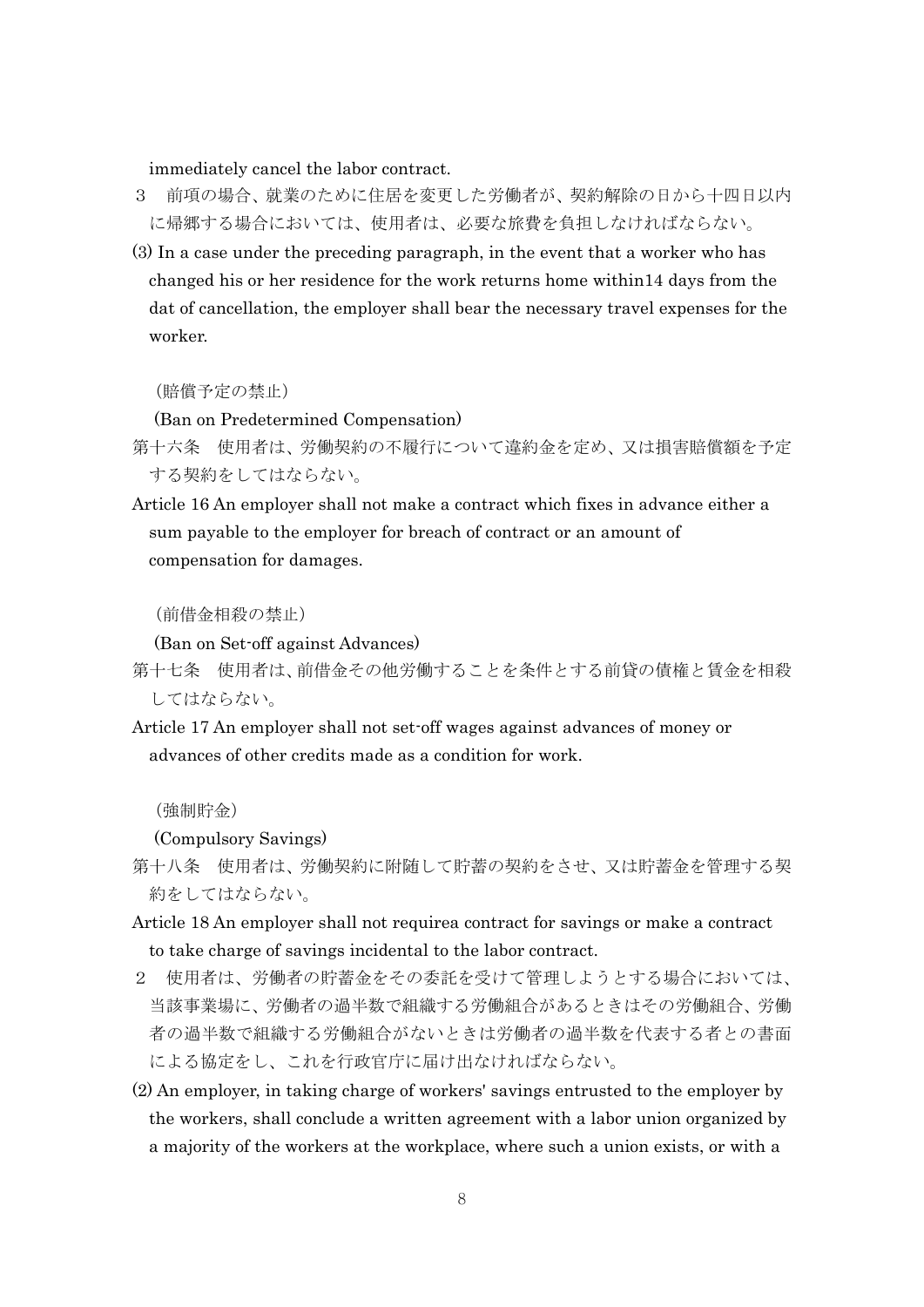person representing a majority of the workers, where no such union exists, and shall submit the written agreement to the relevant government agency.

- 3 使用者は、労働者の貯蓄金をその委託を受けて管理する場合においては、貯蓄金の 管理に関する規程を定め、これを労働者に周知させるため作業場に備え付ける等の措 置をとらなければならない。
- (3) An employer, intaking charge of workers' savings entrusted to the employer by the workers, shall establish rules governing the keeping of savings and take steps to inform the workers of these rules, such as posting such rules at the work place.
- 4 使用者は、労働者の貯蓄金をその委託を受けて管理する場合において、貯蓄金の管 理が労働者の預金の受入であるときは、利子をつけなければならない。この場合にお いて、その利子が、金融機関の受け入れる預金の利率を考慮して厚生労働省令で定め る利率による利子を下るときは、その厚生労働省令で定める利率による利子をつけた ものとみなす。
- (4) An employer, in taking charge of workers' savings entrusted to the employer by the workers, shall pay interest in the event that the savings kept in custody constitute a deposit accepted. If, in this case, the amount of interest paid is below the amount of interest based on the interest rate established by Ordinance of the Ministry of Health, Labour and Welfare with due consideration of the interest rate for deposits accepted by financial institution the employer shall be deemed to have paid interest equivalent to that based on the rate determined by Ordinance of the Ministry of Health, Labour and Welfare.
- 5 使用者は、労働者の貯蓄金をその委託を受けて管理する場合において、労働者がそ の返還を請求したときは、遅滞なく、これを返還しなければならない。
- (5) An employer, intaking charge of workers' savings entrusted to the employer by the workers, shall return the savings to the workers on request without delay.
- 6 使用者が前項の規定に違反した場合において、当該貯蓄金の管理を継続することが 労働者の利益を著しく害すると認められるときは、行政官庁は、使用者に対して、そ の必要な限度の範囲内で、当該貯蓄金の管理を中止すべきことを命ずることができる。
- (6) In the event that the employer has violated the provisions of the preceding paragraph and the continued taking charge of the workers' savings by the employer is deemed as seriously detrimental to the interests of the workers, the relevant government agency may order the employer to suspend taking charge of the savings in question within such limits as are necessary.
- 7 前項の規定により貯蓄金の管理を中止すべきことを命ぜられた使用者は、遅滞なく、 その管理に係る貯蓄金を労働者に返還しなければならない。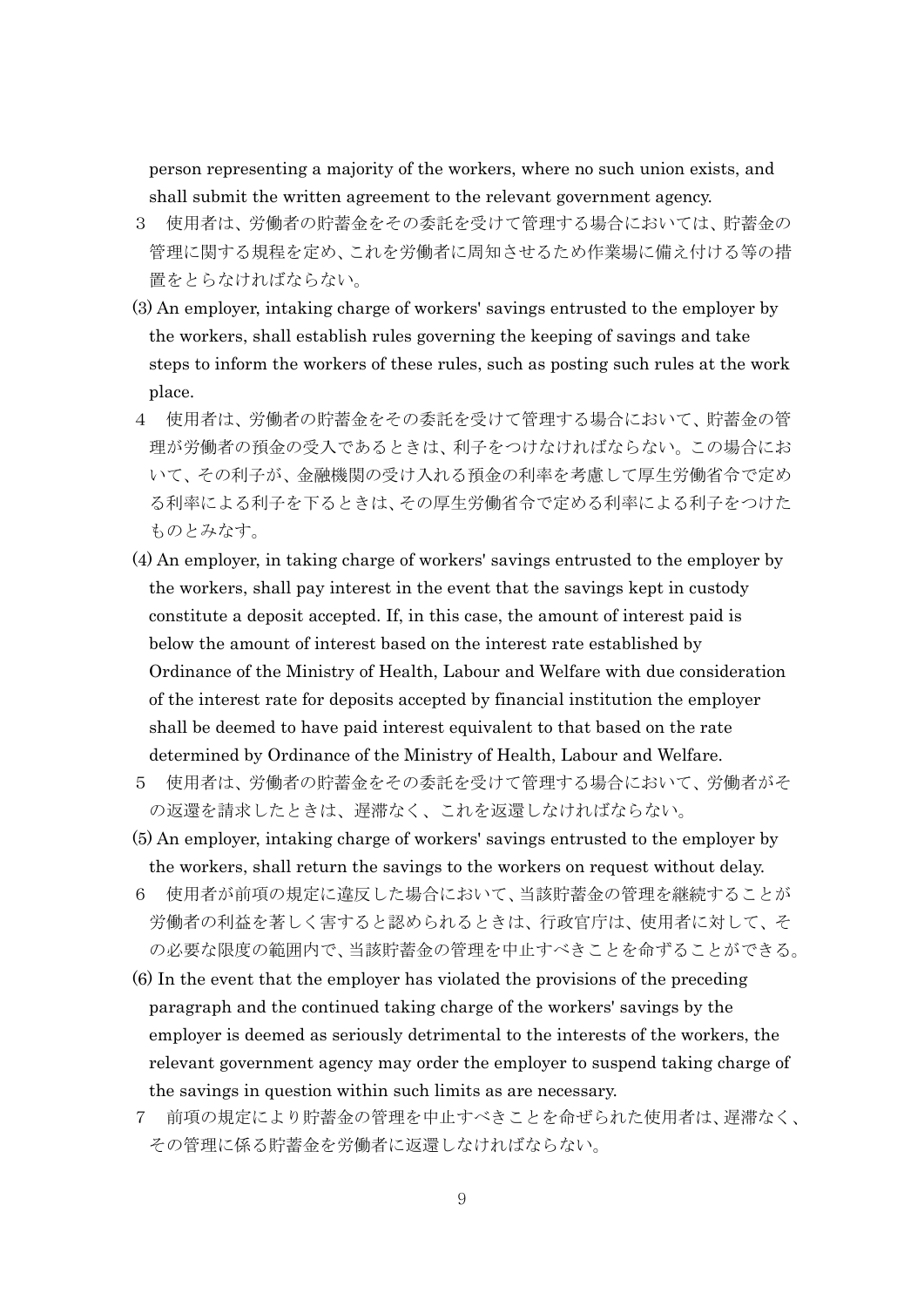(7) An employer, who has been ordered to suspend taking charge of savings pursuant to the provisions of the preceding paragraph, shall return those savings affected by the above suspension to the workers without delay.

#### (解雇)

#### (Dismissal)

- 第十八条の二 解雇は、客観的に合理的な理由を欠き、社会通念上相当であると認めら れない場合は、その権利を濫用したものとして、無効とする。
- Article 18-2 A dismissal shall, where the dismissal lacks objectively reasonable grounds and is not considered to be appropriate in general societal terms, be treated as a misuse of that right and invalid.

#### (解雇制限)

#### (Restrictions on Dismissal of Workers)

- 第十九条 使用者は、労働者が業務上負傷し、又は疾病にかかり療養のために休業する 期間及びその後三十日間並びに産前産後の女性が第六十五条の規定によつて休業す る期間及びその後三十日間は、解雇してはならない。ただし、使用者が、第八十一条 の規定によつて打切補償を支払う場合又は天災事変その他やむを得ない事由のため に事業の継続が不可能となつた場合においては、この限りでない。
- Article 19 An employer shall not dismiss a worker during a period of absence from work for medical treatment with respect to injuries or illnesses suffered in the course of employment nor within 30 days thereafter, and shall not dismiss a woman during a period of absence from work before and after childbirth in accordance with the provisions of Article 65 nor within 30 days thereafter; provided, however, that this shall not apply in the event that the employer pays compensation for discontinuance in accordance with Article 81 nor when the continuance of the enterprise has been made impossible by a natural disaster or other unavoidable reason.
- 2 前項但書後段の場合においては、その事由について行政官庁の認定を受けなければ ならない。
- (2) In the event of a circumstance under the second sentence of the proviso of the preceding paragraph, the employer shall obtain the approval of the relevant government agency with respect to the reason in question.

(解雇の予告) (Advance Notice of Dismissal)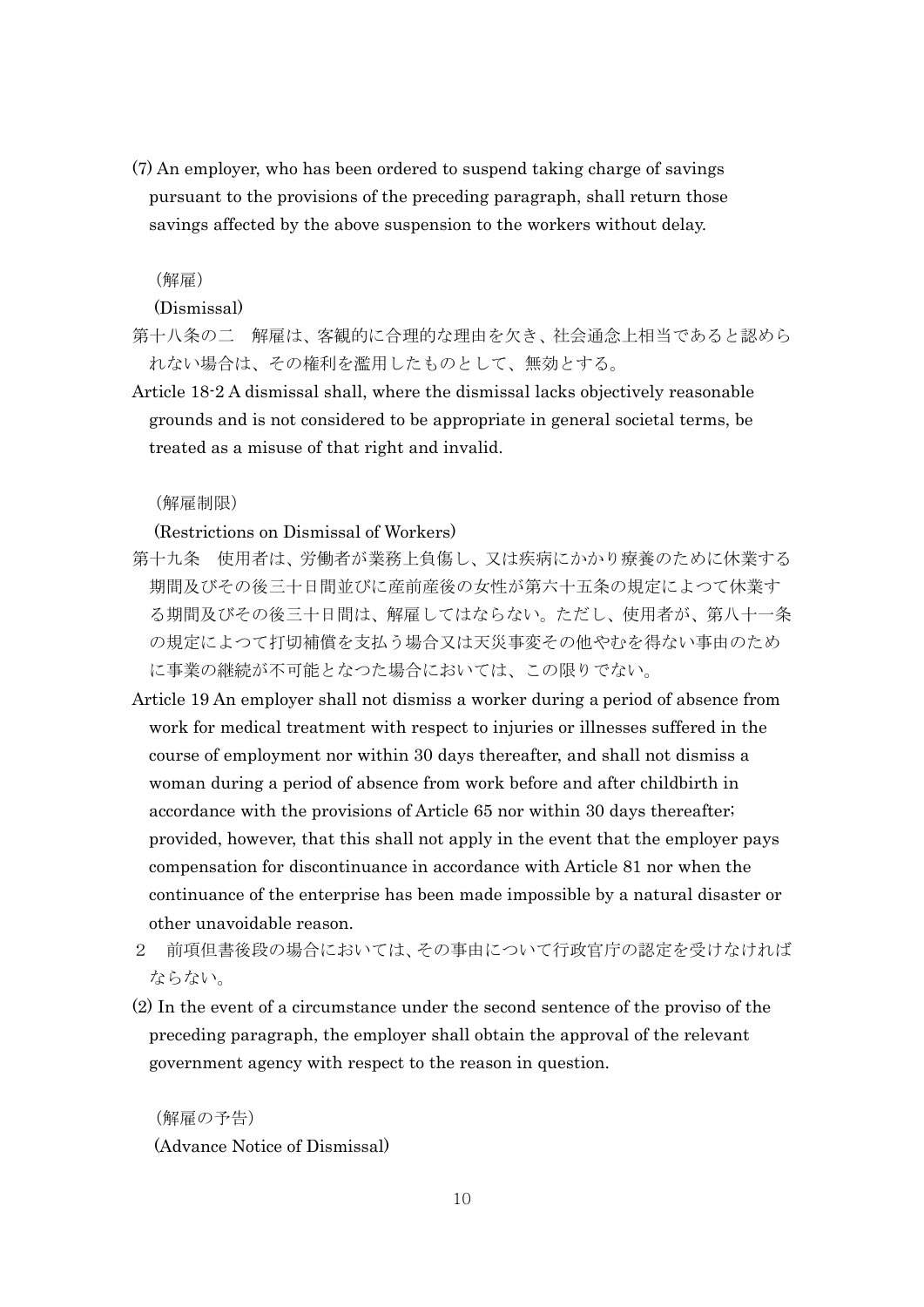- 第二十条 使用者は、労働者を解雇しようとする場合においては、少くとも三十日前に その予告をしなければならない。三十日前に予告をしない使用者は、三十日分以上の 平均賃金を支払わなければならない。但し、天災事変その他やむを得ない事由のため に事業の継続が不可能となつた場合又は労働者の責に帰すべき事由に基いて解雇す る場合においては、この限りでない。
- Article 20 In the event that an employer wishes to dismiss a worker, the employer shall provide at least 30 days advance notice. An employer who does not give 30 days advance notice shall pay the average wages for a period of not less than 30 days; provided, however, that this shall not apply in the event that the continuance of the enterprise has been made impossible by a natural disaster or other unavoidable reason nor when the worker is dismissed for reasons attributable to the worker.
- 2 前項の予告の日数は、一日について平均賃金を支払つた場合においては、その日数 を短縮することができる。
- (2) The number of days of advance notice set forth in the preceding paragraph may be reduced in the event that the employer pays the average wage for each day by which the period is reduced.
- 3 前条第二項の規定は、第一項但書の場合にこれを準用する。
- (3) The provisions of paragraph (2) of the preceding Article shall apply mutatis mutandis to a case under the proviso to paragraph (1)
- 第二十一条 前条の規定は、左の各号の一に該当する労働者については適用しない。但 し、第一号に該当する者が一箇月を超えて引き続き使用されるに至つた場合、第二号 若しくは第三号に該当する者が所定の期間を超えて引き続き使用されるに至つた場 合又は第四号に該当する者が十四日を超えて引き続き使用されるに至つた場合にお いては、この限りでない。
- Article 21 The provisions of the preceding article shall not apply to any worker coming under one of the following items; provided, however, that this shall not be the case with respect to a worker coming under item (i) who has been employed consecutively for more than one month, a worker coming under either item (ii) or item (iii) who has been employed consecutively for more than the period set forth in each such item respectively, nor a worker coming under item (iv) who has been employed consecutively for more than 14 days:
- 一 日日雇い入れられる者
- (i) Workers who are employed on a daily basis;
- 二 二箇月以内の期間を定めて使用される者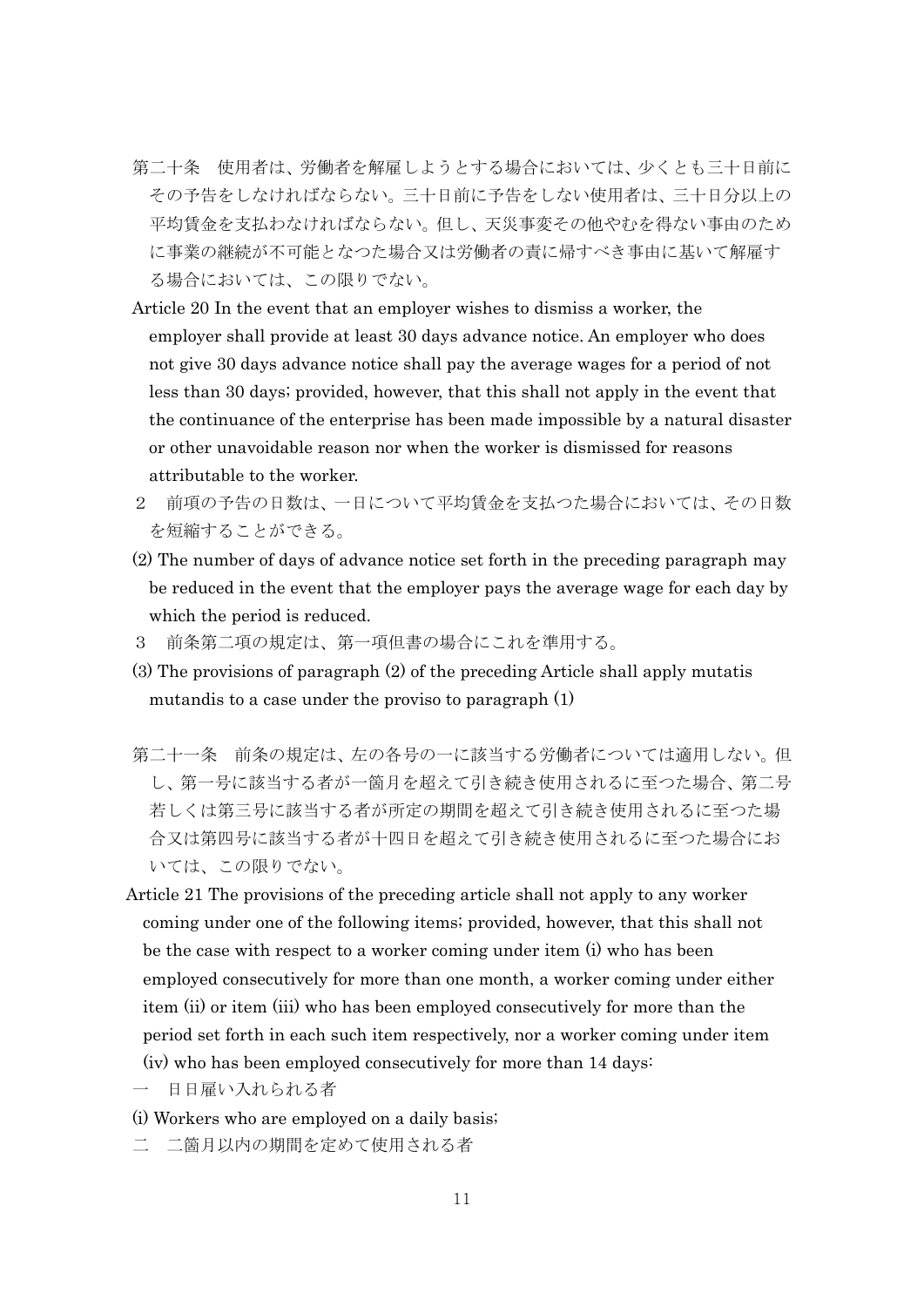- (ii) Workers who are employed for a fixed period not longer than 2 months;
- 三 季節的業務に四箇月以内の期間を定めて使用される者
- (iii) Workers who are employed in seasonal work for a fixed period not longer than 4 months;
- 四 試の使用期間中の者
- (iv) Workers in a probationary period.

#### (退職時等の証明)

#### (Certificate on the Occasion of Retirement, etc.)

- 第二十二条 労働者が、退職の場合において、使用期間、業務の種類、その事業におけ る地位、賃金又は退職の事由(退職の事由が解雇の場合にあつては、その理由を含む。) について証明書を請求した場合においては、使用者は、遅滞なくこれを交付しなけれ ばならない。
- Article 22 When a worker on the occasion of retirement requests a certificate stating the period of employment, the kind of occupation, the position in the enterprise, the wages or the cause for retirement (if the cause for retirement is dismissal, including its reason), the employer shall deliver one without delay.
- 2 労働者が、第二十条第一項の解雇の予告がされた日から退職の日までの間において、 当該解雇の理由について証明書を請求した場合においては、使用者は、遅滞なくこれ を交付しなければならない。ただし、解雇の予告がされた日以後に労働者が当該解雇 以外の事由により退職した場合においては、使用者は、当該退職の日以後、これを交 付することを要しない。
- (2) The employer shall, wherea worker has, in the period between being given the advance notice in Article 20, paragraph (1) and the day of retirement, requested a certificate in relation to the reason for the said dismissal, issue the certificate without delay; provided, however, that where the worker retires after the day of the advance notice on reasons other than those for the said dismissal, it is not necessary, after the said day of retirement, for the employer to issue the certificate.
- 3 前二項の証明書には、労働者の請求しない事項を記入してはならない。
- (3) The employer shall not include in the certificate under the preceding 2 paragraphs any item that the worker does not request.
- 4 使用者は、あらかじめ第三者と謀り、労働者の就業を妨げることを目的として、労 働者の国籍、信条、社会的身分若しくは労働組合運動に関する通信をし、又は第一項 及び第二項の証明書に秘密の記号を記入してはならない。
- (4) An employer shall not, in a premeditated plan with a third party and with the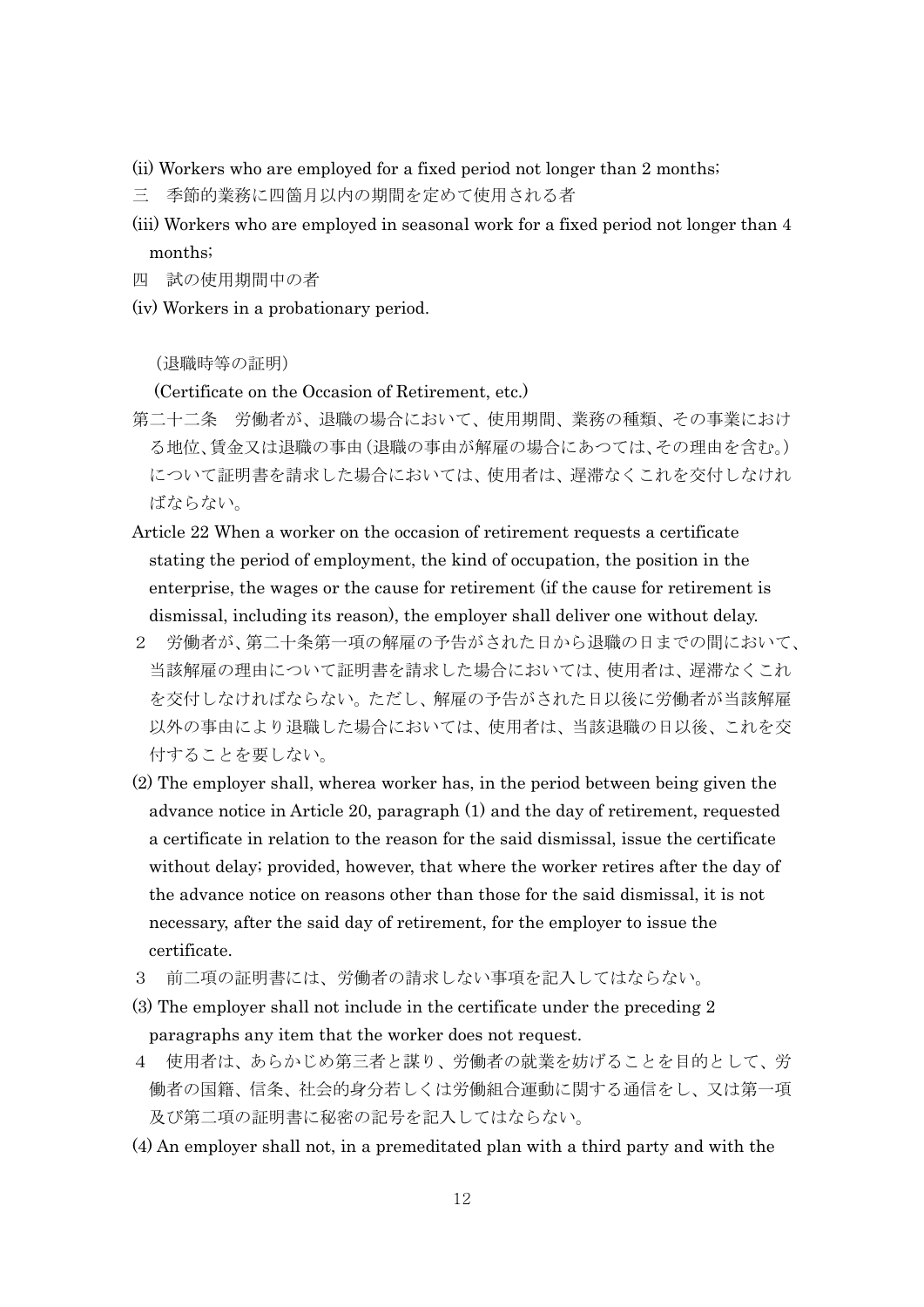intent to impede the employment of a worker, send any communication concerning the nationality, creed, and social status or union activities of the worker or include any secret sign in the certificates under paragraphs (1) and (2)

#### (金品の返還)

#### (Return of Money and Goods)

- 第二十三条 使用者は、労働者の死亡又は退職の場合において、権利者の請求があつた 場合においては、七日以内に賃金を支払い、積立金、保証金、貯蓄金その他名称の如 何を問わず、労働者の権利に属する金品を返還しなければならない。
- Article 23 Upon a worker's death or retirement, in the event of a request by one having the right thereto, the employer shall pay the wages and return the reserve funds, security deposits, savings, and any other money and goods to which the worker is rightfully entitled, regardless of the name by which such money and goods may be called, within 7 days.
- 2 前項の賃金又は金品に関して争がある場合においては、使用者は、異議のない部分 を、同項の期間中に支払い、又は返還しなければならない。
- (2) In the event that there is a dispute over the wages and/or money and goods set forth in the preceding paragraph, the employer shall pay and/or return any undisputed portions within the period set forth in the preceding paragraph.

### 第三章 賃金 CHAPTER III WAGES

(賃金の支払)

(Payment of Wages)

- 第二十四条 賃金は、通貨で、直接労働者に、その全額を支払わなければならない。た だし、法令若しくは労働協約に別段の定めがある場合又は厚生労働省令で定める賃金 について確実な支払の方法で厚生労働省令で定めるものによる場合においては、通貨 以外のもので支払い、また、法令に別段の定めがある場合又は当該事業場の労働者の 過半数で組織する労働組合があるときはその労働組合、労働者の過半数で組織する労 働組合がないときは労働者の過半数を代表する者との書面による協定がある場合に おいては、賃金の一部を控除して支払うことができる。
- Article 24 Wages shall be paid in currency and in full directly to the workers; provided, however, that payment other than in currency may be permitted in cases otherwise provided for by laws and regulations or collective agreement or in cases where a reliable method of payment of wages defined by Ordinance of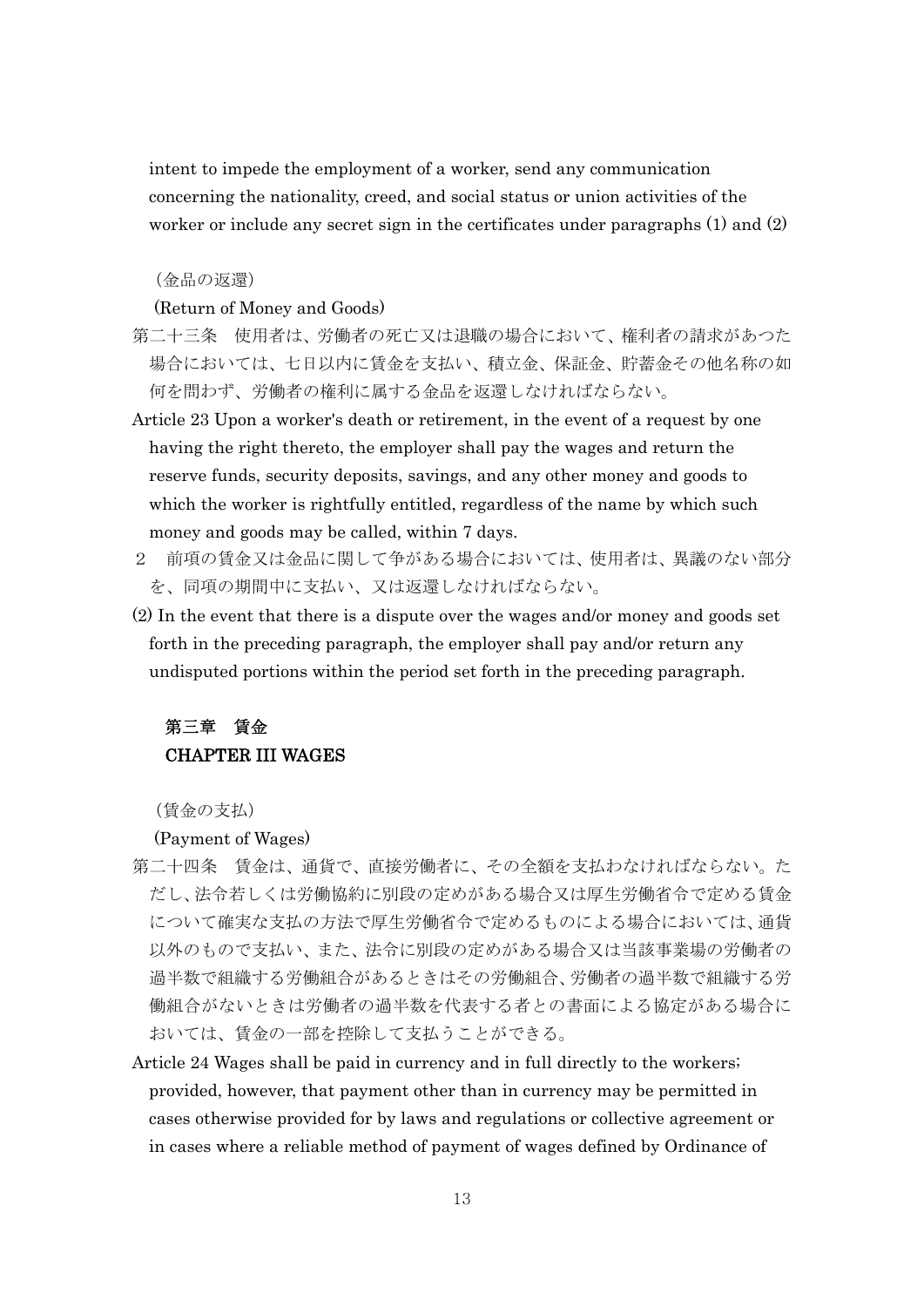the Ministry of Health, Labour and Welfare is provided for; and partial deduction from wages may be pemitted in cases otherwise provided for by laws and regulations or in cases where there exists a written agreement with a labor union organized by a majority of the workers at the workplace (in the case that such labor union is organized), or with a person representing a majority of the workers (in the case that such labor union is not organized).

- 2 賃金は、毎月一回以上、一定の期日を定めて支払わなければならない。ただし、臨 時に支払われる賃金、賞与その他これに準ずるもので厚生労働省令で定める賃金(第 八十九条において「臨時の賃金等」という。)については、この限りでない。
- (2) Wages shall be paid at least once a month at a definite date; provided, however, that this shall not apply to extraordinary wages, bonuses, and the like which will be defined by Ordinance of the Ministry of Health, Labour and Welfare (referred to as "special wages etc." in Article 89).

#### (非常時払)

(Emergency Payments)

- 第二十五条 使用者は、労働者が出産、疾病、災害その他厚生労働省令で定める非常の 場合の費用に充てるために請求する場合においては、支払期日前であつても、既往の 労働に対する賃金を支払わなければならない。
- Article 25 In the event that a worker requests the payment of wages to cover emergency expenses for childbirth, illness, disaster, or other emergency as set forth by Ordinance of the Ministry of Health, Labour and Welfare, the employer shall pay accrued wages prior to the normal date of payment.

(休業手当)

(Allowance for Absence from work)

- 第二十六条 使用者の責に帰すべき事由による休業の場合においては、使用者は、休業 期間中当該労働者に、その平均賃金の百分の六十以上の手当を支払わなければならな い。
- Article 26 In the event of an absence from work for reasons attributable to the employer, the employer shall pay an allowance equal to at least 60 percent of the worker's average wage to each worker concerned during the period of absence from work.

(出来高払制の保障給) (Guaranteed Payment at Piece Rates)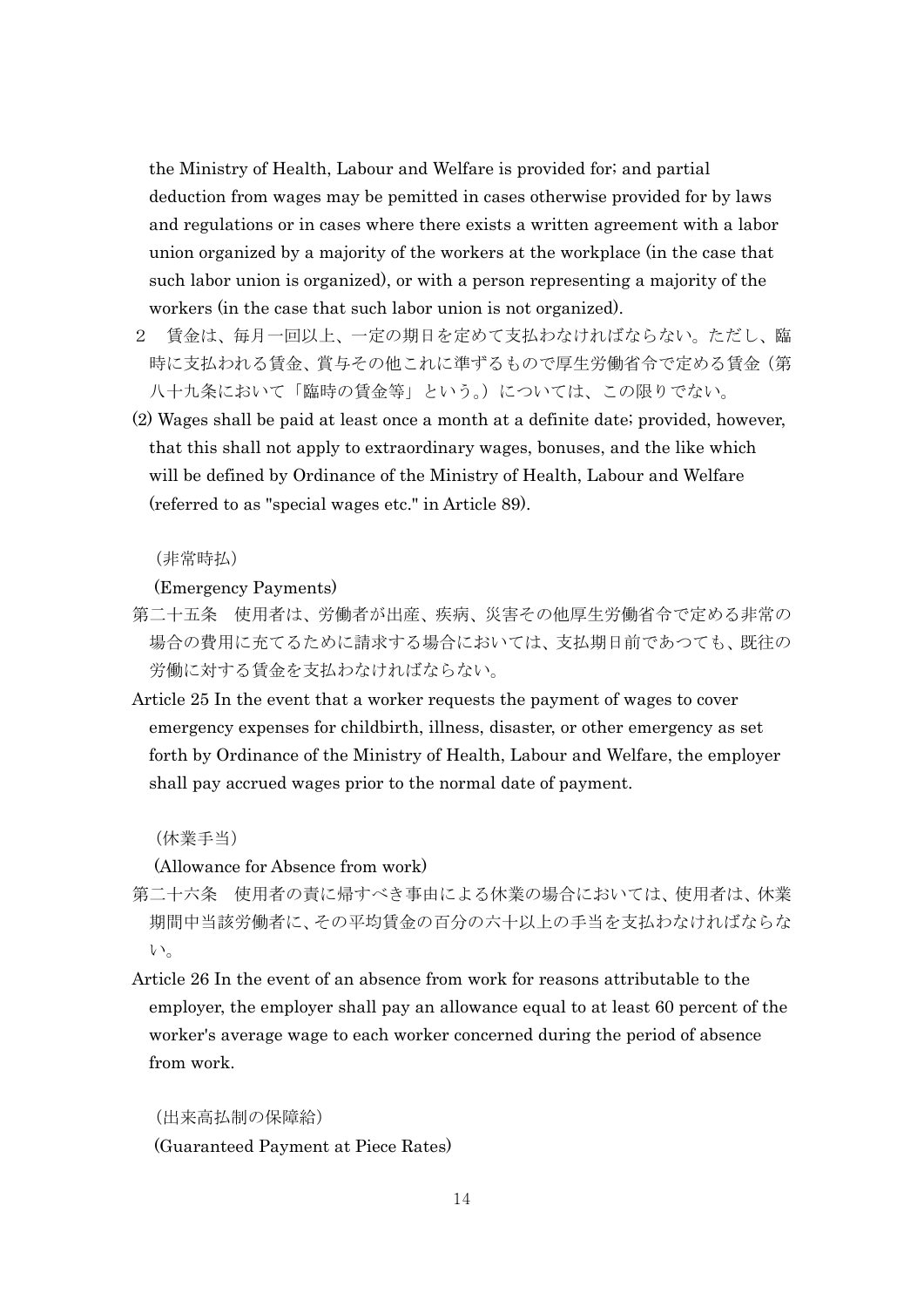- 第二十七条 出来高払制その他の請負制で使用する労働者については、使用者は、労働 時間に応じ一定額の賃金の保障をしなければならない。
- Article 27 With respect to workers employed under a payment at piece work system or other subcontracting system, the employer shall guarantee a fixed amount of wage proportionate to working hours.

(最低賃金)

(Minimum Wages)

- 第二十八条 賃金の最低基準に関しては、最低賃金法(昭和三十四年法律第百三十七号) の定めるところによる。
- Article 28 Minimum standards for wages shall be in accordance with the provisions of the Minimum Wages Act (Act No. 137 of 1959).

第二十九条から第三十一条まで 削除

Articles 29 to 31 Deleted.

## 第四章 労働時間、休憩、休日及び年次有給休暇 CHAPTER IV WORKING HOURS, REST PERIODS, DAYS OFF, AND ANNUAL PAID LEAVE

(労働時間)

(Working Hours)

- 第三十二条 使用者は、労働者に、休憩時間を除き一週間について四十時間を超えて、 労働させてはならない。
- Article 32 An employer shall not have a worker work more than 40 hours per week, excluding rest periods.
- 2 使用者は、一週間の各日については、労働者に、休憩時間を除き一日について八時 間を超えて、労働させてはならない。
- (2) An employer shall not have a worker work more than 8 hours per day for each day of the week, excluding rest periods.
- 第三十二条の二 使用者は、当該事業場に、労働者の過半数で組織する労働組合がある 場合においてはその労働組合、労働者の過半数で組織する労働組合がない場合におい ては労働者の過半数を代表する者との書面による協定により、又は就業規則その他こ れに準ずるものにより、一箇月以内の一定の期間を平均し一週間当たりの労働時間が 前条第一項の労働時間を超えない定めをしたときは、同条の規定にかかわらず、その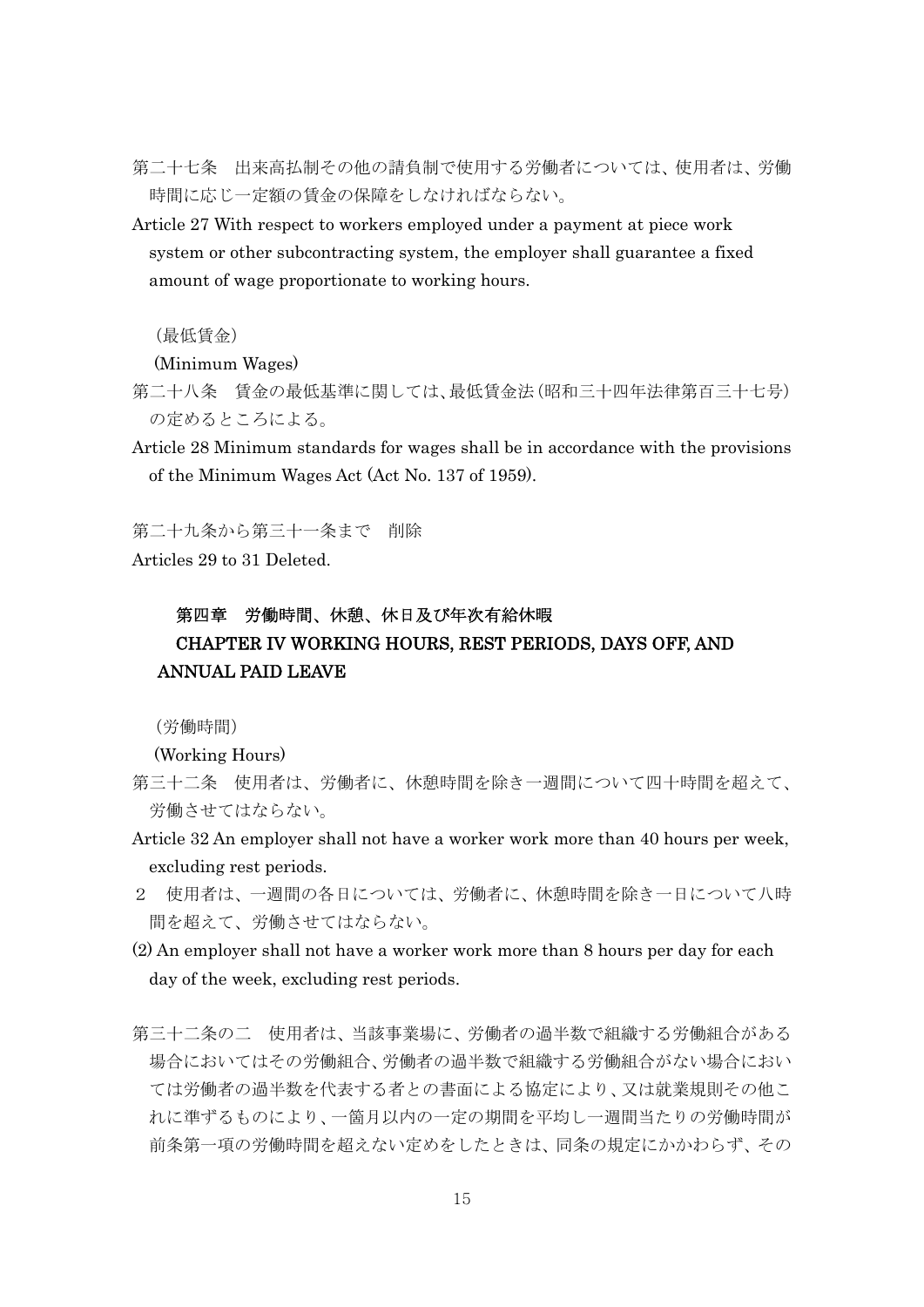定めにより、特定された週において同項の労働時間又は特定された日において同条第 二項の労働時間を超えて、労働させることができる。

- Article 32-2 In the event that an employer has stipulated, pursuant to a written agreement with a labor union organized by a majority of the workers at the workplace (in the case that such labor union is organized), or with a person representing a majority of the workers (in the case that such union is not organized), or pursuant to rules of employment or the equivalent thereof, that the average working hours per week over the course of a fixed period of no more than one month will not exceed the working hours set forth in paragraph (1) of the preceding Article, the employer may, in accordance with such stipulation and regardless of the provisions of the preceding Article, have a worker work in excess of the working hours set forth in paragraph (1) of the preceding Article in a specified week or weeks and may have a worker work in excess of the working hours set forth in paragraph (2) of the preceding Article in a specified day or days.
- 2 使用者は、厚生労働省令で定めるところにより、前項の協定を行政官庁に届け出な ければならない。
- (2) The employer shall notify the agreement set forth in the preceding paragraph to the relevant government agency, as provided for by Ordinance of the Ministry of Health, Labour and Welfare.
- 第三十二条の三 使用者は、就業規則その他これに準ずるものにより、その労働者に係 る始業及び終業の時刻をその労働者の決定にゆだねることとした労働者については、 当該事業場の労働者の過半数で組織する労働組合がある場合においてはその労働組 合、労働者の過半数で組織する労働組合がない場合においては労働者の過半数を代表 する者との書面による協定により、次に掲げる事項を定めたときは、その協定で第二 号の清算期間として定められた期間を平均し一週間当たりの労働時間が第三十二条 第一項の労働時間を超えない範囲内において、同条の規定にかかわらず、一週間にお いて同項の労働時間又は一日において同条第二項の労働時間を超えて、労働させるこ とができる。
- Article 32-3 In the event that the following items have been provided in a written agreement either with a labor union organized by a majority of the workers at the workplace concerned (in the case that such labor union is organized), or with a person representinga majority of the workers (in the case that such labor union is not organized), the employer may, with respect to a worker for whom the starting and ending time for work is left to the worker's own decision pursuant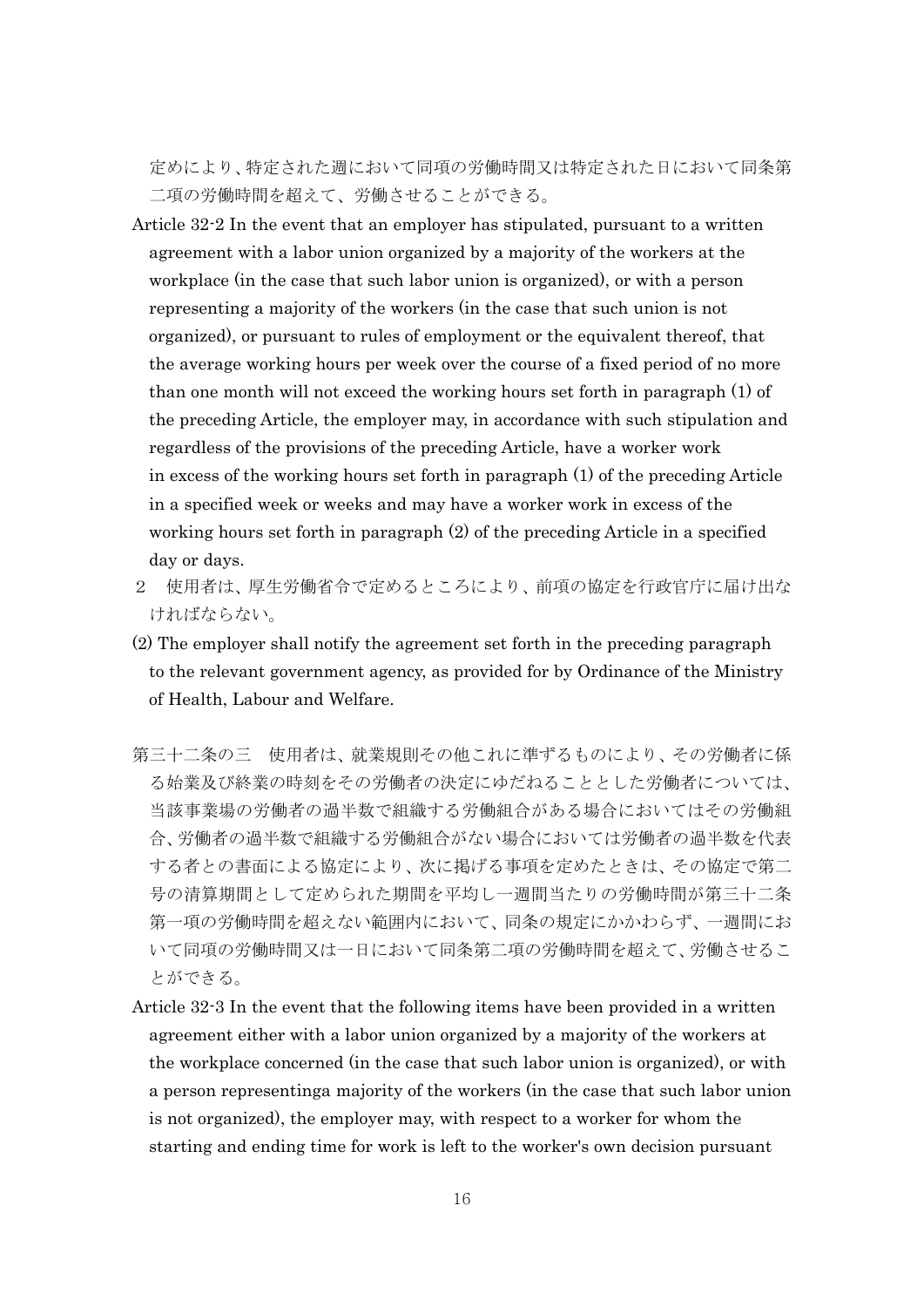to rules of employment or the equivalent, and regardless of the provisions of Article 32, have such a worker work in excess of the working hours set forth in paragraph (1) of Article 32 in a week and may have such a worker work in excess of the working hours set forth in paragraph (2) of that Article in a day, to the extent that the average working hours per week during a period provided in the above-mentioned written agreement as the settlement period (of which conditions are defined in item (ii) below) does not exceed the working hours set forth in paragraph (1) of Article 32:

- この条の規定による労働時間により労働させることができることとおれる労働者 の範囲
- (i) The scope of workers whom the employer may have work under the working hour provisions of this Article;
- 二 清算期間(その期間を平均し一週間当たりの労働時間が第三十二条第一項の労働時 間を超えない範囲内において労働させる期間をいい、一箇月以内の期間に限るものと する。次号において同じ。)
- (ii) A settlement period (which shall be a period, not to exceed one month in length, during which average working hours per week will not exceed the working hours under Article 32, paragraph (1) The same shall apply in the following item.);
- 三 清算期間における総労働時間
- (iii) Total working hours in the settlement period;
- 四 その他厚生労働省令で定める事項
- (iv) Other matters as set forth by Ordinance of the Ministry of Health, Labour and Welfare.
- 第三十二条の四 使用者は、当該事業場に、労働者の過半数で組織する労働組合がある 場合においてはその労働組合、労働者の過半数で組織する労働組合がない場合におい ては労働者の過半数を代表する者との書面による協定により、次に掲げる事項を定め たときは、第三十二条の規定にかかわらず、その協定で第二号の対象期間として定め られた期間を平均し一週間当たりの労働時間が四十時間を超えない範囲内において、 当該協定(次項の規定による定めをした場合においては、その定めを含む。)で定め るところにより、特定された週において同条第一項の労働時間又は特定された日にお いて同条第二項の労働時間を超えて、労働させることができる。
- Article 32-4 In the event that the employer has stipulated the following items pursuant to a written agreement either with a labor union organized by a majority of the workers at the workplace concerned (in the case that such labor union is organized), or with a person representing a majority of the workers at a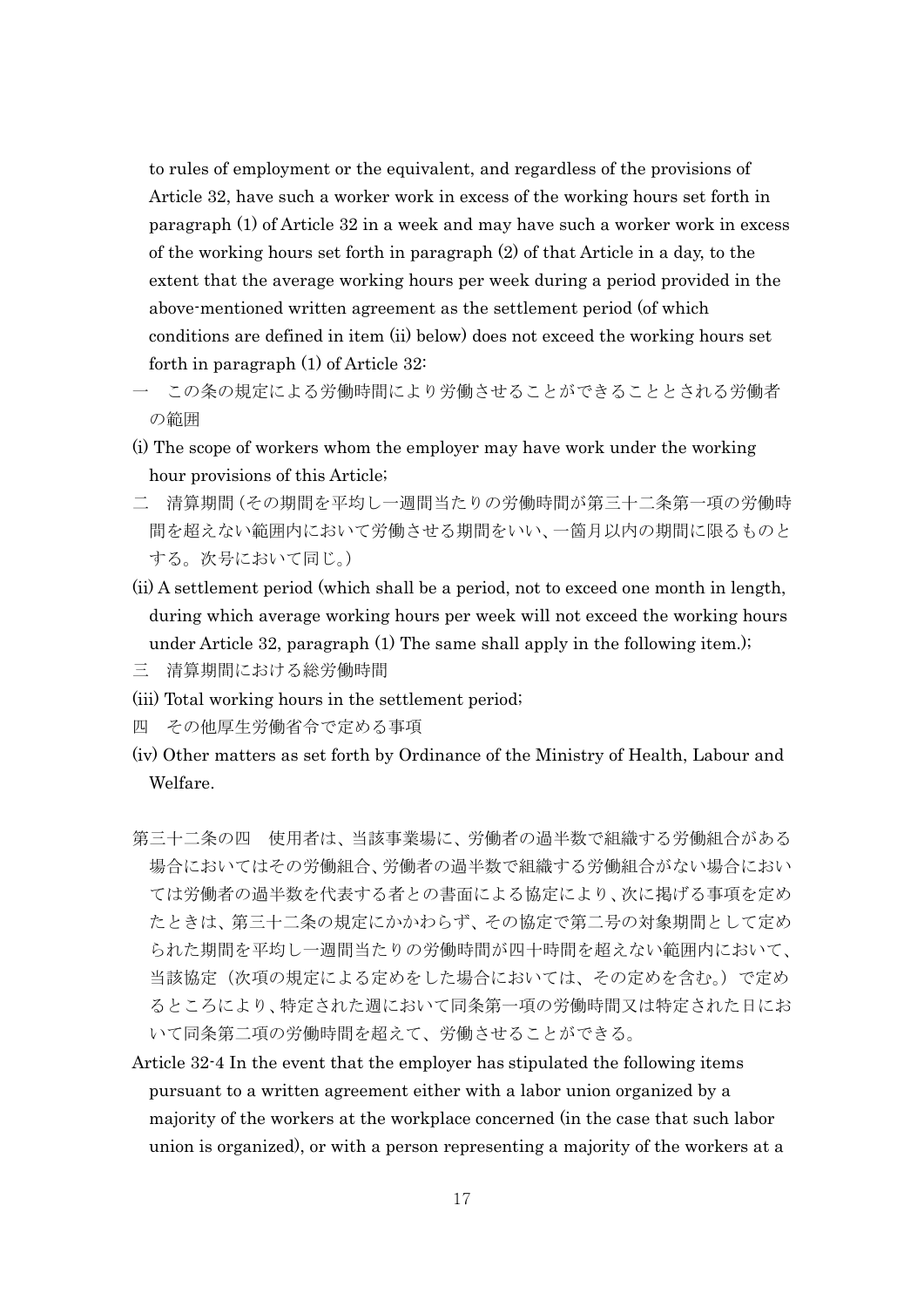workplace (in the case that such labor union is not organized), regardless of the provisions of Article 32, the employer may have a worker work in excess of the working hours set forth in paragraph (1) of Article 32 in a specified week or weeks and may have a worker work in exess of the working hours set forth in paragraph (2) of that Article in a specified day or days in accordance with the said written agreement (including stipulations that have been set under the provisions of the following paragraph in cases where this is applicable), to the extent that the average working hours per week for the period set in that agreement as the applicable period defined at item (ii) below does not exceed 40 hours:

- この条の規定による労働時間により労働させることができることとおれる労働者 の範囲
- (i) The scope of workers whom the employer may have work under the working hours provisions of this Article;
- 二 対象期間(その期間を平均し一週間当たりの労働時間が四十時間を超えない範囲内 において労働させる期間をいい、一箇月を超え一年以内の期間に限るものとする。以 下この条及び次条において同じ。)
- (ii) Applicable period (a period longer than one month but not exceeding one year, during which the average working hours per week does not exceed 40 hours; hereinafter the same shall apply in this Article and the following Article);
- 三 特定期間(対象期間中の特に業務が繁忙な期間をいう。第三項において同じ。)
- (iii) Specified period (a period within the applicable period when work is particularly busy; the same shall apply to paragraph (3));
- 四 対象期間における労働日及び当該労働日ごとの労働時間(対象期間を一箇月以上の 期間ごとに区分することとした場合においては、当該区分による各期間のうち当該対 象期間の初日の属する期間(以下この条において「最初の期間」という。)における 労働日及び当該労働日ごとの労働時間並びに当該最初の期間を除く各期間における 労働日数及び総労働時間)
- (iv) Working days in the applicable period and working hours for each of the said working days (in cases where the applicable period is divided into sub-periods of one month or more, working days and working hours for each working day in the sub-period which includes the first day of the applicable period (hereinafter in this Article referred to as the "initial sub-period") and the number of working days and total working hours of each sub-period excluding the initial sub-period);
- 五 その他厚生労働省令で定める事項
- (v) Other items as stipulated by Ordinance of the Ministry of Health, Labour and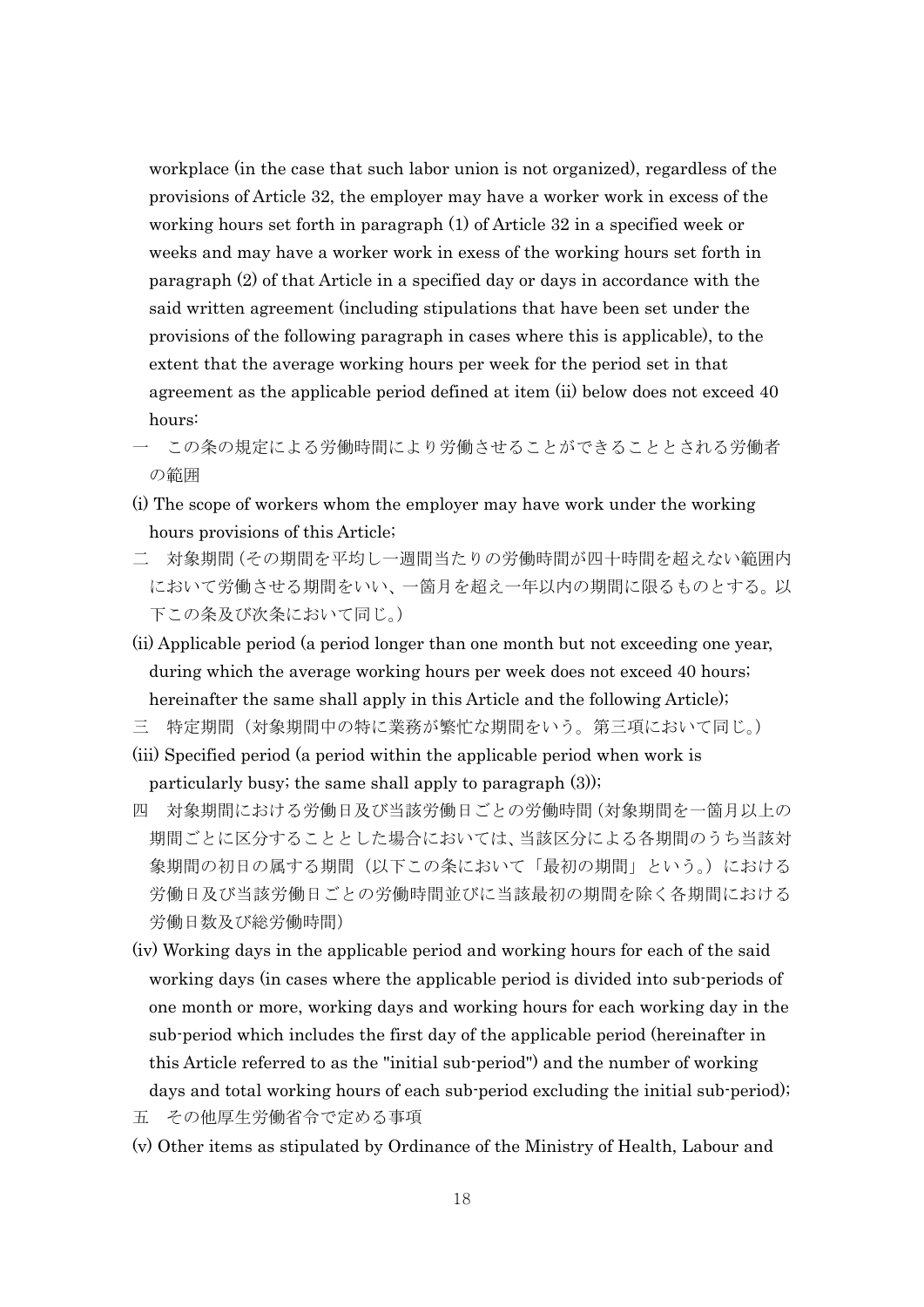Welfare.

- 2 使用者は、前項の協定で同項第四号の区分をし該区分による各期間のうち最初の期 間を除く各期間における労働日数及び総労働時間を定めたときは、当該各期間の初日 の少なくとも三十日前に、当該事業場に、労働者の過半数で組織する労働組合がある 場合においてはその労働組合、労働者の過半数で組織する労働組合がない場合におい ては労働者の過半数を代表する者の同意を得て、厚生労働省令で定めるところにより、 当該労働日数を超えない範囲内において当該各期間における労働日及び当該総労働 時間を超えない範囲内において当該各期間における労働日ごとの労働時間を定めな ければならない。
- (2) In the event that in the written agreement set forth in the preceding paragraph the employer has divided the applicable period as provided for in item (iv) of the said paragraph, and stipulated the number of working days and total working hours for each sub-period excluding the initial sub-period, the employer shall, no later than 30 days before the first day of each sub-period, and with the consent of either a labor union organized by a majority of the workers at the workplace (in the case that such labor union is organized) or a person representing a majority of the workers at a workplace (in the case that such labor union in not organized) and in accordance with Ordinance of the Ministry of Health, Labour and Welfare, set the working days within each sub-period, to the extent that it does not exceed the said number of working days and the working hours for each working day in each sub-period, to the extent that it does not exceed the said total working hours.
- 3 厚生労働大臣は、労働政策審議会の意見を聴いて、厚生労働省令で、対象期間にお ける労働日数の限度並びに一日及び一週間の労働時間の限度並びに対象期間(第一項 の協定で特定期間として定められた期間を除く。)及び同項の協定で特定期間として 定められた期間における連続して労働させる日数の限度を定めることができる。
- (3) After hearing the opinions of the Labor Policy Council, the Minister of Health, Labour and Welfare may establish limits by Ordinance of the Ministry of Health, Labour and Welfare concerning the number of working days in the applicable period, the daily and weekly working hoursin the applicable period, and the number of consecutive days within the applicable period (excluding the period set as the specified period by the written agreement stipulated in paragraph (1)) and the period set as the specified period by the written agreement stipulated in the said paragraph on which the employer may have workers work.
- 4 第三十二条の二第二項の規定は、第一項の協定について準用する。
- (4) The provisions of paragraph (2) of Article 32-2 shall apply mutatis mutandis to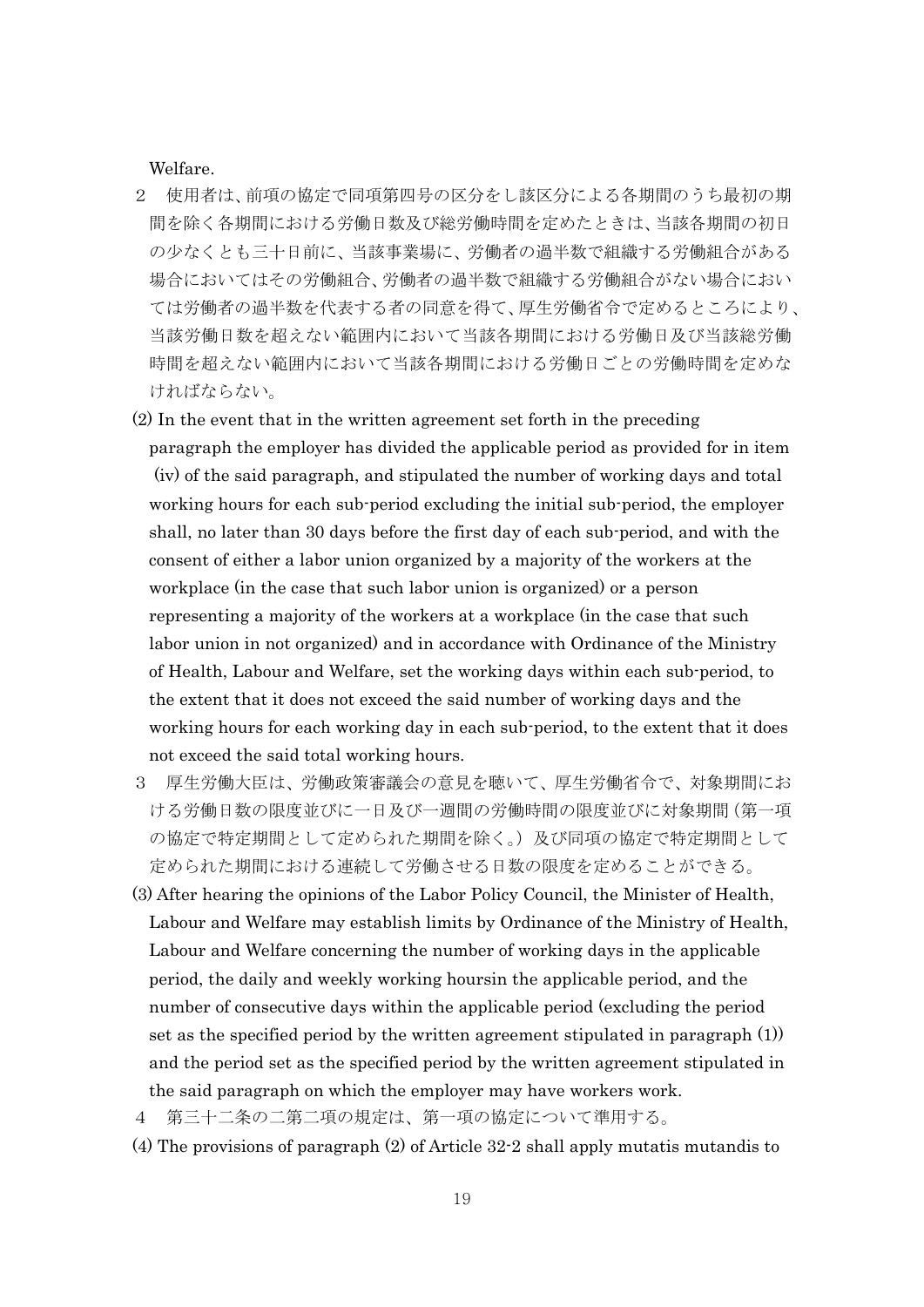an agreement under paragraph (1).

- 第三十二条の四の二 使用者が、対象期間中の前条の規定により労働させた期間が当該 対象期間より短い労働者について、当該労働させた期間を平均し一週間当たり四十時 間を超えて労働させた場合においては、その超えた時間(第三十三条又は第三十六条 第一項の規定により延長し、又は休日に労働させた時間を除く。)の労働については、 第三十七条の規定の例により割増賃金を支払わなければならない。
- Article 32-4-2 In the event that, pursuant to the provisions of the preceding Article, an employer has a worker work during the applicable period for a period shorter than the said applicable period, and the average weekly hours the employer has the worker work exceeds 40 hours, the employer shall pay increased wages for the working hours that exceed 40 hours (excluding working hours that have been extended or working hours on days off pursuant to the provisions of Article 33 or paragraph (1) of Article 36) as provided for in Article 37.
- 第三十二条の五 使用者は、日ごとの業務に著しい繁閑の差が生ずることが多く、かつ、 これを予測した上で就業規則その他これに準ずるものにより各日の労働時間を特定 することが困難であると認められる厚生労働省令で定める事業であつて、常時使用す る労働者の数が厚生労働省令で定める数未満のものに従事する労働者については、当 該事業場に、労働者の過半数で組織する労働組合がある場合においてはその労働組合、 労働者の過半数で組織する労働組合がない場合においては労働者の過半数を代表す る者との書面による協定があるときは、第三十二条第二項の規定にかかわらず、一日 について十時間まで労働させることができる。
- Article 32-5 With respect to workers employed in enterprises of which business categories are specified by Ordinance of the Ministry of Health, Labour and Welfare as having an amount of daily business which is often subject to wide fluctuations and given this forecast it would be difficult to fix daily working hours by rules of employment or the equivalent, and of which the number of regular employees is under the number specified by Ordinance of the Ministry of the Health, Labour and Welfare, the employer may, regardless of the provisions of paragraph (2) of Article 32, have workers work for up to ten hours per day, if there is a written agreement either with a labor union organized by a majority of the workers at the workplace (in the case that such labor union is organized) or with a person representing a majority of the workers (in the case that such labor union is not organized).
- 2 使用者は、前項の規定により労働者に労働させる場合においては、厚生労働省令で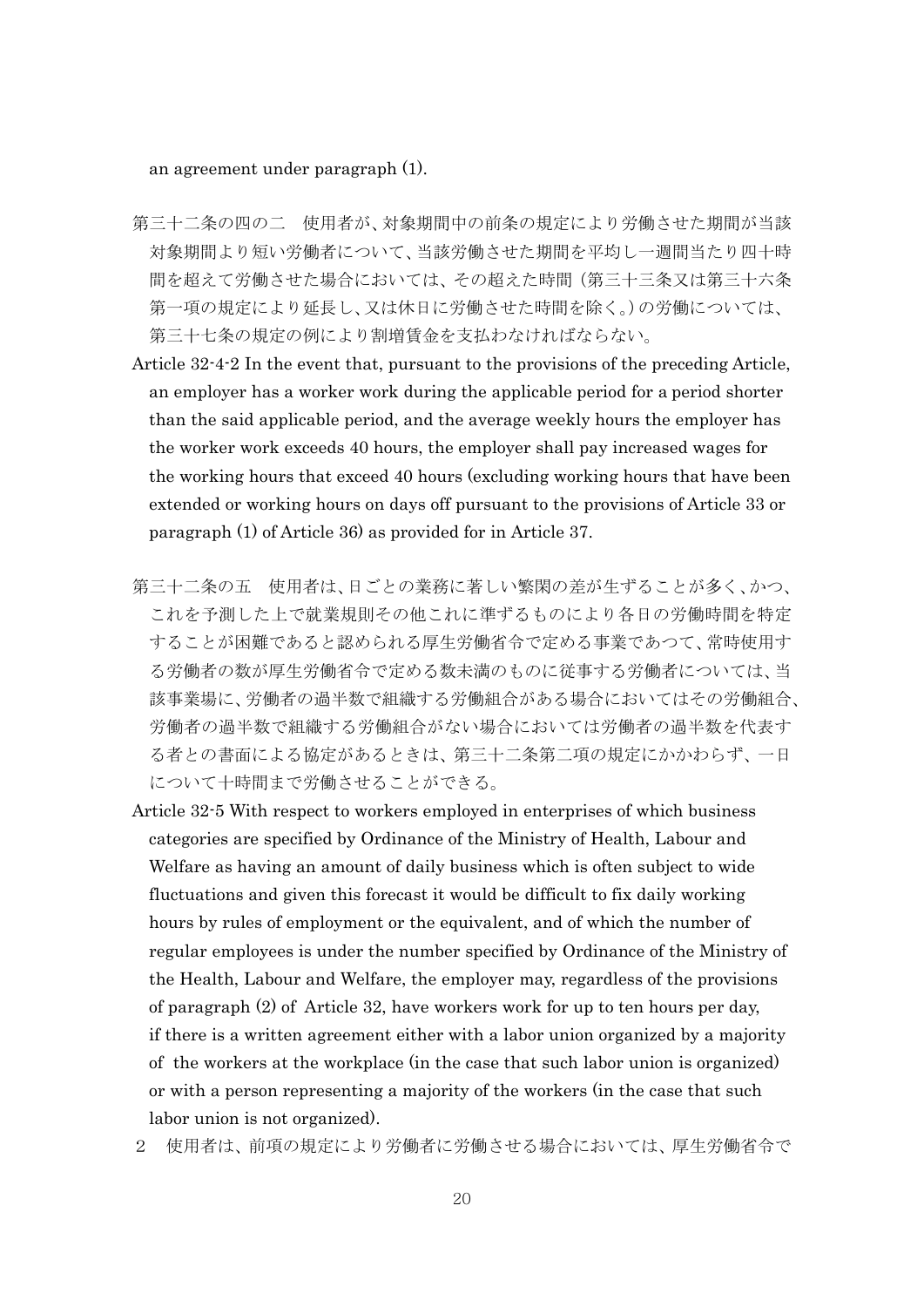定めるところにより、当該労働させる一週間の各日の労働時間を、あらかじめ、当該 労働者に通知しなければならない。

- (2) In the event that an employer has a worker work pursuant to the provisions of the preceding paragraph, the employer shall notify the worker in advance of the working hours for each day of the work week in accordance with Ordinance of the Ministry of Health, Labour and Welfare.
- 3 第三十二条の二第二項の規定は、第一項の協定について準用する。
- (3) The provisions of paragraph (2) of Article 32-2 shall apply mutatis mutandis to an agreement under paragraph (1) of this Article.

(災害等による臨時の必要がある場合の時間外労働等)

(Overtime Work, etc., in the Case of an Extraordinary Need Due to Disasters, etc.)

- 第三十三条 災害その他避けることのできない事由によつて、臨時の必要がある場合に おいては、使用者は、行政官庁の許可を受けて、その必要の限度において第三十二条 から前条まで若しくは第四十条の労働時間を延長し、又は第三十五条の休日に労働さ せることができる。ただし、事態急迫のために行政官庁の許可を受ける暇がない場合 においては、事後に遅滞なく届け出なければならない。
- Article 33 If there is an extraordinary need due to disaster or other unavoidable event, an employer may extend the working hours stipulated in Articles 32 through 32-5 or Article 40, or may have workers work on the days off stipulated in Article 35 with the permission of the relevant government agency to the extent that such action is needed; provided, however, that in the case that the necessity is so urgent that the employer does not have time to obtain the permission of the relevant government agency, the employer does not need to obtain such permission but shall notify the relevant government agency of such action after the fact without delay.
- 2 前項ただし書の規定による届出があつた場合において、行政官庁がその労働時間の 延長又は休日の労働を不適当と認めるときは、その後にその時間に相当する休憩又は 休日を与えるべきことを、命ずることができる。
- (2) In the case that a retrospective notification has been submitted pursuant to the proviso of the preceding paragraph, if the relevant government agency determines that it is inappropriate that the employer extended the working hours or had the workers work on the days off, it may order the employer to provide the workers thereafter with rest periods or days off equivalent to the time that they worked during the extended hours or days off.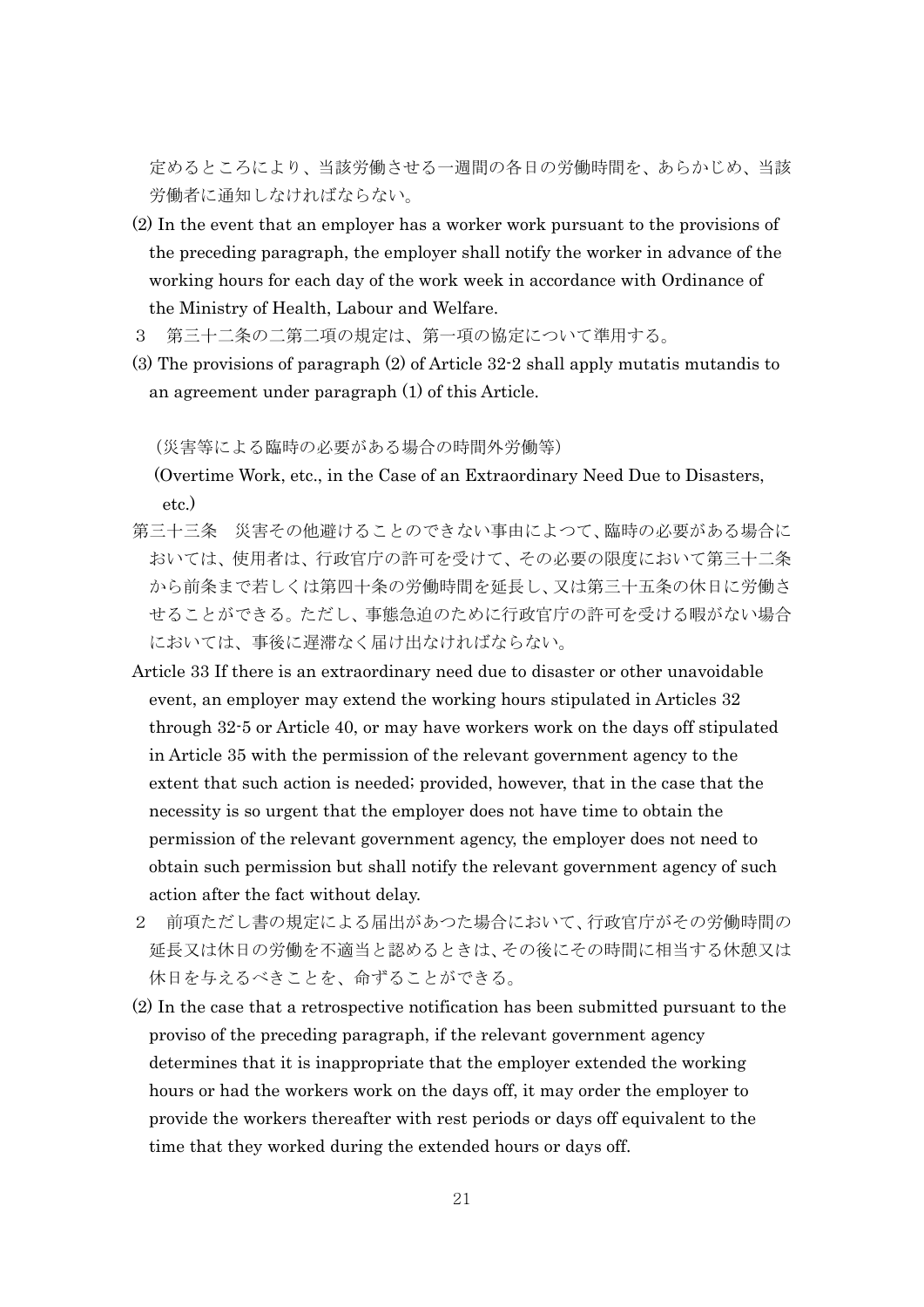- 3 公務のために臨時の必要がある場合においては、第一項の規定にかかわらず、官公 署の事業(別表第一に掲げる事業を除く。)に従事する国家公務員及び地方公務員に ついては、第三十二条から前条まで若しくは第四十条の労働時間を延長し、又は第三 十五条の休日に労働させることができる。
- (3) Notwithstanding the provisions of paragraph (1), if there is an extra ordinary need for the purposes of public service, in so far as national public officers and local public officers who engage in business of public agencies (excluding businesses stipulated in Annexed Table No.1) are concerned, the employer may extend the working hours stipulated in Articles 32 through 32-5 or Article 40 or may have workers work on the days off stipulated in Article 35.

(休憩)

(Rest Periods)

- 第三十四条 使用者は、労働時間が六時間を超える場合においては少くとも四十五分、 八時間を超える場合においては少くとも一時間の休憩時間を労働時間の途中に与え なければならない。
- Article 34 An employer shall provide workers with at least 45 minutes of rest periods during working hours in the event that working hours exceed 6 hours, and at least one hour in the event that working hours exceed 8 hours.
- 2 前項の休憩時間は、一斉に与えなければならない。ただし、当該事業場に、労働者 の過半数で組織する労働組合がある場合においてはその労働組合、労働者の過半数で 組織する労働組合がない場合においては労働者の過半数を代表する者との書面によ る協定があるときは、この限りでない。
- (2) The rest periods set forth in the preceding paragraph shall be provided to all workers at the same time; provided, however, that this shall not apply to the cases where the employer has entered into a written agreement regarding providing rest periods to employees at different times, either with a labor union organized by a majority of the workers at the workplace (in the case that such labor union is organized) or with a person representing a majority of the workers (in the case that such labor union is not organized).
- 3 使用者は、第一項の休憩時間を自由に利用させなければならない。
- (3) An employer shall permit workers to use the rest periods stipulated in paragraph (1) freely.

(休日) (Days Off)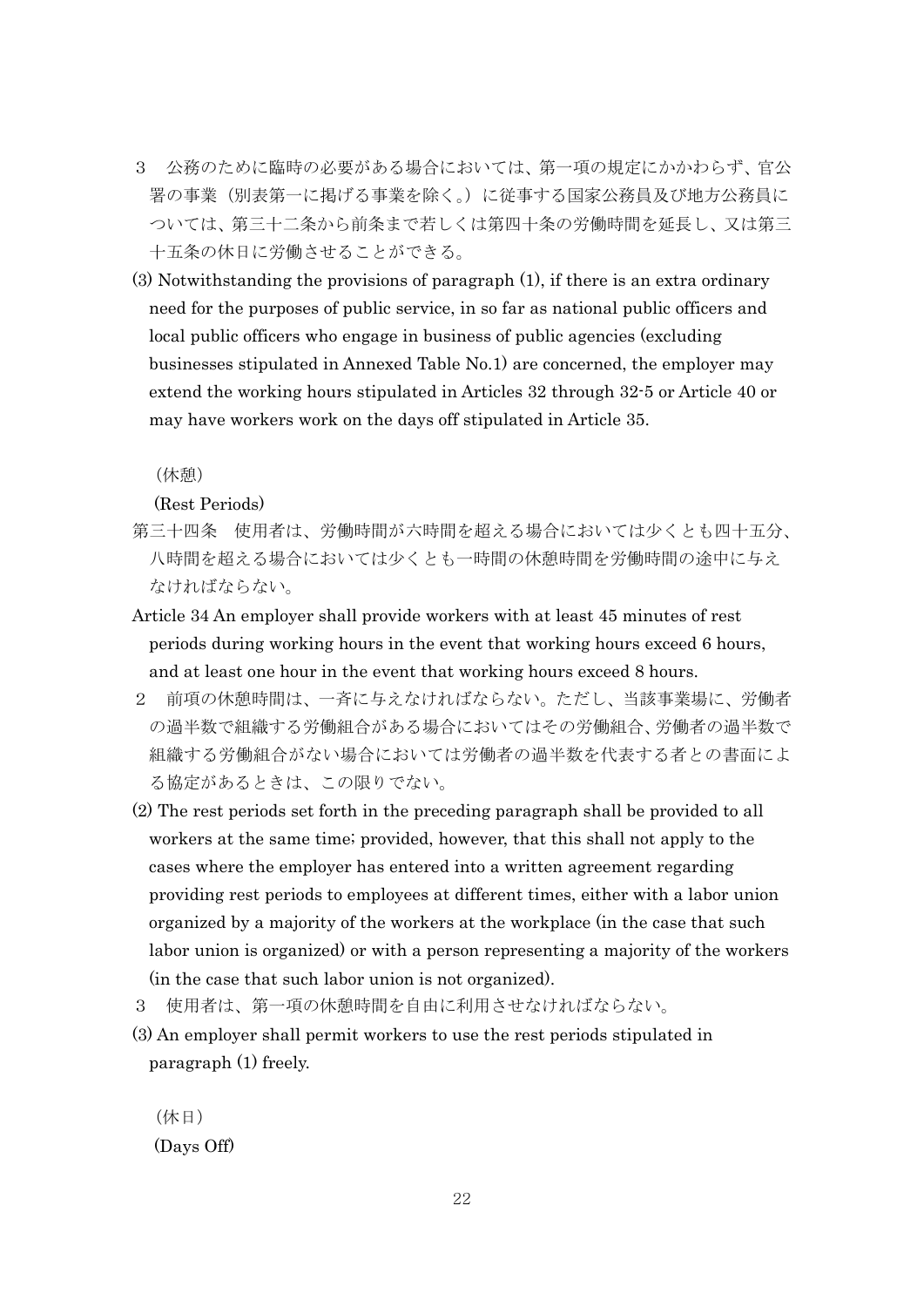第三十五条 使用者は、労働者に対して、毎週少なくとも一回の休日を与えなければな らない。

Article 35 An employer shall provide workers with at least one day off per week.

- 2 前項の規定は、四週間を通じ四日以上の休日を与える使用者については適用しない。
- (2) The provisions set forth in the preceding paragraph shall not apply to an employer who provides workers with 4 days off or more during a four-week period.

(時間外及び休日の労働)

(Overtime Work and Work on Days Off)

- 第三十六条 使用者は、当該事業場に、労働者の過半数で組織する労働組合がある場合 においてはその労働組合、労働者の過半数で組織する労働組合がない場合においては 労働者の過半数を代表する者との書面による協定をし、これを行政官庁に届け出た場 合においては、第三十二条から第三十二条の五まで若しくは第四十条の労働時間(以 下この条において「労働時間」という。)又は前条の休日(以下この項において「休 日」という。)に関する規定にかかわらず、その協定で定めるところによつて労働時 間を延長し、又は休日に労働させることができる。ただし、坑内労働その他厚生労働 省令で定める健康上特に有害な業務の労働時間の延長は、一日について二時間を超え てはならない。
- Article 36 In the event that the employer has entered into a written agreement either with a labor union organized by a majority of the workers at the workplace (in the case that such labor union is organized) or with a person representing a majority of the workers (in the case that such labor union is not organized) and has notified the relevant government agency of such agreement, the employer may, notwithstanding the provisions with respect to working hours stipulated in Articles 32 through 32-5 or Article 40 (hereinafter in this Article referred to as " working hours") or the provisions with respect to days off stipulated in the preceding Article (hereinafter in this paragraph referred to as "days off"), extendthe working hours or have workers work on days off in accordance with the provisions of the said agreement; provided, however, that the extension of working hours for belowground labor and other work especially harmful to health as stipulated in the Ordinance of the Ministry of Health, Labour and Welfare shall not exceed 2 hours per day.
- 2 厚生労働大臣は、労働時間の延長を適正なものとするため、前項の協定で定める労 働時間の延長の限度、当該労働時間の延長に係る割増賃金の率その他の必要な事項に ついて、労働者の福祉、時間外労働の動向その他の事情を考慮して基準を定めること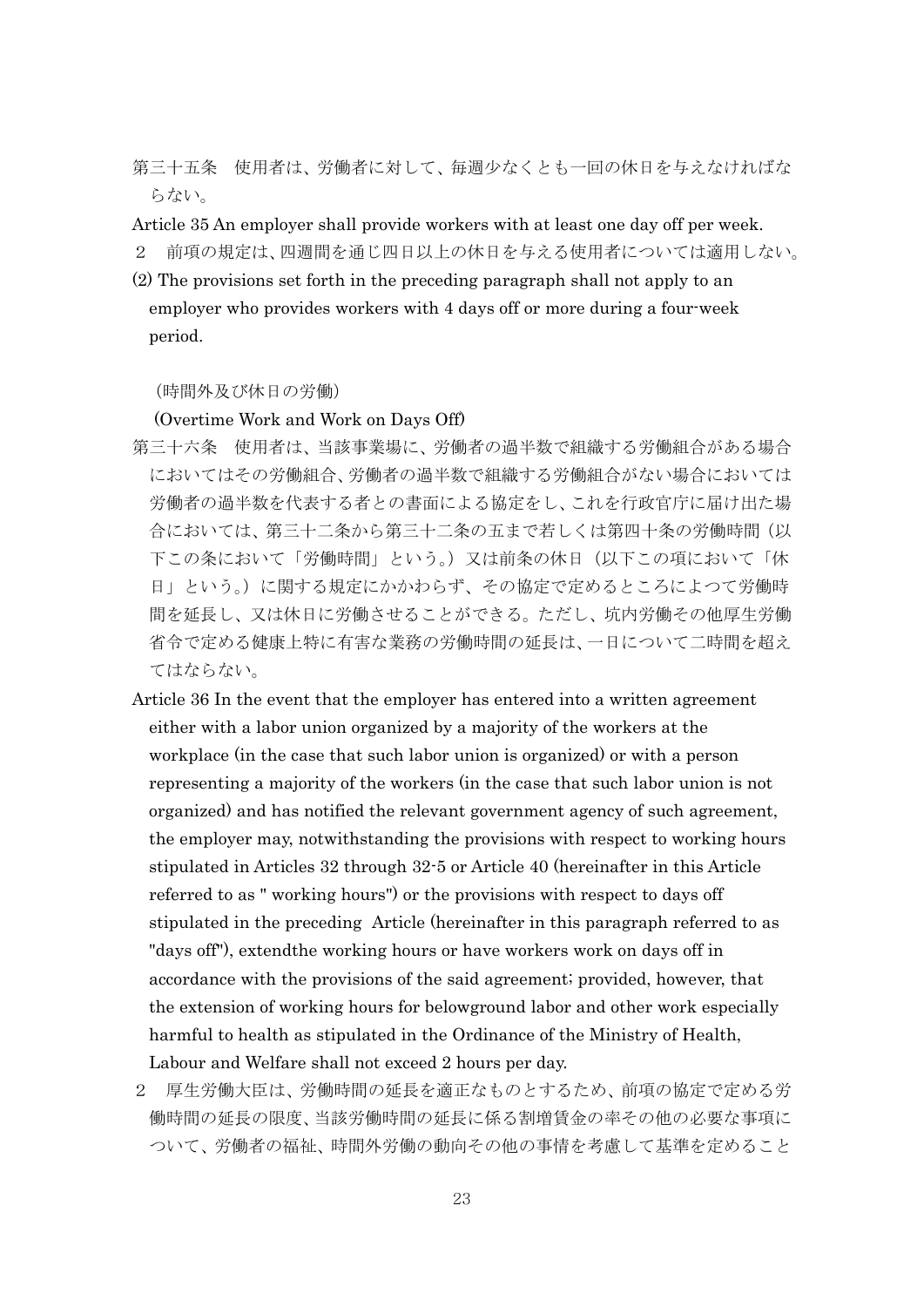ができる。

- (2) The Minister of Health, Labour and Welfare may, in order to ensure that the extension of working hours be appropriate, prescribe standards for the limits on the extension of working hours set forth in the agreement set forth in the preceding paragraph, prescribe standards for the rate of increased wages pertaining to the extension of in the said working hours and also prescribe standards for other necessary items, in consideration of the welfare of workers, trends in overtime work and any other relevant factors.
- 3 第一項の協定をする使用者及び労働組合又は労働者の過半数を代表する者は、当該 協定で労働時間の延長を定めるに当たり、当該協定の内容が前項の基準に適合したも のとなるようにしなければならない。
- (3) The employer and the labor union or the person representing a majority of the workers who enter into the agreement stipulated in paragraph (1), in setting an extension of the working hours in the said agreement, shall ensure that the content of the said agreement conforms with the standards set forth in the preceding paragraph.
- 4 行政官庁は、第二項の基準に関し、第一項の協定をする使用者及び労働組合又は労 働者の過半数を代表する者に対し、必要な助言及び指導を行うことができる。
- (4) With respect to the standards stipulated in paragraph (2), the relevant government agency may provide the employer and the labor union or the person representing a majority of the workers who entered into the agreement stipulated in paragraph (1) with necessary advice and guidance.

(時間外、休日及び深夜の割増賃金)

(Increased Wages for Overtime Work, Work on Days Off and Night Work)

- 第三十七条 使用者が、第三十三条又は前条第一項の規定により労働時間を延長し、又 は休日に労働させた場合においては、その時間又はその日の労働については、通常の 労働時間又は労働日の賃金の計算額の二割五分以上五割以下の範囲内でそれぞれ政 令で定める率以上の率で計算した割増賃金を支払わなければならない。ただし、当該 延長して労働させた時間が一箇月について六十時間を超えた場合においては、その超 えた時間の労働については、通常の労働時間の賃金の計算額の五割以上の率で計算し た割増賃金を支払わなければならない。
- Article 37 In the event that an employer extends the working hours or has a worker work on a day off pursuant to the provisions of Article 33 or paragraph (1) of the preceding Article, the employer shall pay increased wages for work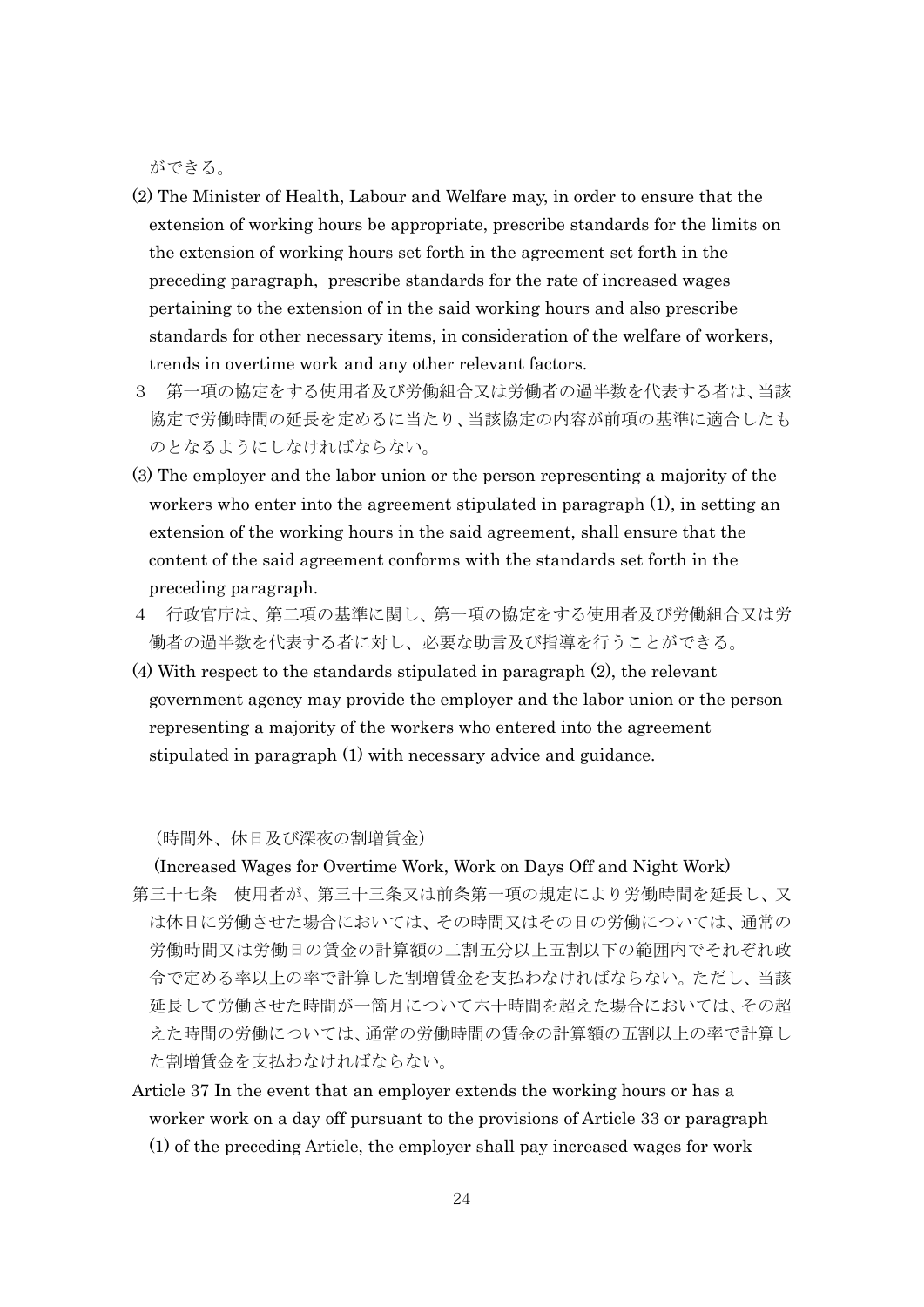during such hours or on such days at a rate no less than the rate stipulated by cabinet order within the range of no less than 25 percent and no more than 50 percent over the normal wage per working hour or working day; provided, however, that in the event that the working hours thus extended exceed 60 hours per month, the employer shall pay increased wages for work during those exceeding hours at a rate no less than 50 percent over the normal wage per working hour.

- 2 前項の政令は、労働者の福祉、時間外又は休日の労働の動向その他の事情を考慮し て定めるものとする。
- (2) The cabinet order set forth in the preceding paragraph shall be set taking into consderation the welfare of workers, the trends of overtime work and of work on days off, and any other relevant circumstances.
- 3 使用者が、当該事業場に、労働者の過半数で組織する労働組合があるときはその労 働組合、労働者の過半数で組織する労働組合がないときは労働者の過半数を代表する 者との書面による協定により、第一項ただし書の規定により割増賃金を支払うべき労 働者に対して、当該割増賃金の支払いに代えて、通常の労働時間の賃金が支払われる 休暇(第三十九条の規定による有給休暇を除く。)を厚生労働省令で定めるところに より与えることを定めた場合において、当該労働者が当該休暇を取得したときは、当 該労働者の同項ただし書に規定する時間を超えた時間の労働のうち当該取得した休 暇に対応するものとして厚生労働省令で定める時間の労働については、同項ただし書 の規定による割増賃金を支払うことを要しない。
- (3) In the event that an employer determines, pursuant to a written agreement either with a labor union organized by a majority of the workers at the workplace concerned (in the case that such labor union is organized) or with a person representing a majority of the workers (in the case that such labor union is not organized), that leave with the normal wage per working hour (excluding paid leave under Article 39) is to be granted, in lieu of paying increased wages under the proviso to paragraph (1), to workers eligible to receive the said increased wages, as prescribed by Ordinance of the Ministry of Health, Labour and Welfare, when a worker takes the said leave, the employer shall not be required to pay increased wages under the proviso to paragraph (1) for work during hours specified by cabinet order as corresponding to the said leave, out of the said worker's work during hours exceeding the hours prescribed in the proviso to the said paragraph.
- 4 使用者が、午後十時から午前五時まで(厚生労働大臣が必要であると認める場合に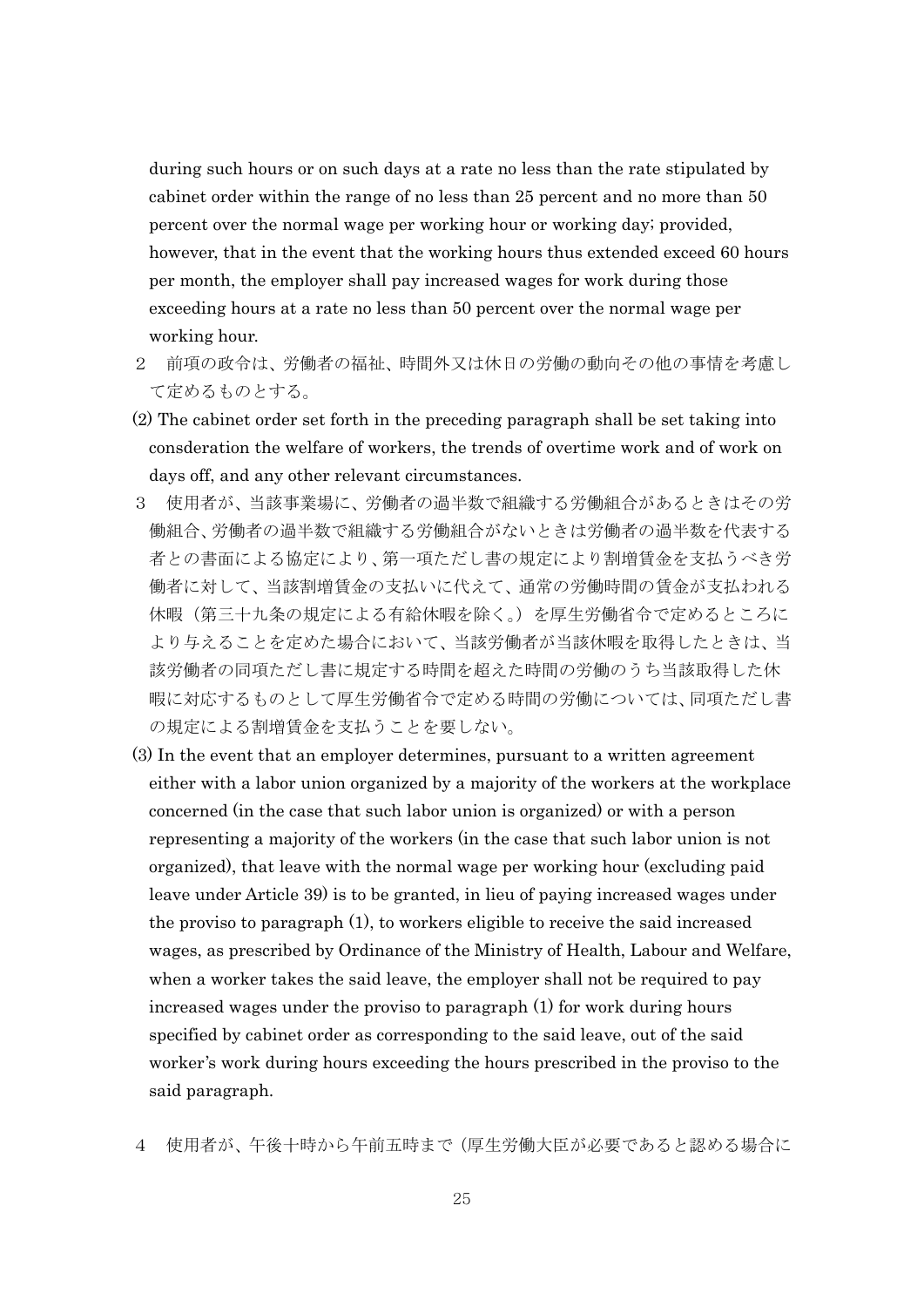おいては、その定める地域又は期間については午後十一時から午前六時まで)の間に おいて労働させた場合においては、その時間の労働については、通常の労働時間の賃 金の計算額の二割五分以上の率で計算した割増賃金を支払わなければならない。

- (4) In the event that an employer has a worker work during the period between 10 p.m. and 5 a.m. (or the period between 11 p.m. and 6 a.m., in case that the Minister of Health, Labor and Welfare admits the necessity of the application of those hours for acertain area or time of the year), the employer shall pay increased wages for work during such hours at a rate no less than 25 percent over the normal wage per working hour.
- 5 第一項及び前項の割増賃金の基礎となる賃金には、家族手当、通勤手当その他厚生 労働省令で定める賃金は算入しない。
- (5) Family allowances, commutation allowances, and other elements of wages as stipulated by the Ordinance of the Ministry of Health, Labour and Welfare shall not be added to the base wages underlying the increased wages set forth in paragraph (1) and the preceding paragraph.

#### (時間計算)

(Computation of Working Hour)

- 第三十八条 労働時間は、事業場を異にする場合においても、労働時間に関する規定の 適用については通算する
- Article 38 As far as application of the provisions on working hours is concerned, total hours worked shall be aggregated, even if the hours are worked in different workplaces.
- 2 坑内労働については、労働者が坑口に入つた時刻から坑口を出た時刻までの時間を、 休憩時間を含め労働時間とみなす。但し、この場合においては、第三十四条第二項及 び第三項の休憩に関する規定は適用しない。
- (2) With regard to belowground labor, the working hours shall be deemed to be the time from entry into the mouth of the mine to exit from the mouth of the mine, including rest periods; provided, however, that in this case, the provisions of Article 34, paragraphs (2) and (3) regarding rest periods shall not apply.
- 第三十八条の二 労働者が労働時間の全部又は一部について事業場外で業務に従事し た場合において、労働時間を算定し難いときは、所定労働時間労働したものとみなす。 ただし、当該業務を遂行するためには通常所定労働時間を超えて労働することが必要 となる場合においては、当該業務に関しては、厚生労働省令で定めるところにより、 当該業務の遂行に通常必要とされる時間労働したものとみなす。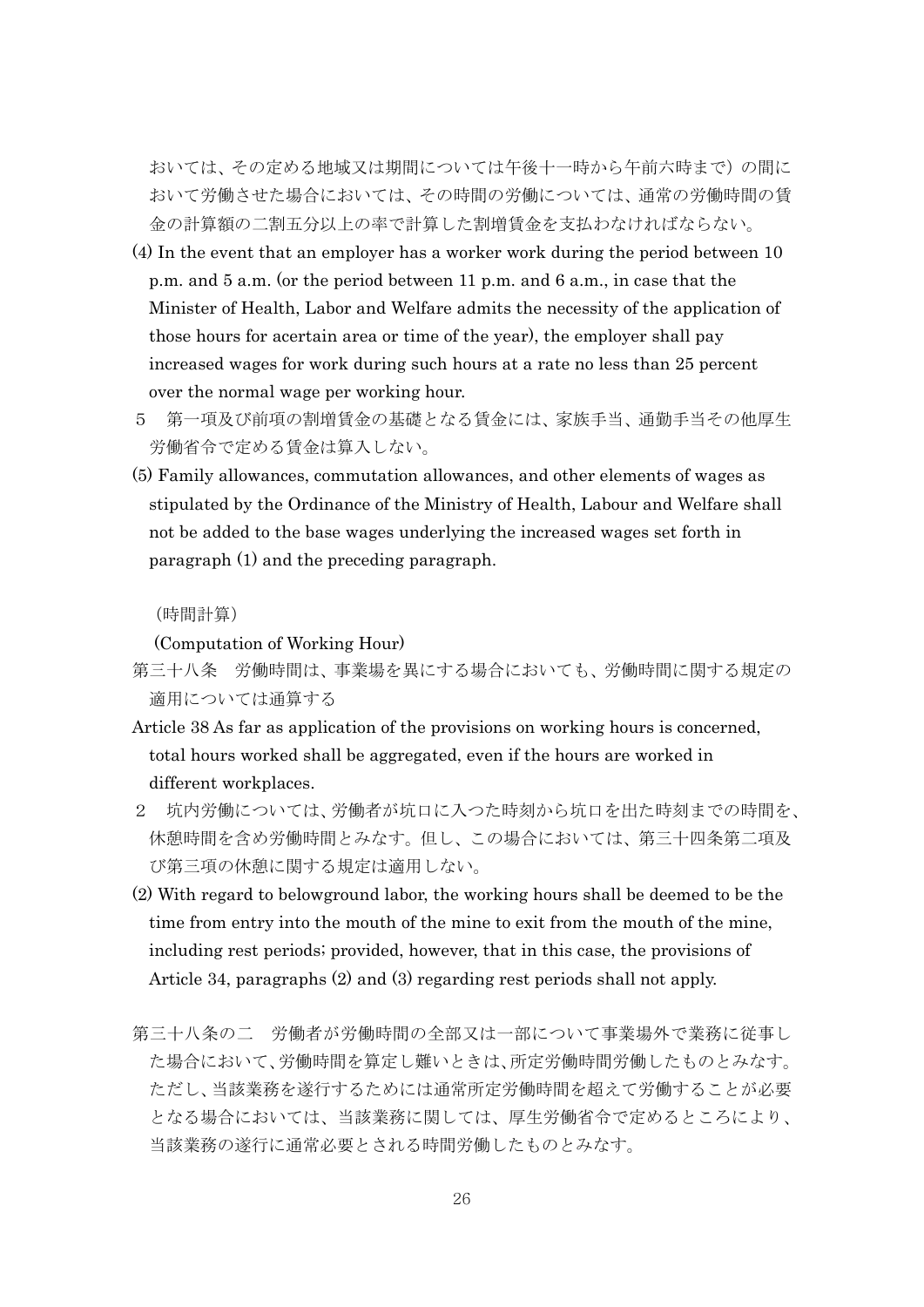- Article 38-2 In cases where workers perform their work outside of the work place during all or part of their working hours and it would be difficult to calculate working hours, the number of hours worked shall be deemed to be the prescribed working hours; provided, however, that if it would normally be necessary to work in excess of the prescribed working hours in order to accomplish the said work, the number of hours worked shall be deemed to be the number of hours normally necessary to accomplish such work as stipulated by the Ordinance of the Ministry of Health, Labour and Welfare.
- 2 前項ただし書の場合において、当該業務に関し、当該事業場に、労働者の過半数で 組織する労働組合があるときはその労働組合、労働者の過半数で組織する労働組合が ないときは労働者の過半数を代表する者との書面による協定があるときは、その協定 で定める時間を同項ただし書の当該業務の遂行に通常必要とされる時間とする。
- (2) In a case under the proviso of the preceding paragraph, when there is a written agreement regarding the said work either with a labor union organized by a majority of the workers at the workplace (in the case that such labor union is organized) or with a person representing a majority of the workers (in the case that such labor union is not organized), the number of hours specified in such agreement shall be regarded as the number of hours normally necessary to accomplish the work under that proviso.
- 3 使用者は、厚生労働省令で定めるところにより、前項の協定を行政官庁に届け出な ければならない。
- (3) The employer shall file the agreement set forth in the preceding paragraph with the relevant government agency in accordance with the Ordinance of the Ministry of Health, Labour and Welfare.
- 第三十八条の三 使用者が、当該事業場に、労働者の過半数で組織する労働組合がある ときはその労働組合、労働者の過半数で組織する労働組合がないときは労働者の過半 数を代表する者との書面による協定により、次に掲げる事項を定めた場合において、 労働者を第一号に掲げる業務に就かせたときは、当該労働者は、厚生労働省令で定め るところにより、第二号に掲げる時間労働したものとみなす。
- Article 38-3 When an employer has provided the following items in a written agreement either with a labor union organized by a majority of the workers at the workplace concerned (in the case that such labor union is organized), or with a person representing a majority of the workers (in the case that such labor union is not organized), in the event that the employer has assigned a worker to the work listed in item (i), such worker shall be regarded as having worked the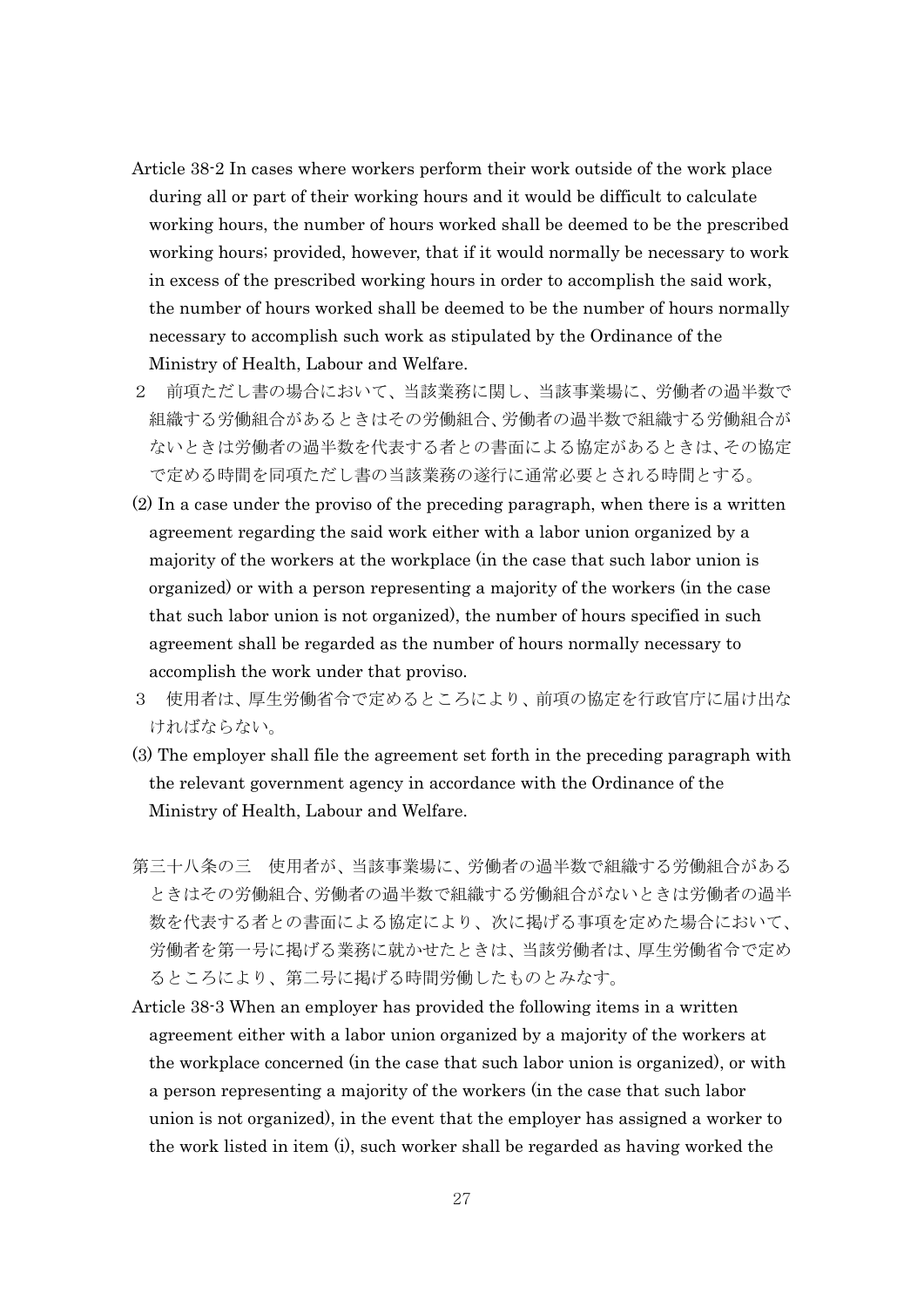hours listed in item (ii), as prescribed by the Ordinance of the Ministry of Health, Labour and Welfare.

- 一 業務の性質上その遂行の方法を大幅に当該業務に従事する労働者の裁量にゆだね る必要があるため、当該業務の遂行の手段及び時間配分の決定等に関し使用者が具体 的な指示をすることが困難なものとして厚生労働省令で定める業務のうち、労働者に 就かせることとする業務(以下この条において「対象業務」という。)
- (i) that work which is assigned to a worker (hereinafter in this Article "covered work") as prescribed by the Ordinance of the Ministry of Health, Labour and Welfareas work for which it is difficult for the employer to give concrete directions regarding the decisions on the means of execution of the work and the allocation of time to the work, etc., because the methods of execution of the work need, owing to the nature of the work, to be left largely to the discretion of the workers engaged in such work;
- 二 対象業務に従事する労働者の労働時間として算定される時間
- (ii) the hours calculated as the working hours of a worker engaged in the covered work;
- 三 対象業務の遂行の手段及び時間配分の決定等に関し、当該対象業務に従事する労働 者に対し使用者が具体的な指示をしないこと。
- (iii) that the employer will not give concrete directions to the worker engaged in the covered work in relation to the decisions on the means of execution of the covered work and the allocation of time to the covered work;
- 四 対象業務に従事する労働者の労働時間の状況に応じた当該労働者の健康及び福祉 を確保するための措置を当該協定で定めるところにより使用者が講ずること。
- (iv) that the employer will take measures pursuant to the provisions of such agreement in order to secure the worker's health and welfare as appropriate for the circumstances of the working hours of the worker engaged in the covered work;
- 五 対象業務に従事する労働者からの苦情の処理に関する措置を当該協定で定めると ころにより使用者が講ずること。
- (v) that the employer will take measures pursuant to the provisions of the said agreement in relation to the handling of complaints from the worker engaged in the covered work;
- 六 前各号に掲げるもののほか、厚生労働省令で定める事項
- (vi) matters prescribed by the Ordinance of the Ministry of Health, Labour and Welfare other than those listed in the preceding items.
- 2 前条第三項の規定は、前項の協定について準用する。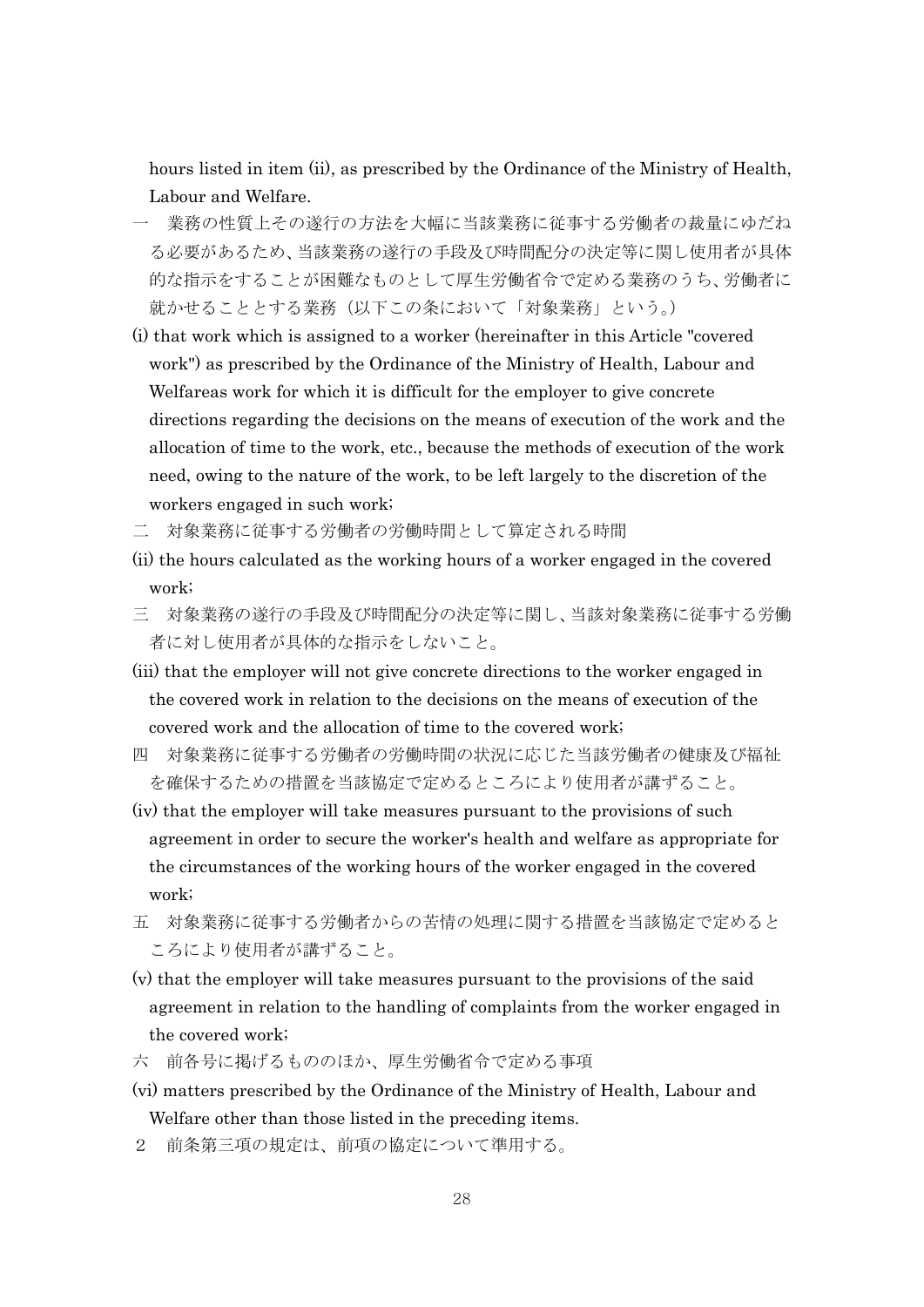- (2) The provisions of paragraph (3) of the preceding Article shall apply mutatis mutandis to the agreement set forth in the preceding paragraph.
- 第三十八条の四 賃金、労働時間その他の当該事業場における労働条件に関する事項を 調査審議し、事業主に対し当該事項について意見を述べることを目的とする委員会 (使用者及び当該事業場の労働者を代表する者を構成員とするものに限る。)が設置さ れた事業場において、当該委員会がその委員の五分の四以上の多数による議決により 次に掲げる事項に関する決議をし、かつ、使用者が、厚生労働省令で定めるところに より当該決議を行政官庁に届け出た場合において、第二号に掲げる労働者の範囲に属 する労働者を当該事業場における第一号に掲げる業務に就かせたときは、当該労働者 は、厚生労働省令で定めるところにより、第三号に掲げる時間労働したものとみなす。
- Article 38-4 If, at a workplace where a committee (limited to committees comprising the employer and representatives of workers at the workplace) is established with the aim of examining and deliberating on wages, working hours and other matters concerning working conditions at the workplace concerned and of stating its opinions regarding the said matters to the proprietor of the enterprise, the said committee adopts a resolution by a majority of four fifths or more of its members regarding the following items and the employer notifies the relevant government agency of the said resolution in accordance with the Ordinance of the Ministry of Health, Labour and Welfare, and if the employer has a worker, who comes under the scope of the workers stipulated in item (ii), perform the work stipulated in item (i) at the workplace concerned, the said worker shall be deemed to have worked the hours stipulated in item (iii) as prescribed by the Ordinance of the Ministry of Health, Labour and Welfare.
- 一 事業の運営に関する事項についての企画、立案、調査及び分析の業務であつて、当 該業務の性質上これを適切に遂行するにはその遂行の方法を大幅に労働者の裁量に ゆだねる必要があるため、当該業務の遂行の手段及び時間配分の決定等に関し使用者 が具体的な指示をしないこととする業務(以下この条において「対象業務」という。)
- (i) that work of planning, drafting, researching and analyzing matters regarding business operations for which the employer does not give concrete directions regarding the decisions on the means of execution of the work and the allocation of time to the work, etc., since the nature of the work is such that the methods of execution of the work for its proper accomplishment need to be left largely to the discretion of the workers (hereinafter referred to as "covered work" in this Article );
- 二 対象業務を適切に遂行するための知識、経験等を有する労働者であつて、当該対象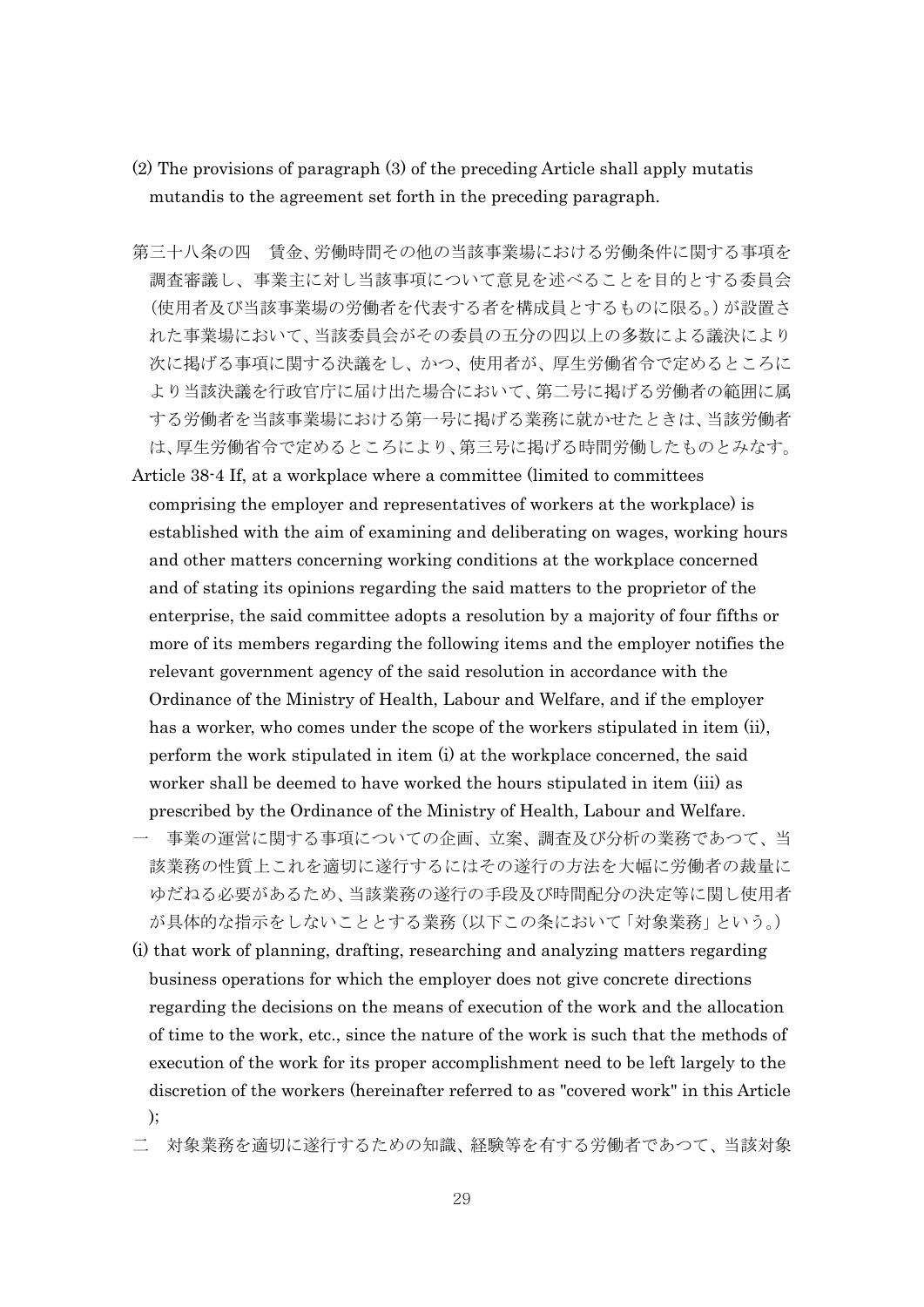業務に就かせたときは当該決議で定める時間労働したものとみなされることとなる ものの範囲

- (ii) the scope of the workers who possess the knowledge and experience etc. necessary to accomplish the covered work properly, and who are deemed to have worked the hours stipulated by the said resolution when engaged in the said covered work;
- 三 対象業務に従事する前号に掲げる労働者の範囲に属する労働者の労働時間として 算定される時間
- (iii) the hours calculated as working hours of workers who are engaged in the covered work and who come under the scope of the workers stipulated in the preceding item;
- 四 対象業務に従事する第二号に掲げる労働者の範囲に属する労働者の労働時間の状 況に応じた当該労働者の健康及び福祉を確保するための措置を当該決議で定めると ころにより使用者が講ずること。
- (iv) employers shall adopt measures as prescribed in the said resolution to secure the health and welfare of workers, who are engaged in the covered work and who come under the scope of the workers stipulated in item (ii), according to the working hours of the said workers;
- 五 対象業務に従事する第二号に掲げる労働者の範囲に属する労働者からの苦情の処 理に関する措置を当該決議で定めるところにより使用者が講ずること。
- (v) employers shall adopt measures as prescribed in the said resolution to deal with complaints from workers who are engaged in the covered work and who come under the scope of the workers stipulated in item (ii);
- 六 使用者は、この項の規定により第二号に掲げる労働者の範囲に属する労働者を対象 業務に就かせたときは第三号に掲げる時間労働したものとみなすことについて当該 労働者の同意を得なければならないこと及び当該同意をしなかつた当該労働者に対 して解雇その他不利益な取扱いをしてはならないこと。
- (vi) when having workers who come under the scope of the workers stipulated in item (ii) perform the covered work as prescribed in this paragraph, employers must obtain the consent of the said workers with respect to the fact that they shall be deemed to have worked the hours stipulated in item (iii), and shall not dismiss or treat in any other disadvantageous manner the said worker who does not give the said consent;
- 七 前各号に掲げるもののほか、厚生労働省令で定める事項
- (vii) other matters not stipulated in the preceding items as prescribed by the Ordinance of the Ministry of Health, Labour and Welfare.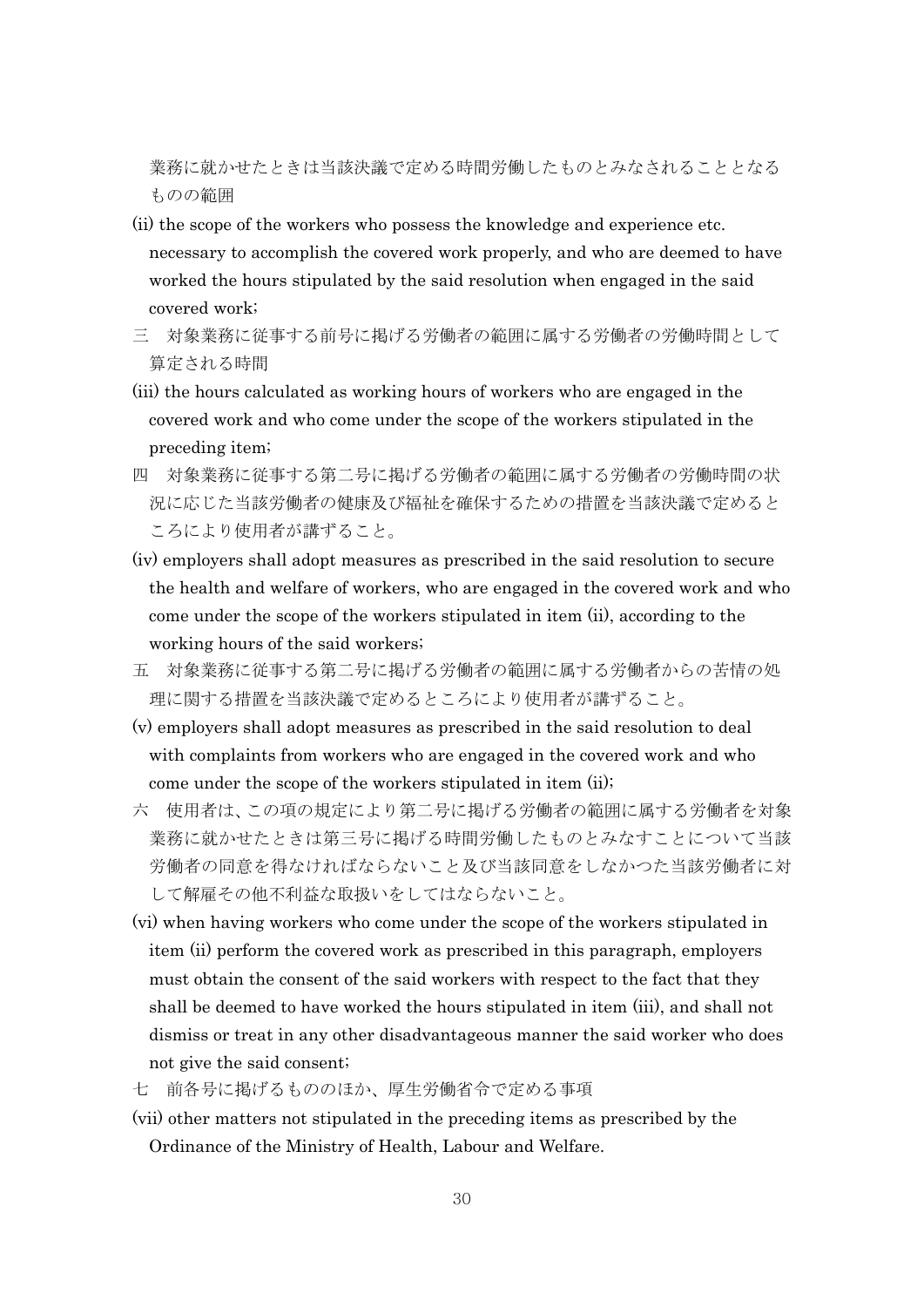- 2 前項の委員会は、次の各号に適合するものでなければならない。
- (2) The committee set forth in the preceding paragraph must conform to the following items:
- 一 当該委員会の委員の半数については、当該事業場に、労働者の過半数で組織する労 働組合がある場合においてはその労働組合、労働者の過半数で組織する労働組合がな い場合においては労働者の過半数を代表する者に厚生労働省令で定めるところによ り任期を定めて指名されていること。
- (i) one half of the members of the said committee was appointed for a set term of office as prescribed by the Ordinance of the Ministry of Health, Labour and Welfare by a labor union organized by a majority of the workers at the workplace concerned (in the case that such labor union is organized), or by a person representing a majority of the workers (in the case that such labor union is not organized);
- 二 当該委員会の議事について、厚生労働省令で定めるところにより、議事録が作成さ れ、かつ、保存されるとともに、当該事業場の労働者に対する周知が図られているこ と。
- (ii) minutes of the proceedings of the said committee were prepared and maintained as prescribed by the Ordinance of the Ministry of Health, Labor and Welfare, and were made known to the workers at the workplace concerned;
- 三 前二号に掲げるもののほか、厚生労働省令で定める要件
- (iii) other requirements not stipulated in the preceding two items, as prescribed by the Ordinance of the Ministry of Health, Labour and Welfare.
- 3 厚生労働大臣は、対象業務に従事する労働者の適正な労働条件の確保を図るために、 労働政策審議会の意見を聴いて、第一項各号に掲げる事項その他同項の委員会が決議 する事項について指針を定め、これを公表するものとする。
- (3) The Minister of Health, Labour and Welfare, in order to ensure appropriate working conditions for workers engaged in covered work, and after hearing the opinions of the Labor Policy Council, shall set and announce guidelines with respect to matters stipulated in each item of paragraph (1) and to other matters decided up on by the committee stipulated in the said paragraph.
- 4 第一項の規定による届出をした使用者は、厚生労働省令で定めるところにより、定 期的に、同項第四号に規定する措置の実施状況を行政官庁に報告しなければならない。
- (4) An employer who has given notification as stipulated in paragraph (1) must, as prescribed by the Ordinance of the Ministry of Health, Labour and Welfare, regularly submit to there levant government agency a report on the state of implementation of the measures stipulated in item (iv) of the said paragraph.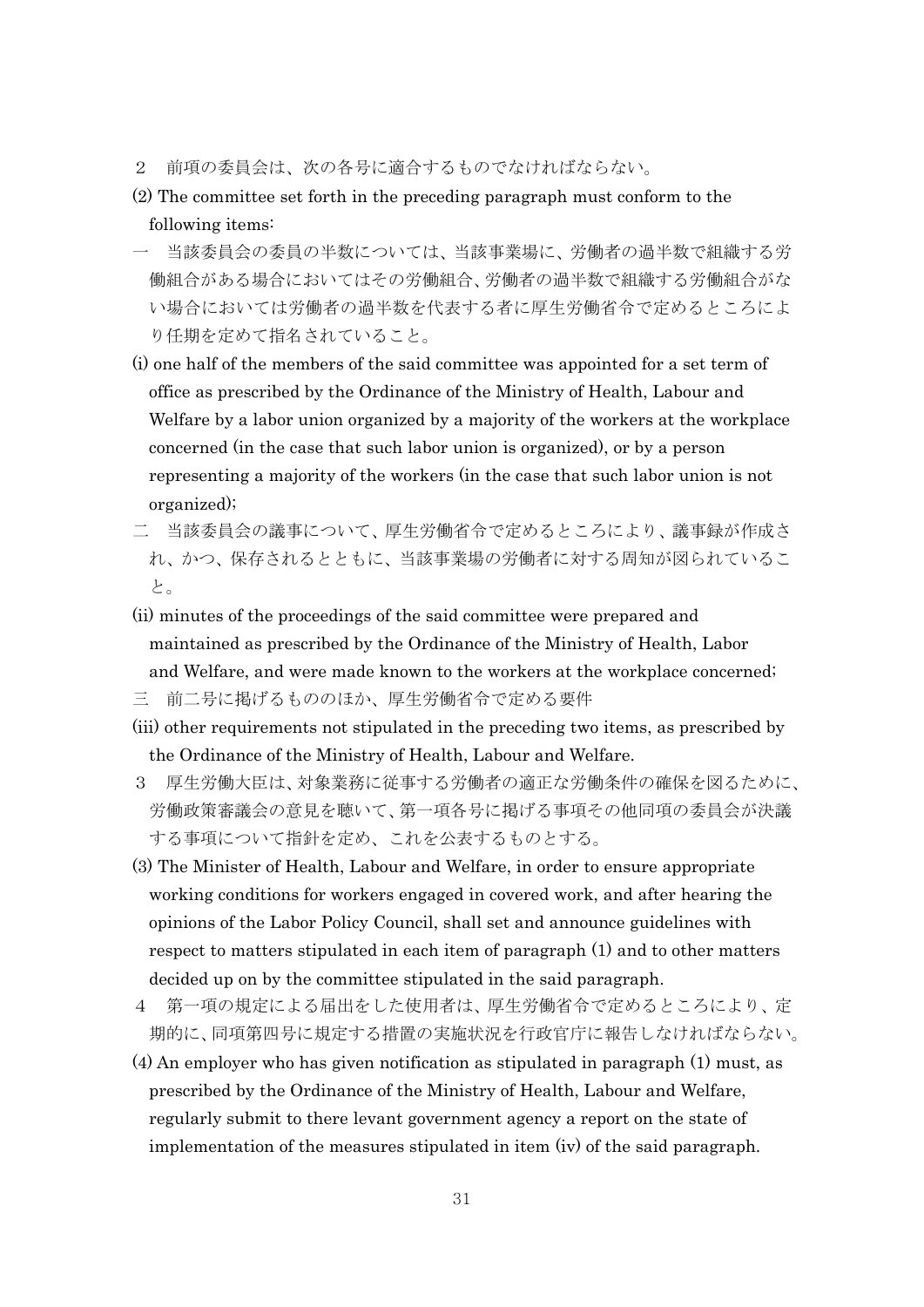- 5 第一項の委員会においてその委員の五分の四以上の多数による議決により第三十 二条の二第一項、第三十二条の三、第三十二条の四第一項及び第二項、第三十二条の 五第一項、第三十四条第二項ただし書、第三十六条第一項、第三十七条第三項、第三 十八条の二第二項、前条第一項並びに次条第四項、第六項及び第七項ただし書に規定 する事項について決議が行われた場合における第三十二条の二第一項、第三十二条の 三、第三十二条の四第一項から第三項まで、第三十二条の五第一項、第三十四条第二 項ただし書、第三十六条、第三十七条第三項、第三十八条の二第二項、前条第一項並 びに次条第四項、第六項及び第七項ただし書の規定の適用については、第三十二条の 二第一項中「協定」とあるのは「協定若しくは第三十八条の四第一項に規定する委員 会の決議(第百六条第一項を除き、以下「決議」という。)」と、第三十二条の三、第 三十二条の四第一項から第三項まで、第三十二条の五第一項、第三十四条第二項ただ し書、第三十六条第二項、第三十七条第三項、第三十八条の二第二項、前条第一項並 びに次条第四項、第六項及び第七項ただし書中「協定」とあるのは「協定又は決議」 と、第三十二条の四第二項中「同意を得て」とあるのは「同意を得て、又は決議に基 づき」と、第三十六条第一項中「届け出た場合」とあるのを行政官庁に届け出た場合」 と、「その協定」とあるのは「その協定又は決議」と、は「届け出た場合又は決議同 条第三項中「又は労働者の過半数を代表する者」とあるのは「若しくは労働者の過半 数を代表する者又は同項の決議をする委員」と、「当該協定」とあるのは「当該協定 又は当該決議」と、同条第四項中「又は労働者の過半数を代表する者」とあるのは「若 しくは労働者の過半数を代表する者又は同項の決議をする委員」とする。
- (5) With respect to the application of the provisions of paragraph (1) of Article 32-2, Article 32-3, paragraphs (1) through (3) of Article 32-4, paragraph (1) of Article 32-5, the proviso to paragraph (2) of Article 34, paragraph (1) of Article 36, paragraph (3) of Article 37, paragraph (2) of Article 38-2, paragraph (1) of the preceding Article and paragraph (4), (6) and the proviso to paragraph (7) of the following Article, in the event that the committee stipulated in paragraph (1) makes a decision by a majority of four fifths or more of the members regarding matters stipulated in paragraph (1) of Article 32-2, Article 32-3, paragraphs (1) and (2) of Article 32-4, paragraph (1) of Article 32-5, the proviso to paragraph (2) of Article 34, paragraph (1) of Article 36, paragraph (3) of Article37,paragraph (2) of Article 38-2, paragraph (1) of the preceding Article, and paragraph (4), (6) and the proviso to paragraph (7) of the following Article, the phrase "agreement with a labor union organized by a majority of the workers at the workplace (in the case that such union is organized), or with a person representing a majority of the workers (in the case that such union is not organized)" in paragraph (1) of Article 32-2 shall be read as "agreement with a labor union organized by a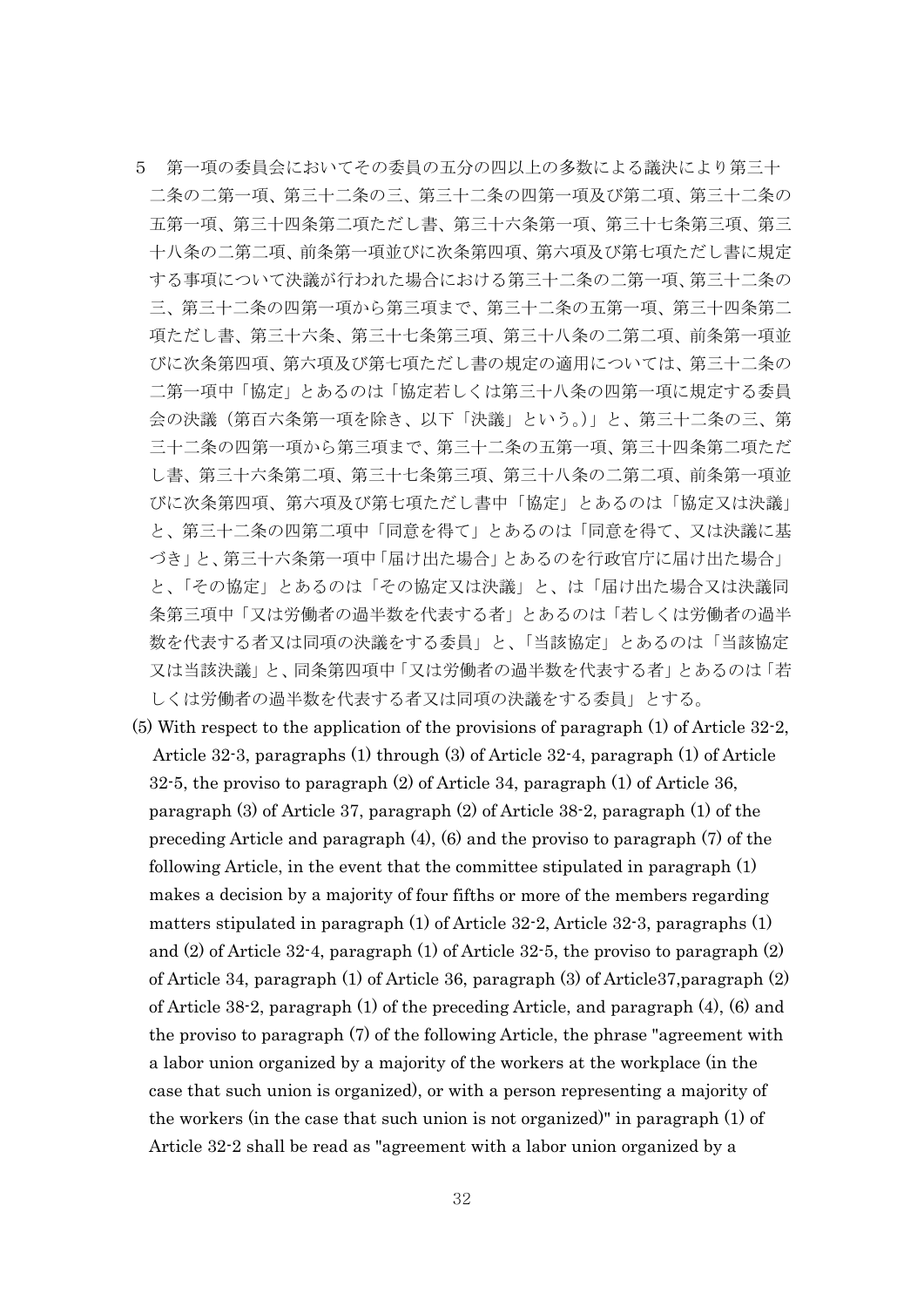majority of the workers at the workplace (in the case that such union is organized), or with a person representing a majority of the workers (in the case that such union is not organized), or a resolution of the committee stipulated in paragraph (1) of Article 38-4 (hereinafter referred to as 'resolution' except in paragraph (1) of Article 106)", the phrase "written agreement" in Article 32-3, paragraphs (1) through 3 of Article 32-4, paragraph (1) of Article 32-5, the proviso to paragraph (2) of Article 34, paragraph (2) of Article 36, paragraph (3) of Article37, paragraph (2) of Article 38-2, paragraph (1) of the preceding Article, and paragraph (4), (6) and the proviso to paragraph (7) of the following Article shall be read as "written agreement or resolution", , the phrase "with the consent of either a labor union organized by a majority of the workers at the workplace concerned (in the case that such labor union is organized) or a person representing a majority of the workers at a workplace (in the case that such labor union is not organized)" in paragraph (2) of Article 32-4 shall be read as "with the consent of either a labor union organized by a majority of the workers at the workplace concerned (in the case that such labor union is organized) or a person representing a majority of the workers at a workplace (in the case that such labor union is organized), or based on a resolution", the phrases "notified the relevant government agency of the such agreement" and "in accordance with the provisions of the said agreement" in paragraph (1) of Article 36 shall be read respectively as "notified the relevant government agency of the such agreement or resolution" and "inaccordance with the provisions of the said agreement or resolution", the phrases "or the person representing a majority of the workers who enter into the agreement stipulated in paragraph (1)" and "the said agreement" in paragraph (3) of Article 36 shall be read respectively as "or the person representing a majority of the workers who enter into the agreement stipulated in paragraph (1), or the committee members making the resolution stipulated in the said paragraph," and "the said agreement or resolution", and the phrase "or the person representing a majority of the workers who enter into the agreement stipulated in paragraph (1)" in paragraph (4) of Article 36 shall be read as "or the person representing a majority of the workers who enter into the agreement stipulated in paragraph (1), or the committee members making the resolution stipulated in the said paragraph".

(年次有給休暇) (Annual Paid Leave)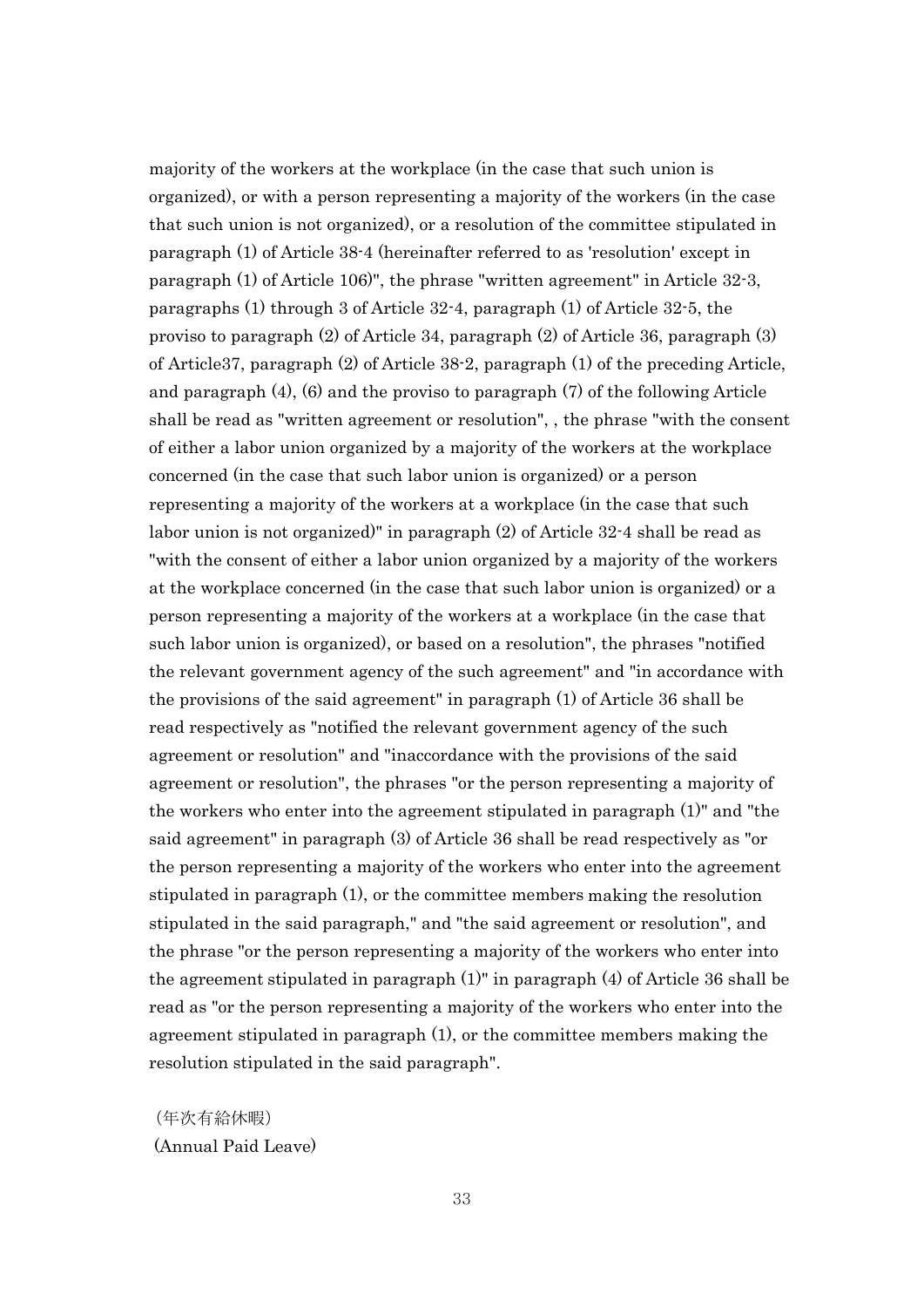- 第三十九条 使用者は、その雇入れの日から起算して六箇月間継続勤務し全労働日の八 割以上出勤した労働者に対して、継続し、又は分割した十労働日の有給休暇を与えな ければならない。
- Article 39 An employer shall grant annual paid leave of 10 working days, either consecutive or divided, to workers who have been employed continuously for 6 months from the day of their being hired and who have reported for work on at least 80 percent of the total working days.
- 2 使用者は、一年六箇月以上継続勤務した労働者に対しては、雇入れの日から起算し て六箇月を超えて継続勤務する日(以下「六箇月経過日」という。)から起算した継 続勤務年数一年ごとに、前項の日数に、次の表の上欄に掲げる六箇月経過日から起算 した継続勤務年数の区分に応じ同表の下欄に掲げる労働日を加算した有給休暇を与 えなければならない。ただし、継続勤務した期間を六箇月経過日から一年ごとに区分 した各期間(最後に一年未満の期間を生じたときは、当該期間)の初日の前日の属す る期間において出勤した日数が全労働日の八割未満である者に対しては、当該初日以 後の一年間においては有給休暇を与えることを要しない。
- (2) With respect to workers who have been employed continuously for at least one year and a half, an employer shall grant annual paid leave, calculated by adding to the number of days set forth in the preceding paragraph, the number of working days stipulated in the lower row of the following table corresponding to the number of years of continuous service from the day of their having served continuously for 6 months (hereinafter referred to as "6 months completion day") in the upper row of the table for each additional year of continuous service from the 6 months completion day; provided, however, that for workers who have reported for work on less than 80 percent of the total working days for the one –year period ending with the day before the first day of each one-year period from the 6 months completion day (when the final period is less than one year, the period concerned), the employer is not required to grant paid leave for the one year following the said first day.

| 六箇月経過日から起算した継続勤務年数<br>Number of years of continuous service from the six<br>months completion day | 労働日<br>Working days      |
|---------------------------------------------------------------------------------------------------|--------------------------|
| One year                                                                                          | 一労働日<br>One working day  |
| 二年<br>Two years                                                                                   | 二労働日<br>Two working days |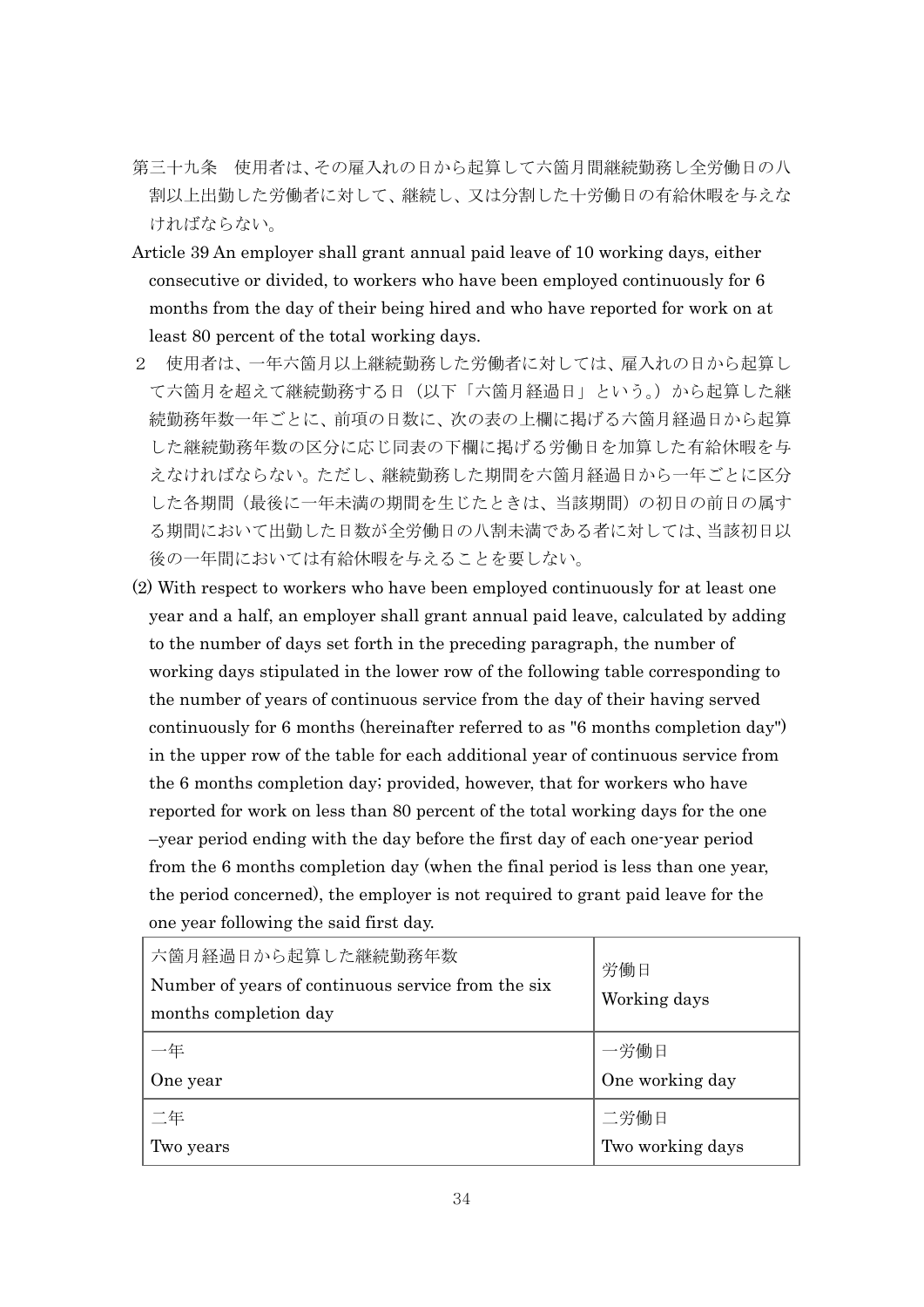| 三年                | 四労働日               |
|-------------------|--------------------|
| Three years       | Four working days  |
| 四年                | 六労働日               |
| Four years        | Six working days   |
| 五年                | 八労働日               |
| Five years        | Eight working days |
| 六年以上              | 十労働日               |
| Six years or more | Ten working days   |

- 3 次に掲げる労働者(一週間の所定労働時間が厚生労働省令で定める時間以上の者を 除く。)の有給休暇の日数については、前二項の規定にかかわらず、これらの規定に よる有給休暇の日数を基準とし、通常の労働者の一週間の所定労働日数として厚生労 働省令で定める日数(第一号において「通常の労働者の週所定労働日数」という。) と当該労働者の一週間の所定労働日数又は一週間当たりの平均所定労働日数との比 率を考慮して厚生労働省令で定める日数とする。
- (3) The number of days of annual paid leave for workers specified in the following items (excluding workers whose prescribed weekly working hours are not less than the hours fixed by the Ordinance of the Ministry of Health, Labour and Welfare) shall be based on the number of days of annual paid leave specified in the two preceding paragraphs, but, regardless of the provisions of those two paragraphs, shall be fixed by the Ordinance of the Ministry of Health, Labor and Welfare with due consideration to the ratio of the number of days specified by the Ordinance of the Ministry of Health, Labour and Welfare as the prescribed working days in a week for ordinary workers (referred to as "the prescribed weekly working days of ordinary workers" in item (i)) to either the number of prescribed weekly working days for the workers concerned or the average number of prescribed working days per week for the workers concerned:
- 一 一週間の所定労働日数が通常の労働者の週所定労働日数に比し相当程度少ないも のとして厚生労働省令で定める日数以下の労働者
- (i) Workers for whom the number of prescribed weekly working days is not more than the number of days specified by the Ordinance of the Ministry of Health, Labour and Welfare as constituting a number that is considerably lower than the number of prescribed weekly working days of ordinary workers;
- 二 週以外の期間によつて所定労働日数が定められている労働者については、一年間の 所定労働日数が、前号の厚生労働省令で定める日数に一日を加えた日数を一週間の所 定労働日数とする労働者の一年間の所定労働日数その他の事情を考慮して厚生労働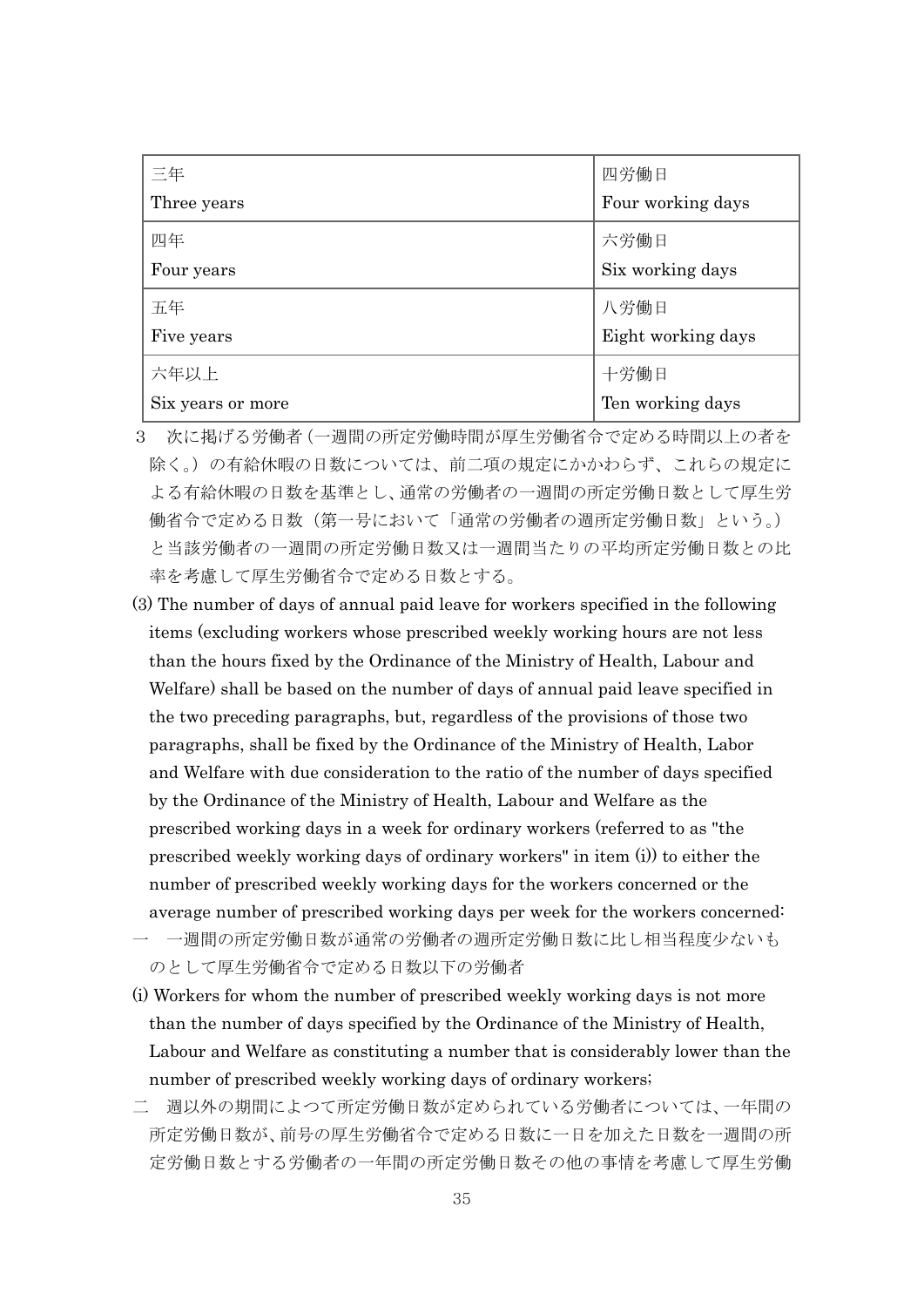省令で定める日数以下の労働者

- (ii) With respect to workers for whom the number of prescribed working days is calculated on the basis of units of time other than weeks, those workers for whom the number of prescribed annual working days is not more than the number of days specified by the Ordinance of the Ministry of Health, Labour and Welfare, with due consideration to the number of prescribed annual working days for workers for whom the number of prescribed weekly working days is deemed to be greater by one than the number specified by the Ordinance of the Ministry of Health, Labour and Welfare referred to in the preceding item and to other circumstances.
- 4 使用者は、当該事業場に、労働者の過半数で組織する労働組合があるときはその労 働組合、労働者の過半数で組織する労働組合がないときは労働者の過半数を代表する 者との書面による協定により、次に掲げる事項を定めた場合において、第一号に掲げ る労働者の範囲に属する労働者が有給休暇を時間を単位として請求したときは、前三 項の規定による有給休暇の日数のうち第二号に掲げる日数については、これらの規定 にかかわらず、当該協定で定めるところにより時間を単位として有給休暇を与えるこ とができる。
- 一 時間を単位として有給休暇を与えることができることとされる労働者の範囲
- 二 時間を単位として与えることができることとされる有給休暇の日数(五日以内に限 る。)
- 三 その他厚生労働省令で定める事項
- (4) In the event that an employer determines the following matters, pursuant to a written agreement either with a labor union organized by a majority of the workers at the workplace concerned (in the case that such labor union is organized) or with a person representing a majority of the workers (in the case that such labor union is not organized), when a worker falling under the category of workers listed in item (i) requests paid leave by the hour, the employer may grant paid leave by the hour, as specified by the said written agreement, for the number of days listed in item (ii) out of the paid leave under the preceding three paragraphs, irrespective of these provisions:
- (i) The category of workers to whom paid leave may be granted by the hour;
- (ii) The number of days during paid leave that may be granted by the hour (not exceeding five days);
- (iii) Other matters as set forth by Ordinance of the Ministry of Health, Labour and Welfare.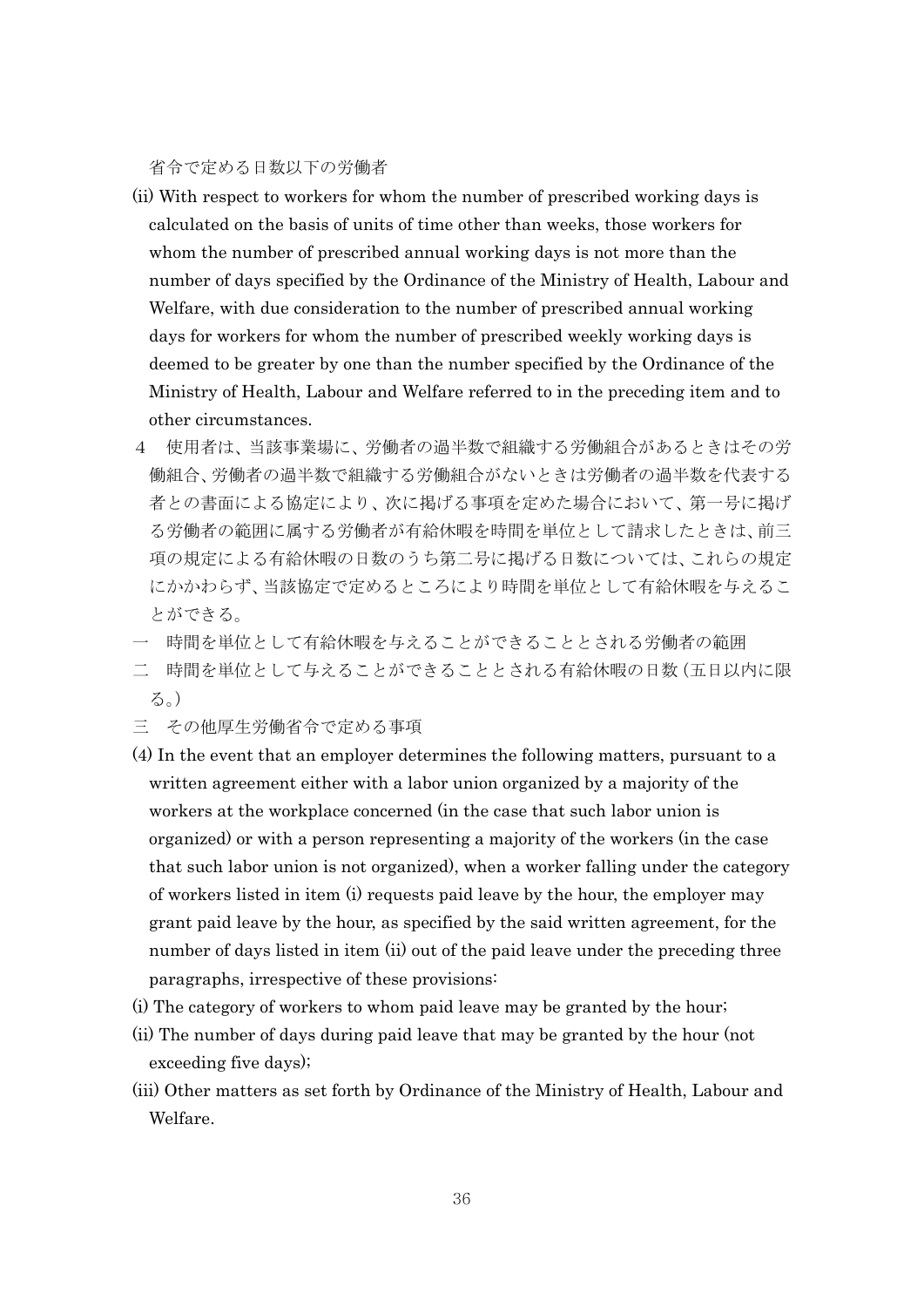- 5 使用者は、前各項の規定による有給休暇を労働者の請求する時季に与えなければな らない。ただし、請求された時季に有給休暇を与えることが事業の正常な運営を妨げ る場合においては、他の時季にこれを与えることができる。
- (5) The employer shall grant paid leave under the provisions of the each preceding paragraphs during the period requested by the worker; provided, however, that when the granting of leave in the requested period would interfere with the normal operation of the enterprise, the employer may grant the leave during another period.
- 6 使用者は、当該事業場に、労働者の過半数で組織する労働組合がある場合において はその労働組合、労働者の過半数で組織する労働組合がない場合においては労働者の 過半数を代表する者との書面による協定により、第一項から第三項までの規定による 有給休暇を与える時季に関する定めをしたときは、これらの規定による有給休暇の日 数のうち五日を超える部分については、前項の規定にかかわらず、その定めにより有 給休暇を与えることができる。
- (6) In the event that an employer, pursuant to a written agreement either with a labor union organized by a majority of the workers at the workplace concerned (in the case that such labor union is organized) or with a person representing a majority of the workers (in the case that such labor union is not organized), has made a stipulation with regard to the period in which paid leave under the provisions of paragraphs (1) to (3) inclusive will be granted, the employer may, notwithstanding the provisions of the preceding paragraph, grant paid leave inaccordance with such stipulation for the portions of paid leave under the provisions of paragraphs (1) to (3) inclusive in excess of 5 days.
- 7 使用者は、第一項から第三項までの規定による有給休暇の期間又は第四項の規定に よる有給休暇の時間については、就業規則その他これに準ずるもので定めるところに より、それぞれ、平均賃金若しくは所定労働時間労働した場合に支払われる通常の賃 金又はこれらの額を基準として厚生労働省令で定めるところにより算定した額の賃 金を支払わなければならない。ただし、当該事業場に、労働者の過半数で組織する労 働組合がある場合においてはその労働組合、労働者の過半数で組織する労働組合がな い場合においては労働者の過半数を代表する者との書面による協定により、その期間 又はその時間について、それぞれ、健康保険法(大正十一年法律第七十号)第九十九 条第一項に定める標準報酬日額に相当する金額又は当該金額を基準として厚生労働 省令で定める所により算定した金額を支払う旨を定めたときは、これによらなければ ならない。
- (7) For the period of paid leave under the provisions of paragraphs (1) through (3) inclusive or the hours of paid leave under the provisions of paragraph (4), the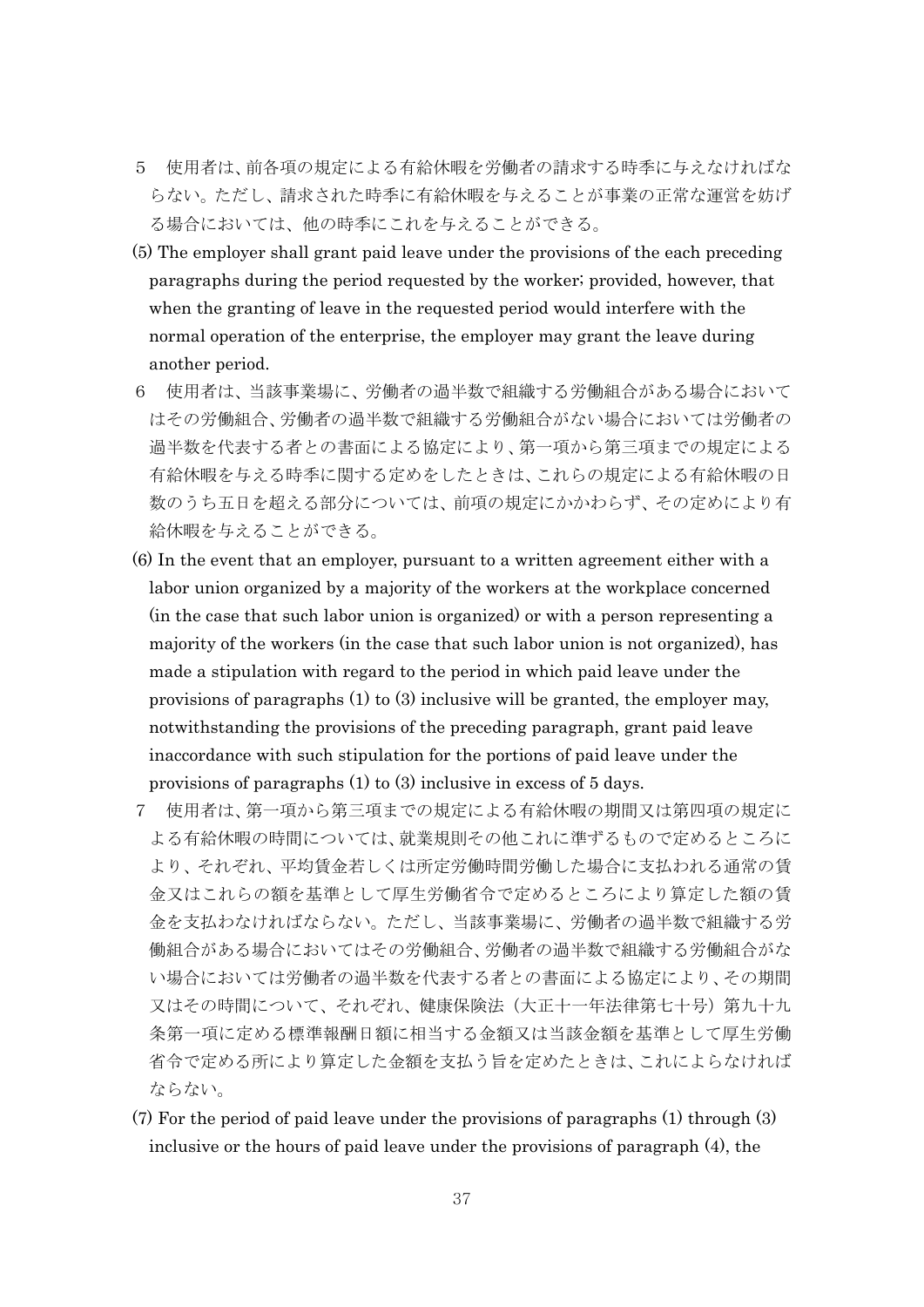employer shall, in accordance with the rules of employment or the equivalent thereto, pay any of the average wage, the amount of wages that would normally be paid for working the prescribed working hours, or the amount of wages calculated based on these amounts as specified by Ordinance of the Ministry of Health, Labor and Welfare; however, that when there is a written agreement either with a laborunion organized by a majority of the workers at the workplace concerned (in the case that where such laborunion is organized) or with a person representing a majority of the workers in the case that such labor union is not organized), which provides for the payment for the period or the hours respectively of asum equivalent to the daily amount of standard remuneration,or the amount calculated based on these amounts as specified by Ordinance of Ministry of Health, and Welfare; provided for under paragraph (1) of Article 99 of the Health Insurance Law (Act No.70 of 1922), such agreement shall be complied with.

- 8 労働者が業務上負傷し、又は疾病にかかり療養のために休業した期間及び育児休業、 介護休業等育児又は家族介護を行う労働者の福祉に関する法律第二条第一号に規定 する育児休業又は同条第二号に規定する介護休業をした期間並びに産前産後の女性 が第六十五条の規定によつて休業した期間は、第一項及び第二項の規定の適用につい ては、これを出勤したものとみなす。
- (8) With respect to the application of the provisions of paragraphs (1) and (2), a worker shall be deemed to have reported for work during periods of rest for medical treatment for injuries or illness suffered in the course of employment, during periods of rest for child care leave prescribed in item (i) of Article 2 of the Law Concerning the Welfare of Workers Who Take Care of Children or Other Family Members Including Child Care and Family Care Leave or for family care leave prescribed in item (ii) of the said Article, and during periods of rest for women before and after child birth pursuant to the provisions of Article 65.

(労働時間及び休憩の特例)

(Special Provisions on Working Hours and Rest Periods)

- 第四十条 別表第一第一号から第三号まで、第六号及び第七号に掲げる事業以外の事業 で、公衆の不便を避けるために必要なものその他特殊の必要あるものについては、そ の必要避くべからざる限度で、第三十二条から第三十二条の五までの労働時間及び第 三十四条の休憩に関する規定について、厚生労働省令で別段の定めをすることができ る。
- Article 40 With respect to enterprises other than those stipulated in items (i)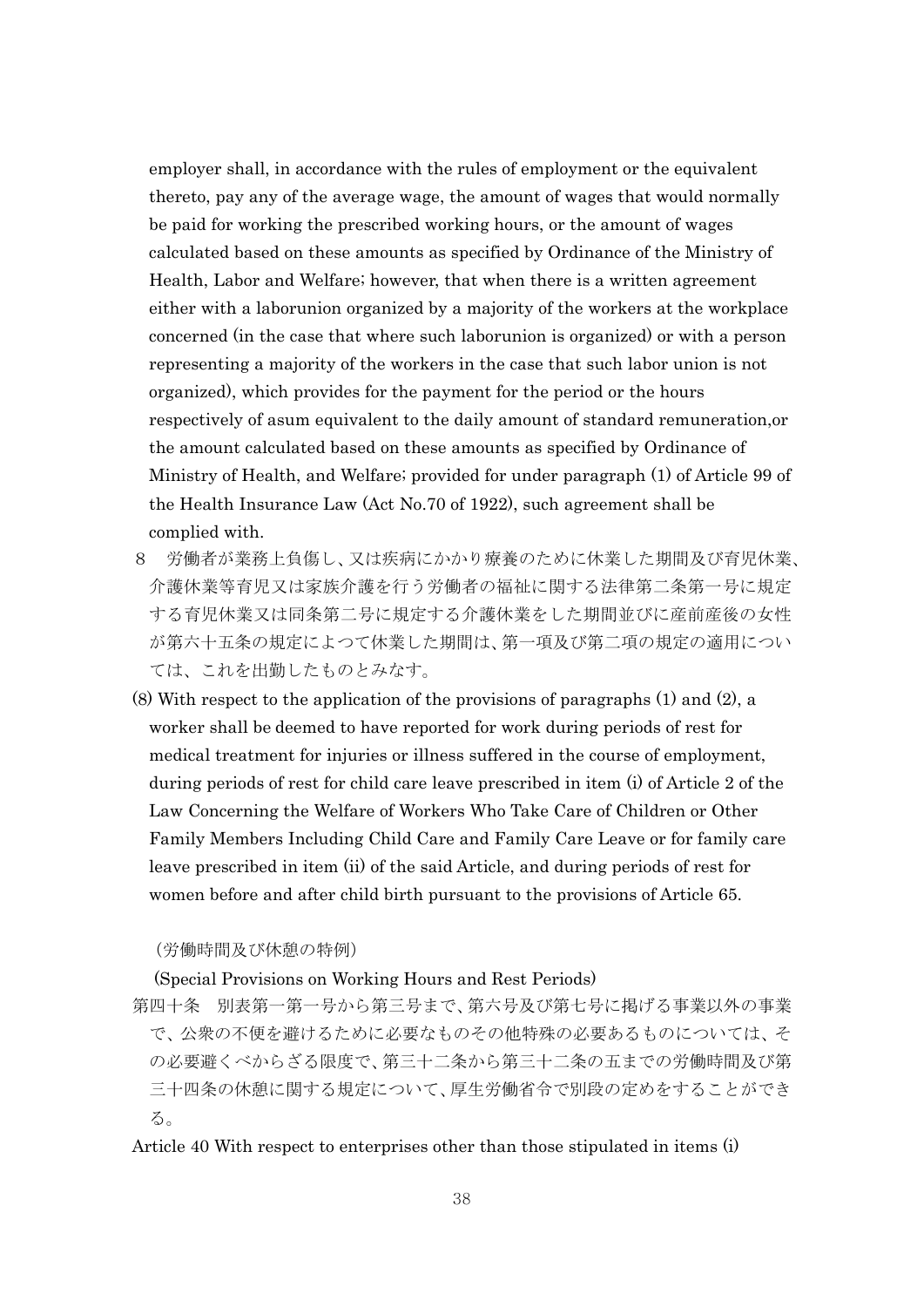through (iii), (vi) and (vii) of Annexed Table No.1, as to which there is a need in order to avoid public inconvenience or another special need, special provisions may be established by the Ordinance of the Ministry of Health, Labour and Welfare to the extent of the unavoidable needs, regarding working hours under Articles 32 through 32-5 and rest periods under Article 34.

- 2 前項の規定による別段の定めは、この法律で定める基準に近いものであつて、労働 者の健康及び福祉を害しないものでなければならない。
- (2) The special provisions set forth in the preceding paragraph shall conform closely to the standards set forth in this Act and shall not be detrimental to the health and welfare of workers.

(労働時間等に関する規定の適用除外)

(Exclusion from Application of Provisions on Working Hours, etc.)

- 第四十一条 この章、第六章及び第六章の二で定める労働時間、休憩及び休日に関する 規定は、次の各号の一に該当する労働者については適用しない。
- Article 41 The provisions regarding working hours, rest periods and days off set forth in this Chapter, Chapter VI and Chapter VI-II shall not apply to workers coming under one of the following items:
- 一 別表第一第六号(林業を除く。)又は第七号に掲げる事業に従事する者
- (i) Persons engaged in enterprises stipulated in item (vi) (excluding forestry) or item (vii) of Annexed Table No. 1;
- 二 事業の種類にかかわらず監督若しくは管理の地位にある者又は機密の事務を取り 扱う者
- (ii) Persons in positions of supervision or management or persons handling confidential matters, regardless of the type of enterprise;
- 三 監視又は断続的労働に従事する者で、使用者が行政官庁の許可を受けたもの
- (iii) Persons engaged in monitoring or in intermittent labor, with respect to which the employer has obtained permission from the relevant government agency.

# 第五章 安全と衛生 CHAPTER V SAFETY AND HEALTH

- 第四十二条 労働者の安全及び衛生に関しては、労働安全衛生法(昭和四十七年法律第 五十七号)の定めるところによる。
- Article 42 Matters concerning the safety and health of workers shall be as provided for in the Industrial Safety and Health Law (Act No. 57 of 1972).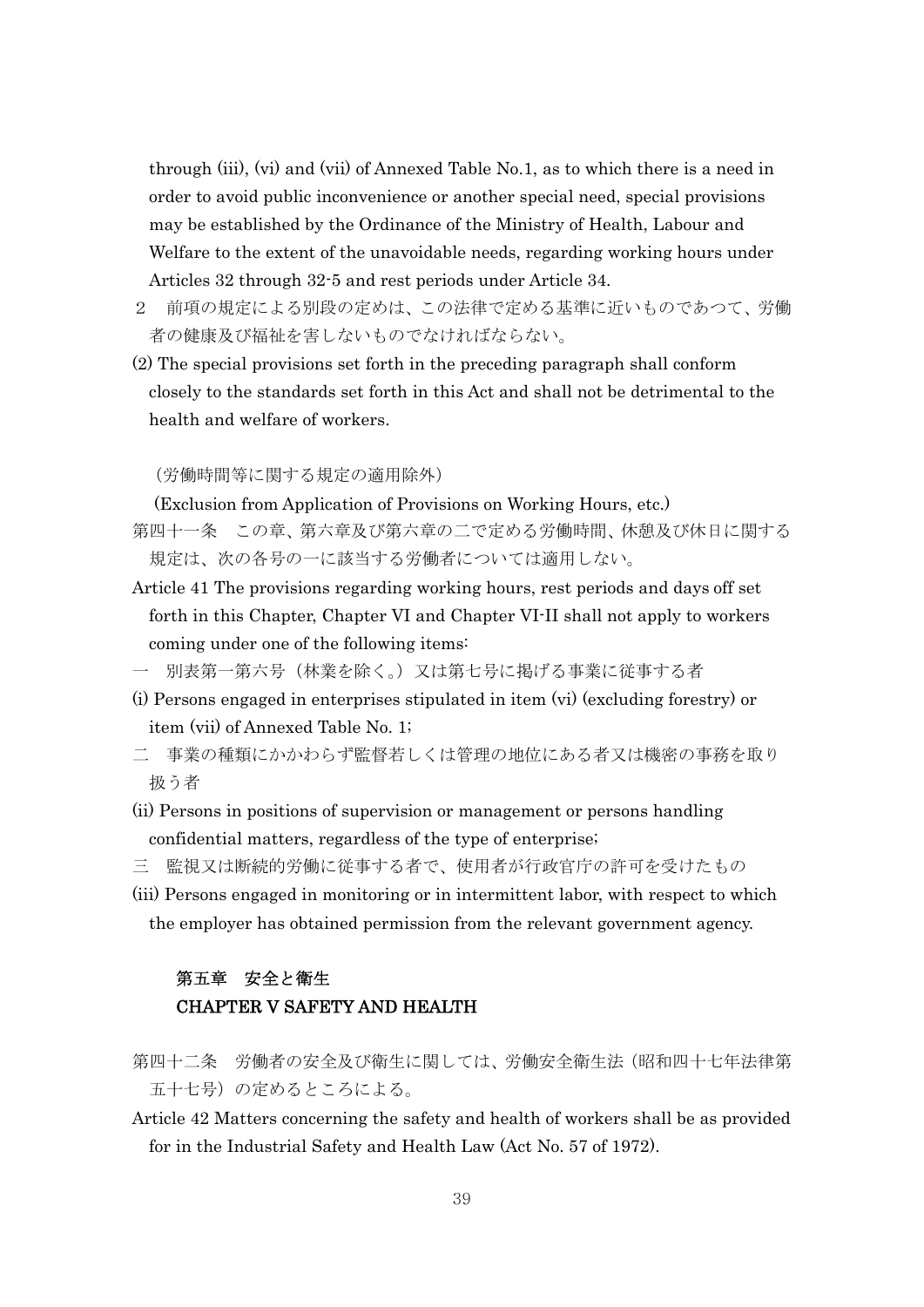第四十三条から第五十五条まで 削除 Articles 43 to 55 Deleted.

# 第六章 年少者 CHAPTER VI MINORS

(最低年齢)

(Minimum Age)

- 第五十六条 使用者は、児童が満十五歳に達した日以後の最初の三月三十一日が終了す るまで、これを使用してはならない。
- Article 56 An employer shall not employ children until the end of the first 31st of March that occurs on or after the day when they reach the age of 15 years.
- 2 前項の規定にかかわらず、別表第一第一号から第五号までに掲げる事業以外の事業 に係る職業で、児童の健康及び福祉に有害でなく、かつ、その労働が軽易なものにつ いては、行政官庁の許可を受けて、満十三歳以上の児童をその者の修学時間外に使用 することができる。映画の製作又は演劇の事業については、満十三歳に満たない児童 についても、同様とする。
- (2) Notwithstanding the provisions of the preceding paragraph, outside of school hours, children 13 years of age and above may be employed in occupations in enterprises other than those stipulated in items (i) through (v) of Annexed Table No.1, which involve light labor that is not injurious to the health and welfare of the children, with the permission of the relevant government agency. The same shall apply to children under 13 years of age employed in motion picture production and theatrical performance enterprises.

(年少者の証明書)

(Certificates for Minors)

- 第五十七条 使用者は、満十八才に満たない者について、その年齢を証明する戸籍証明 書を事業場に備え付けなければならない。
- Article 57 The employer shall keep at the workplace family register certificates which certify the age of children under 18 years of age.
- 2 使用者は、前条第二項の規定によつて使用する児童については、修学に差し支えな いことを証明する学校長の証明書及び親権者又は後見人の同意書を事業場に備え付 けなければならない。
- (2) With respect to a child employed pursuant to paragraph (2) of the preceding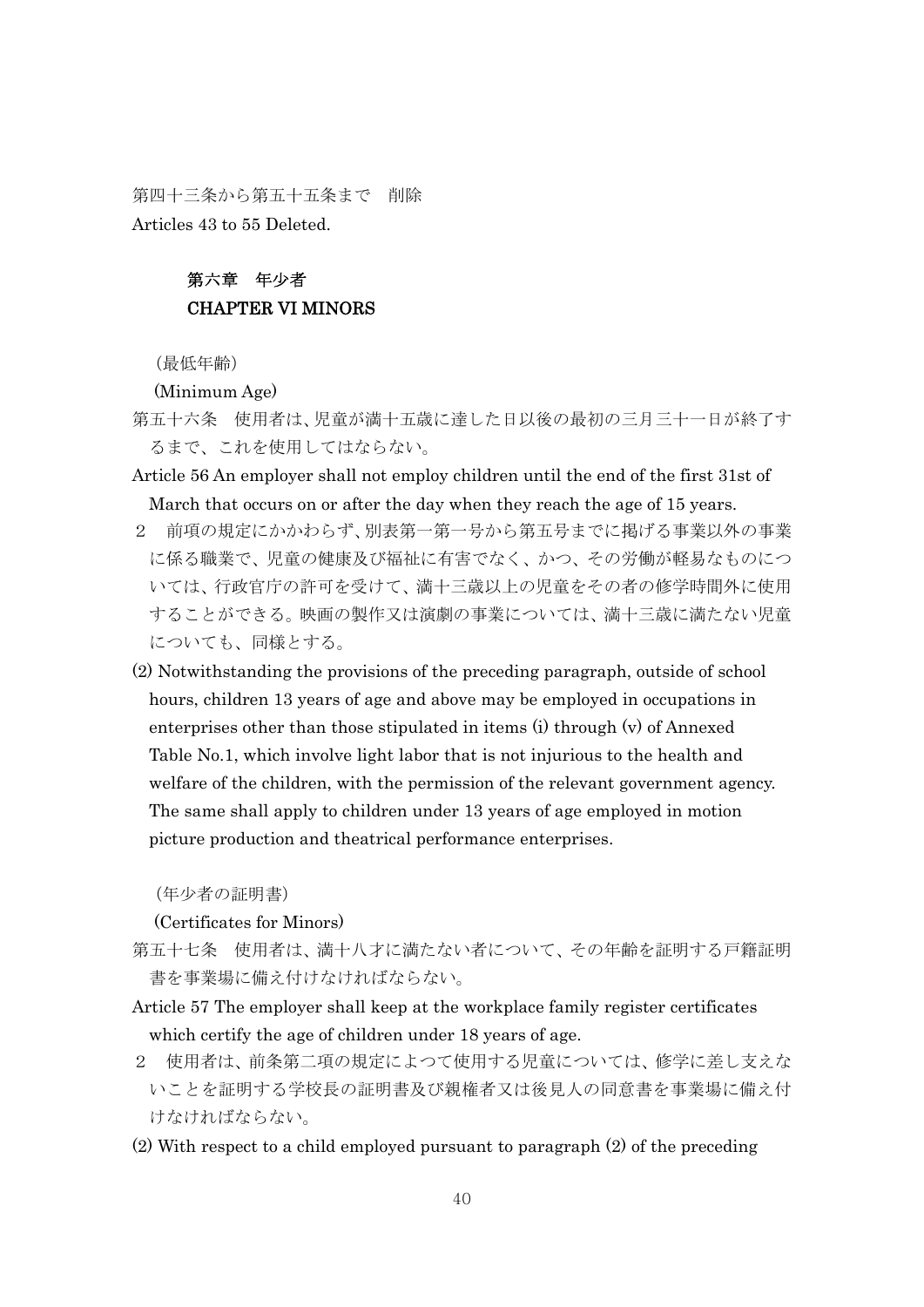Artic, the employer shall keep at the workplace a certificate issued by the head of that child's school certifying that the employment does not hinder the child's attendance at school, or written consent from the person who has parental authority for, or is the legal guardian of the child.

#### (未成年者の労働契約)

(Labor Contracts of Minors)

第五十八条 親権者又は後見人は、未成年者に代つて労働契約を締結してはならない。 Article 58 The person who has parental authority for, or is the legal guardian of, the minor shall not make a labor contract in place of that minor.

- 2 親権者若しくは後見人又は行政官庁は、労働契約が未成年者に不利であると認める 場合においては、将来に向つてこれを解除することができる。
- (2) The person who has parental authority for, or is the legal guardian of, the minor, or the relevant government agency, may cancel a labor contract prospectively if they consider it disadvantageous to the minor.
- 第五十九条 未成年者は、独立して賃金を請求することができる。親権者又は後見人は、 未成年者の賃金を代つて受け取つてはならない。
- Article 59 The minor may request wages in dependently. The person who has parental authority for, or the legal guardian of, the minor, shall not receive the wages earned by the minor in place of the minor.

(労働時間及び休日)

(Working Hours and Days Off)

- 第六十条 第三十二条の二から第三十二条の五まで、第三十六条及び第四十条の規定は、 満十八歳に満たない者については、これを適用しない。
- Articl 60 The provisions of Articles 32-2 through 32-5, 36 and 40 shall not apply to minors under 18 years of age.
- 2 第五十六条第二項の規定によつて使用する児童についての第三十二条の規定の適 用については、同条第一項中「一週間について四十時間」とあるのは「、修学時間を 通算して一週間について四十時間」と、同条第二項中「一日について八時間」とある のは「、修学時間を通算して一日について七時間」とする。
- (2) With respect to the application of the provisions of Article 32 to children employed pursuant to paragraph (2) of Article 56, the phrase "40 hours perweek" in paragraph (1) of Article 32 shall be read as "40 hours per week including school hours", and the phrase "8 hours per day" in paragraph (2) of Article 32 shall be read as "7 hours per day including school hours".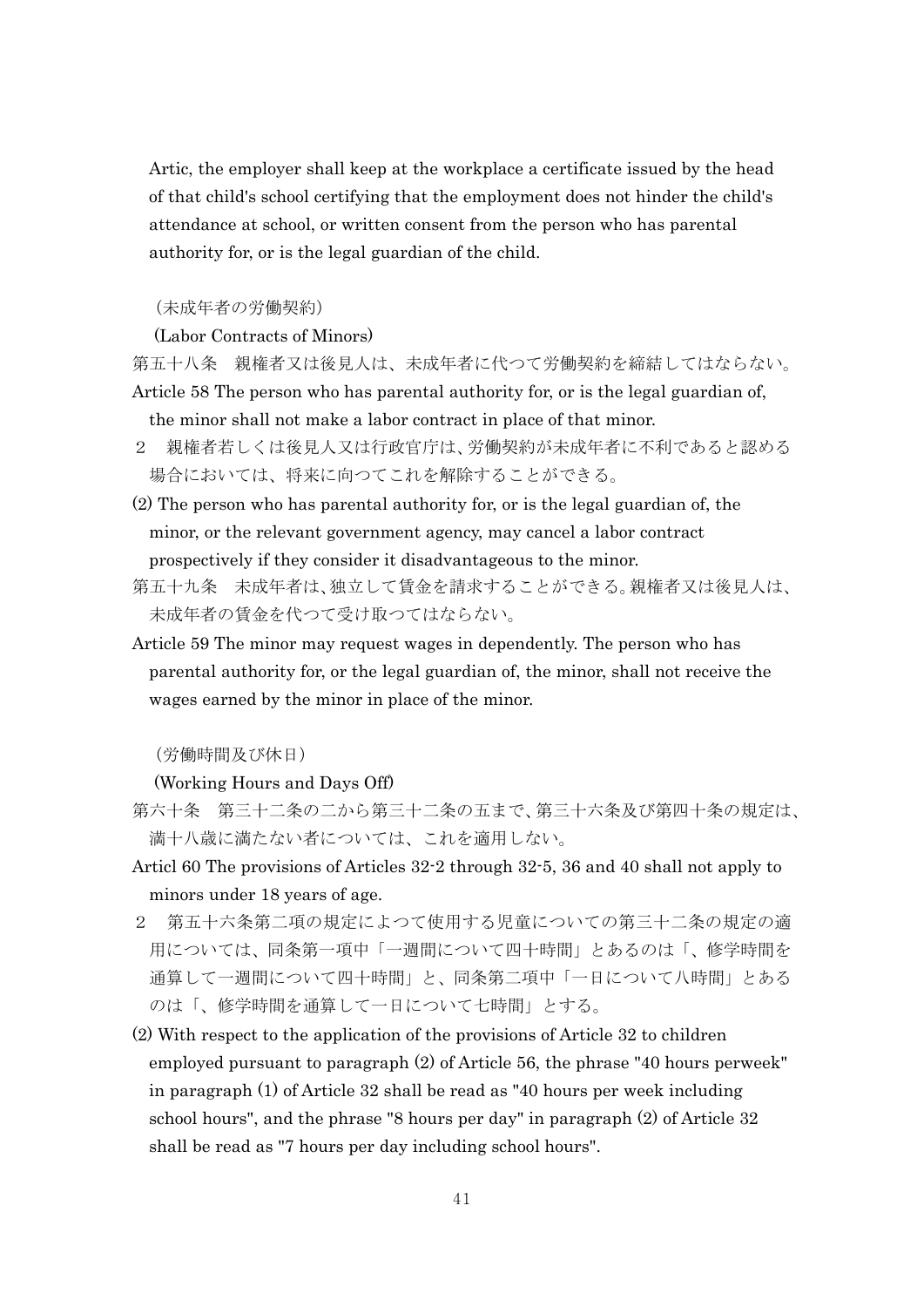- 3 使用者は、第三十二条の規定にかかわらず、満十五歳以上で満十八歳に満たない者 については、満十八歳に達するまでの間(満十五歳に達した日以後の最初の三月三十 一日までの間を除く。)、次に定めるところにより、労働させることができる。
- (3) Notwithstanding the provisions of Article 32, with respect to minors 15 years or more of age and under 18 years of age, until they reach the age of 18 years (excluding the period until the first 31st of March that occurs on or after the day when they reach the age of 15 years) they may be employed in accordance with the following provisions:
- 一 一週間の労働時間が第三十二条第一項の労働時間を超えない範囲内において、一週 間のうち一日の労働時間を四時間以内に短縮する場合において、他の日の労働時間を 十時間まで延長すること。
- (i) In the event that the total working hours in a week does not exceed the working hours stipulated in paragraph (1) of Article 32, and the working hours for any one day of the week has been reduced to no more than 4 hours, the working hours for the other days may be extended to 10 hours;
- 二 一週間について四十八時間以下の範囲内で厚生労働省令で定める時間、一日につい て八時間を超えない範囲内において、第三十二条の二又は第三十二条の四及び第三十 二条の四の二の規定の例により労働させること。
- (ii) For the weekly working hours to be stipulated by the Ordinance of the Ministry of Health, Labour and Welfare which do not exceed 48 hours and for the daily working hours not exceeding 8 hours, an employer may have the workers work in accordance with the provisions of Article 32-2 or Article 32-4 and Article 32-4-2.

(深夜業)

(Night Work)

- 第六十一条 使用者は、満十八才に満たない者を午後十時から午前五時までの間におい て使用してはならない。ただし、交替制によつて使用する満十六才以上の男性につい ては、この限りでない。
- Article 61 An employer shall not have a person under 18 years of age work between the hours of 10 p.m. to 5 a.m.; provided, however, that this shall not apply to males 16 years or more of age employed on a shift work basis.
- 2 厚生労働大臣は、必要であると認める場合においては、前項の時刻を、地域又は期 間を限つて、午後十一時及び午前六時とすることができる。
- (2) In the event that the Minister of Health, Labour and Welfare deems it necessary, the Minister may change the hours set forth in the preceding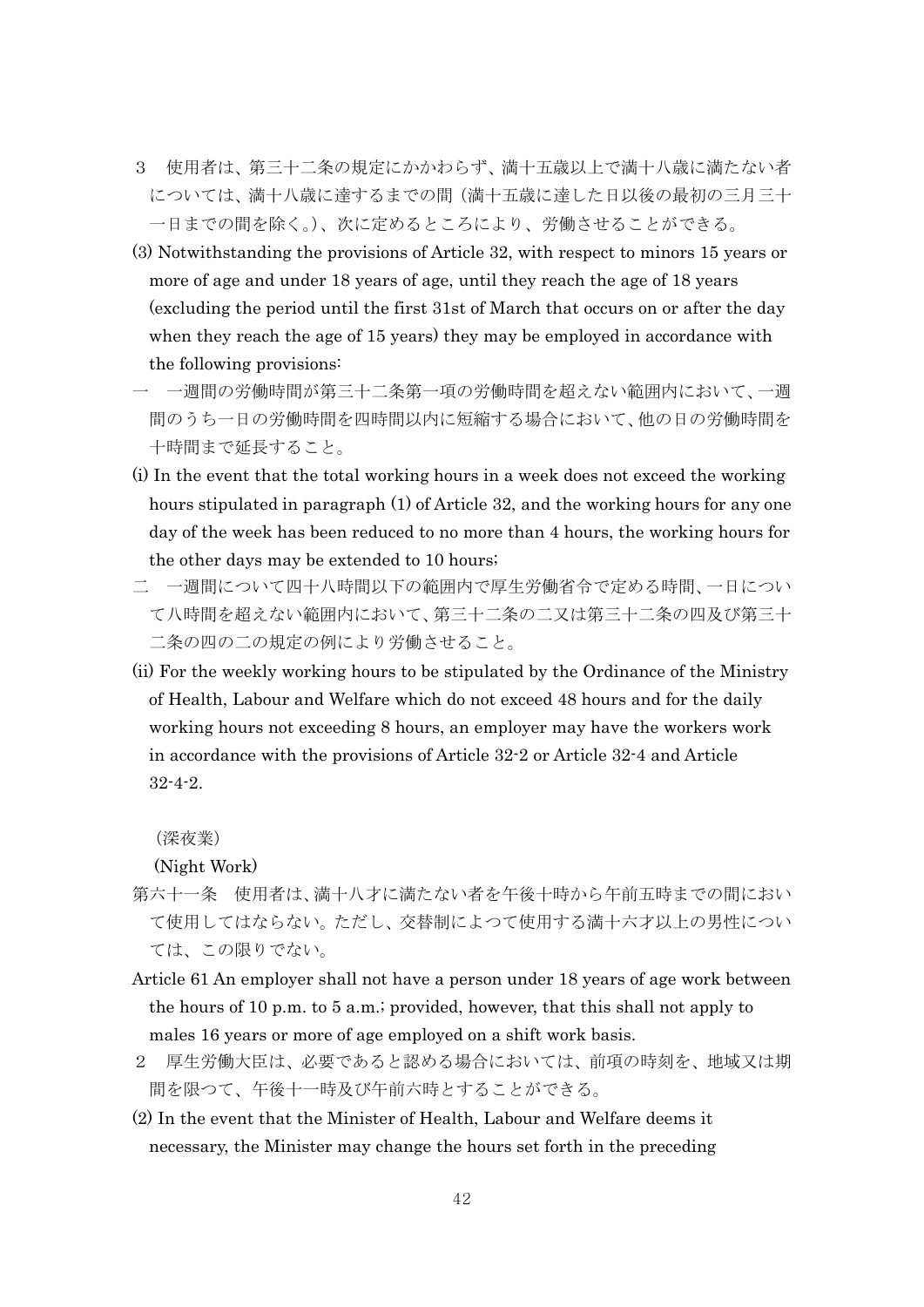paragraph to the hours of 11p.m. to 6 a.m., in limited areas or for limited periods.

- 3 交替制によつて労働させる事業については、行政官庁の許可を受けて、第一項の規 定にかかわらず午後十時三十分まで労働させ、又は前項の規定にかかわらず午前五時 三十分から労働させることができる。
- (3) With respect to work that is done in shifts, with the permission of the relevant government agency, an employer may have workers work until 10:30 p.m., notwithstanding the provisions of paragraph (1), or may have workers work from 5:30 a.m., notwithstanding the provisions of the preceding paragraph.
- 4 前三項の規定は、第三十三条第一項の規定によつて労働時間を延長し、若しくは休 日に労働させる場合又は別表第一第六号、第七号若しくは第十三号に掲げる事業若し くは電話交換の業務については、適用しない。
- (4) The provisions of the preceding three paragraphs shall not apply in the event that the employer extends the working hours or has workers work on days off pursuant to the provisions of paragraph (1) of Article 33, nor shall they apply to enterprises stipulated in items (vi), (vii) or 13 of Annexed Table No.1, or to the telephone exchange operations.
- 5 第一項及び第二項の時刻は、第五十六条第二項の規定によつて使用する児童につい ては、第一項の時刻は、午後八時及び午前五時とし、第二項の時刻は、午後九時及び 午前六時とする。
- (5) With respect to children employed pursuant to the provisions of paragraph (2) of Article 56, the hours set forth in paragraph (1) shall be the hours of 8 p.m. to 5 a.m., and the hours set forth in paragraph (2) shall be the hours of 9 p.m. to 6 a.m.

(危険有害業務の就業制限)

(Restrictions on Dangerous and Harmful Jobs)

- 第六十二条 使用者は、満十八才に満たない者に、運転中の機械若しくは動力伝導装置 の危険な部分の掃除、注油、検査若しくは修繕をさせ、運転中の機械若しくは動力伝 導装置にベルト若しくはロープの取付け若しくは取りはずしをさせ、動力によるクレ ーンの運転をさせ、その他厚生労働省令で定める危険な業務に就かせ、又は厚生労働 省令で定める重量物を取り扱う業務に就かせてはならない。
- Article 62 An employer shall not allow persons under 18 years of age to clean, oil, inspect or repair the dangerous parts of any machinery or power-transmission apparatus while in operation, to put on or take off the driving belts or ropes of any machinery or power-transmission apparatus while in operation, to operate a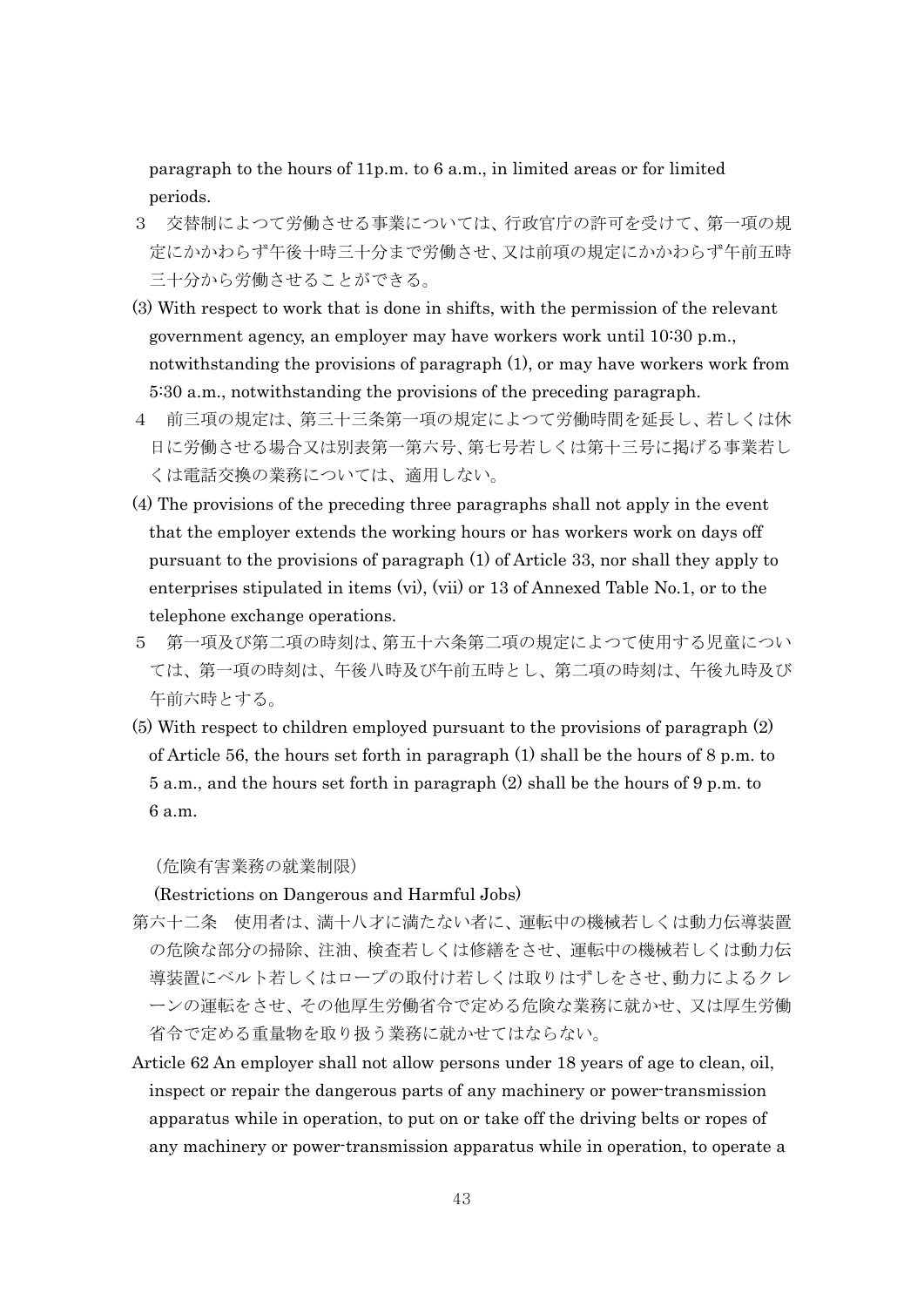crane, or to engage in any other dangerous work as specified by the Ordinance of the Ministry of Health, Labour and Welfare, or to handle heavy materials as specified by the Ordinance of the Ministry of Health, Labour and Welfare.

- 2 使用者は、満十八才に満たない者を、毒劇薬、毒劇物その他有害な原料若しくは材 料又は爆発性、発火性若しくは引火性の原料若しくは材料を取り扱う業務、著しくじ んあい若しくは粉末を飛散し、若しくは有害ガス若しくは有害放射線を発散する場所 又は高温若しくは高圧の場所における業務その他安全、衛生又は福祉に有害な場所に おける業務に就かせてはならない。
- (2) An employer shall not have persons under 18 years of age engage in work involving the handling of poisons, deleterious substances or other injurious substances, or explosive, combustible or inflammable substances, or work in places where dust or powder is dispersed, or harmful gas or radiation is generated, or places of high temperatures or pressures, or other places which are dangerous or injurious to safety, health, or welfare.
- 3 前項に規定する業務の範囲は、厚生労働省令で定める。
- (3) The scope of the work prescribed in the preceding paragraph shall be provided for by the Ordinance of the Ministry of Health, Labour and Welfare.

(坑内労働の禁止)

(Ban on Belowground Labor)

第六十三条 使用者は、満十八才に満たない者を坑内で労働させてはならない。 Article 63 An employer shall not have persons under 18 years of age work underground.

(帰郷旅費)

(Traveling Expenses for Returning Home)

- 第六十四条 満十八才に満たない者が解雇の日から十四日以内に帰郷する場合におい ては、使用者は、必要な旅費を負担しなければならない。ただし、満十八才に満たな い者がその責めに帰すべき事由に基づいて解雇され、使用者がその事由について行政 官庁の認定を受けたときは、この限りでない。
- Article 64 In the event that a worker under 18 years of age returns home within 14 days from dismissal, the employer shall bear the necessary traveling expenses; provided, however, that this shall not apply to a worker under 18 years of age if such worker was dismissed for reasons attributable to that worker and the employer has obtained acknowledgment of such reasons by the relevant government agency.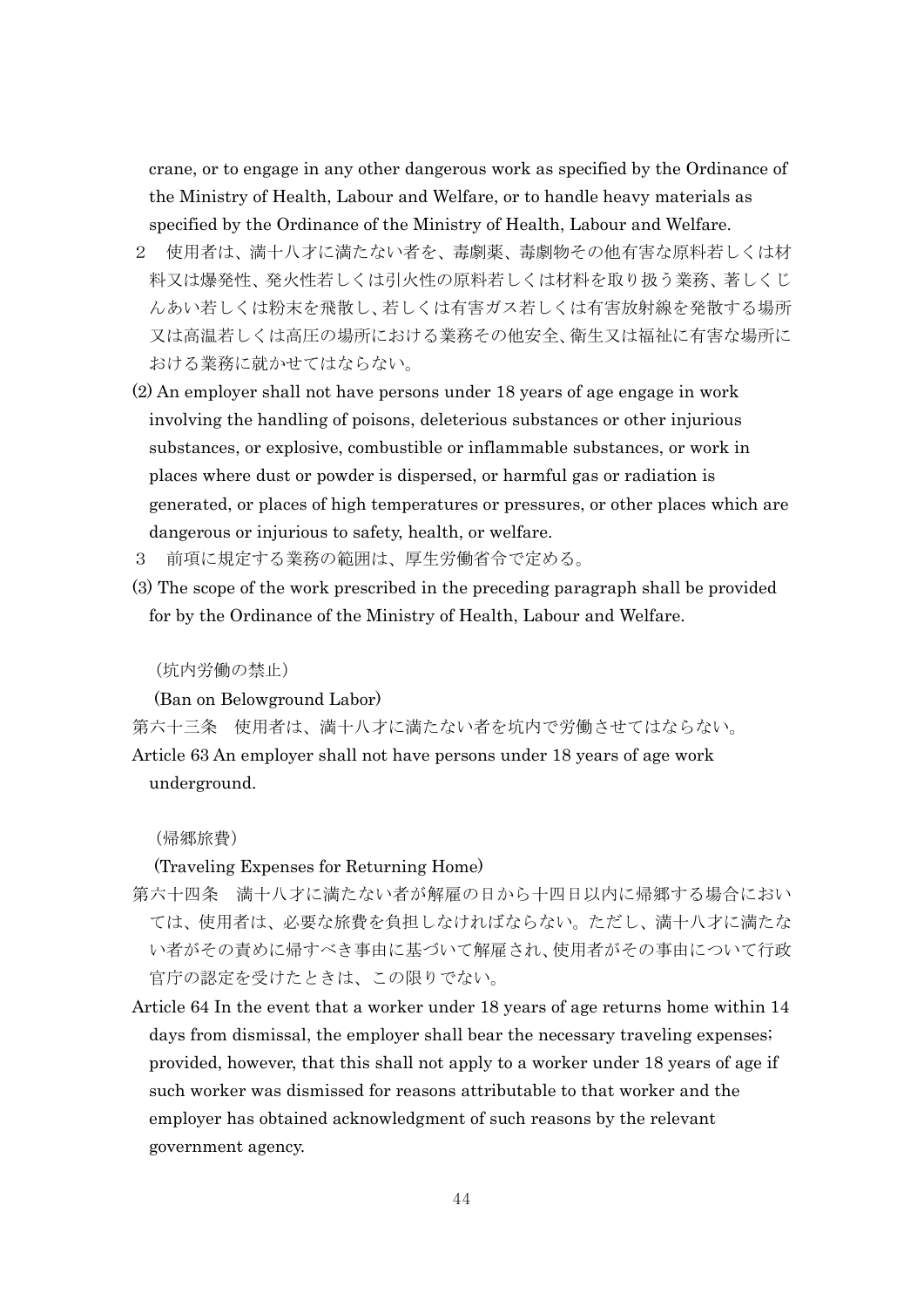## 第六章の二 女性 CHAPTER VI-II WOMEN

(坑内労働の禁止)

#### (Ban on Belowground Labor)

- 第六十四条の二 使用者は、満十八才以上の女性を坑内で労働させてはならない。ただ し、臨時の必要のため坑内で行われる業務で厚生労働省令で定めるものに従事する者 (次条第一項に規定する妊産婦で厚生労働省令で定めるものを除く。)については、こ の限りでない。
- Article 64-2 An employer shall not have women 18 years or more of age work underground; provided, however, that this shall not apply to those engaged in work specified by the Ordinance of the Ministry of Health, Labour and Welfare which is performed underground due to temporary necessity (excluding those specified by the Ordinance of the Ministry of Health, Labour and Welfare as expectant or nursing mothers, as provided in paragraph (1) of the following Article).

### (妊産婦等に係る危険有害業務の就業制限)

(Limitations on Dangerous and Injurious Work for Expectant and Nursing Mothers)

- 第六十四条の三 使用者は、妊娠中の女性及び産後一年を経過しない女性(以下「妊産 婦」という。)を、重量物を取り扱う業務、有害ガスを発散する場所における業務そ の他妊産婦の妊娠、出産、哺育等に有害な業務に就かせてはならない。
- Article 64-3 An employer shall not assign pregnant women or women within one year after childbirth (hereinafter referred to as "expectant or nursing mothers") to work involving the handling of heavy materials, work inplaces where harmful gas is generated, or other work injurious to pregnancy, childbirth, nursing and the like.
- 2 前項の規定は、同項に規定する業務のうち女性の妊娠又は出産に係る機能に有害で ある業務につき、厚生労働省令で、妊産婦以外の女性に関して、準用することができ る。
- (2) With respect to work injurious to the functions related to pregnancy and childbirth, which is set forth in the provisions of the preceding paragraph, they may be applied mutatis mutandis by the Ordinance of the Ministry of Health, Labour and Welfare to women other than expectant or nursing mothers.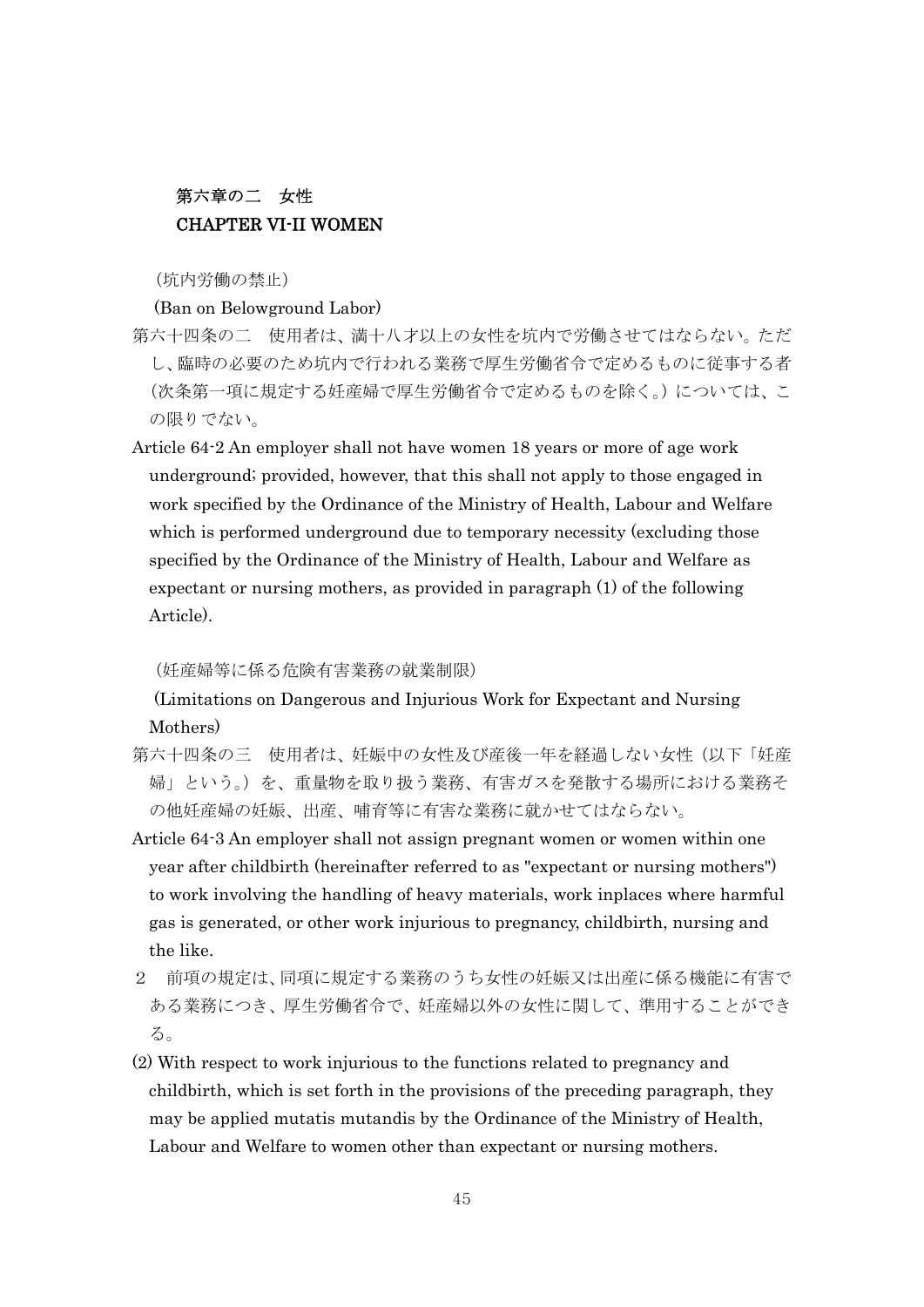- 3 前二項に規定する業務の範囲及びこれらの規定によりこれらの業務に就かせては ならない者の範囲は、厚生労働省令で定める。
- (3) The scope of work prescribed in the preceding two paragraphs and the scope of persons who shall not be assigned to such work pursuant thereto shall be specified by the Ordinance of the Ministry of Health, Labour and Welfare.

### (産前産後)

(Before and After Childbirth)

- 第六十五条 使用者は、六週間(多胎妊娠の場合にあつては、十四週間)以内に出産す る予定の女性が休業を請求した場合においては、その者を就業させてはならない。
- Article 65 In the event that a woman who is expected to give birth within 6 weeks (or within 14 weeks in the case of multiple fetuses) requests leave from work, the employer shall not make her work.
- 2 使用者は、産後八週間を経過しない女性を就業させてはならない。ただし、産後六 週間を経過した女性が請求した場合において、その者について医師が支障がないと認 めた業務に就かせることは、差し支えない。
- (2) An employer shall not have a woman work within 8 weeks after childbirth; provided, however, that this shall not prevent an employer from having such a woman work, if she has so requested, after 6 weeks have passed since childbirth in activities which a doctor has approved as having no adverse effect on her.
- 3 使用者は、妊娠中の女性が請求した場合においては、他の軽易な業務に転換させな ければならない。
- (3) In the event that a pregnant woman has so requested, an employer shall transfer her to other light activities.
- 第六十六条 使用者は、妊産婦が請求した場合においては、第三十二条の二第一項、第 三十二条の四第一項及び第三十二条の五第一項の規定にかかわらず、一週間について 第三十二条第一項の労働時間、一日について同条第二項の労働時間を超えて労働させ てはならない。
- Article 66 Notwithstanding the provisions of paragraph (1) of Article 32-2, paragraph (1) of Article 32-4, and paragraph (1) of Article 32-5, an employer shall not have an expectant or nursing mother work in excess of the working hours stipulated in paragraph (1) of Article 32 per week, nor in excess of the working hours stipulated in paragraph (2) of the same Article per day, if so requested by the expectant or nursing mother.
- 2 使用者は、妊産婦が請求した場合においては、第三十三条第一項及び第三項並びに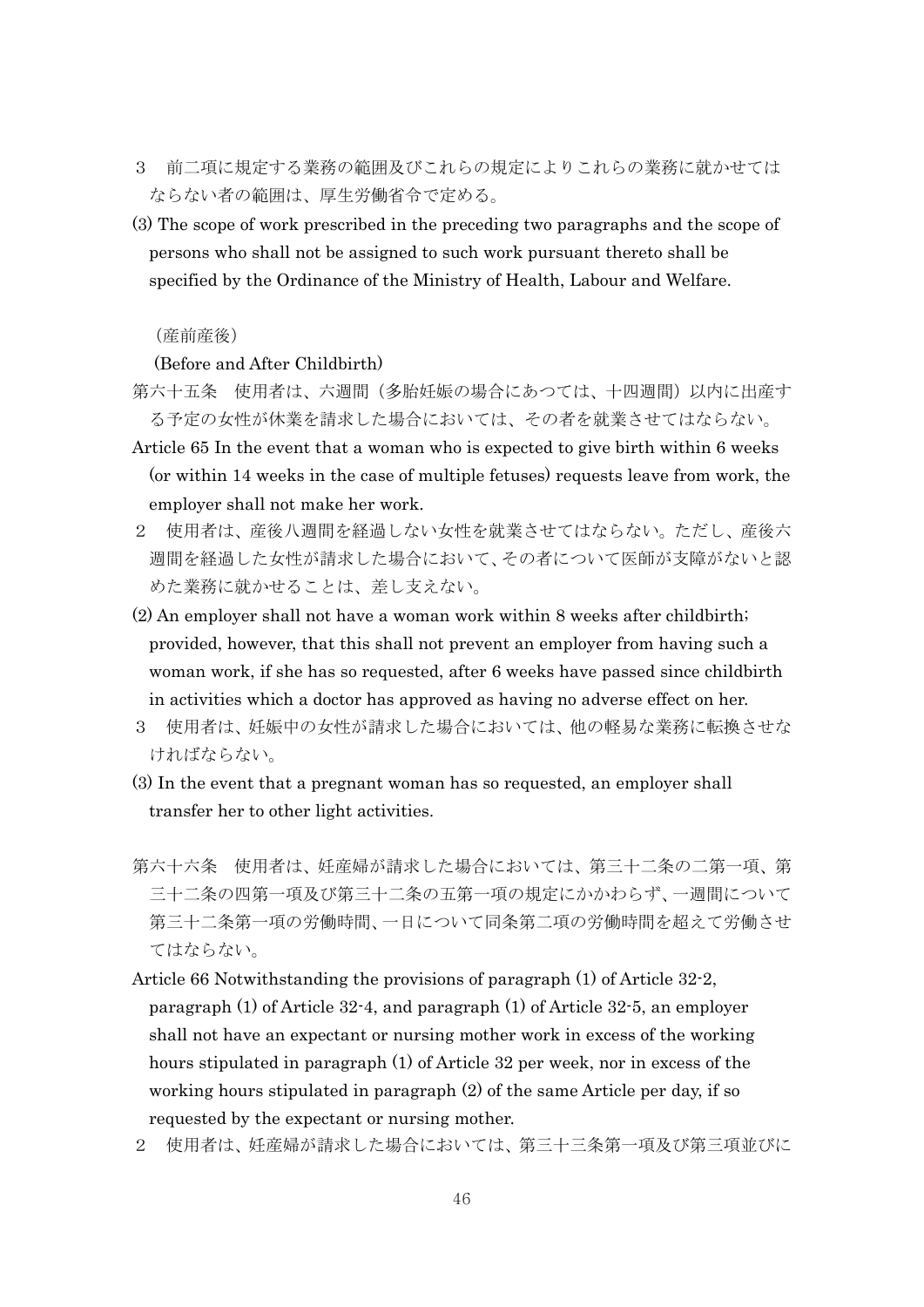第三十六条第一項の規定にかかわらず、時間外労働をさせてはならず、又は休日に労 働させてはならない。

- (2) Notwithstanding the provisions of Article 33, paragraphs (1) and (3), and paragraph (1) of Article 36, in the event that an expectant or nursing mother has so requested, an employer shall not have her work overtime nor work on days off.
- 3 使用者は、妊産婦が請求した場合においては、深夜業をさせてはならない。
- (3) In the event that an expectant or nursing mother has so requested, an employer shall not have her work at night.

(育児時間)

(Time for Child care)

- 第六十七条 生後満一年に達しない生児を育てる女性は、第三十四条の休憩時間のほか、 一日二回各々少なくとも三十分、その生児を育てるための時間を請求することができ る。
- Article 67 A woman raising an infant under the age of one year may request time to care for the infant of at least 30 minutes twice a day, in addition to the rest periods stipulated in Article 34.
- 2 使用者は、前項の育児時間中は、その女性を使用してはならない。
- (2) The employer shall not have the said woman work during the childcare time set forth in the preceding paragraph.

(生理日の就業が著しく困難な女性に対する措置)

(Measures for Women for Whom Work During Menstrual Periods Would Be Especially Difficult)

- 第六十八条 使用者は、生理日の就業が著しく困難な女性が休暇を請求したときは、そ の者を生理日に就業させてはならない。
- Article 68 When a woman for whom work during menstrual periods would be especially difficult has requested leave, the employer shall not have the said woman work on days of the menstrual period.

# 第七章 技能者の養成 CHAPTER VII TRAINING OF SKILLED LABORERS

(徒弟の弊害排除)

(Elimination of Evils of Apprenticeship) 第六十九条 使用者は、徒弟、見習、養成工その他名称の如何を問わず、技能の習得を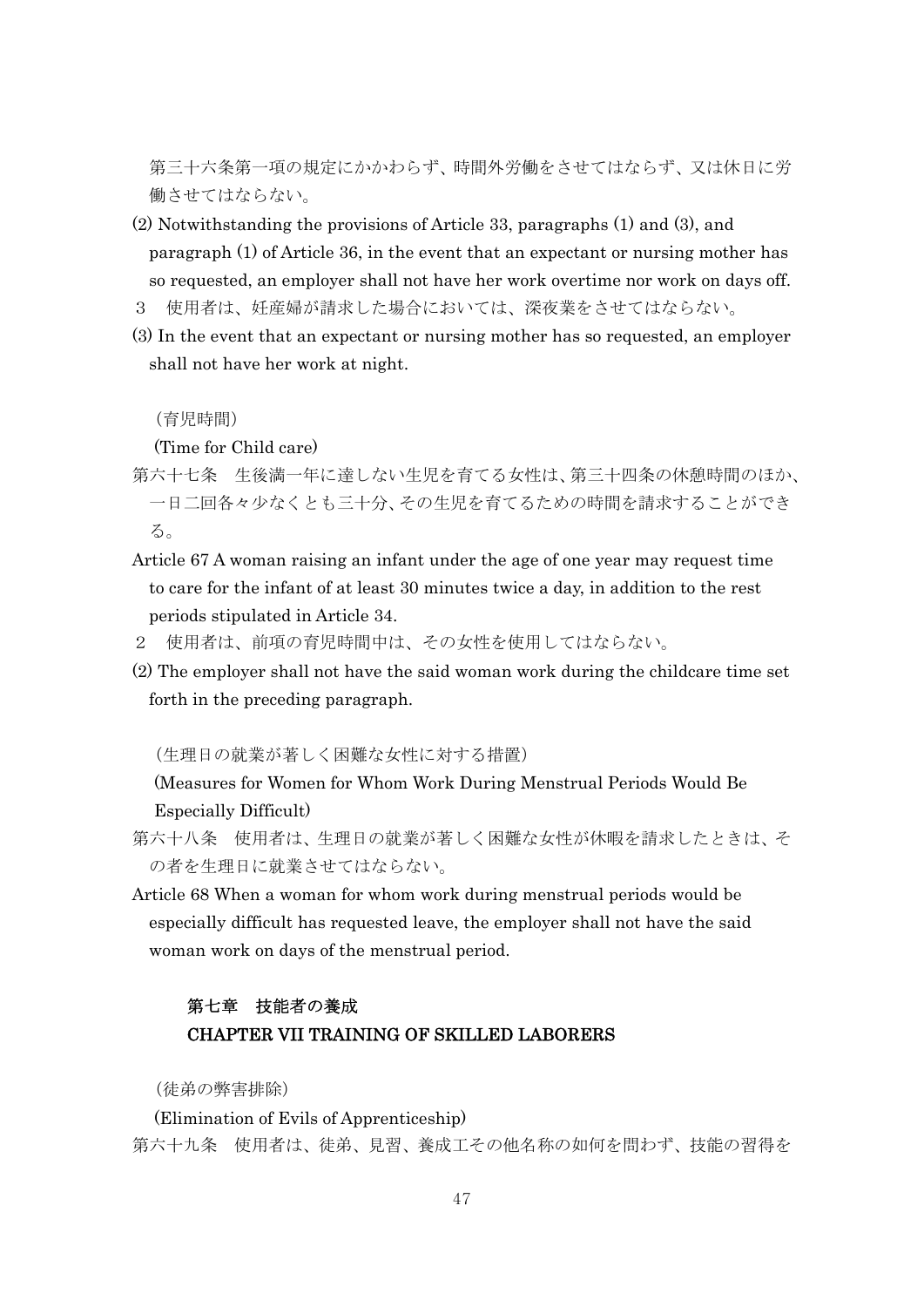目的とする者であることを理由として、労働者を酷使してはならない。

- Article 69 An employer shall not exploit an apprentice, student, trainee, or other worker, by whatever name such person may be called, by reason of the fact that such person is seeking to acquire a skill.
- 2 使用者は、技能の習得を目的とする労働者を家事その他技能の習得に関係のない作 業に従事させてはならない。
- (2) An employer shall not employ a worker, who is seeking to acquire a skill, in domestic work or other work having no relation to acquisition of a skill.

#### (職業訓練に関する特例)

#### (Special Provisions Regarding Vocational Training)

- 第七十条 職業能力開発促進法(昭和四十四年法律第六十四号)第二十四条第一項(同 法第二十七条の二第二項において準用する場合を含む。)の認定を受けて行う職業訓 練を受ける労働者について必要がある場合においては、その必要の限度で、第十四条 第一項の契約期間、第六十二条及び第六十四条の三の年少者及び妊産婦等の危険有害 業務の就業制限並びに第六十三条及び第六十四条の二の年少者及び女性の坑内労働 の禁止に関する規定について、厚生労働省令で別段の定めをすることができる。ただ し、第六十三条の年少者の坑内労働の禁止に関する規定については、満十六才に満た ない者に関しては、この限りでない。
- Article 70 With respect to workers receiving vocational training which has received recognition as provided for in paragraph (1) of Article 24 of the Vocational Ability Development and Promotion Law (Act No.64 of 1969) (including cases where the same provisions are applied mutatis mutandis under paragraph (2) of Article 27-2 of that Law), when there is a necessity, the provisions of Article 14 paragraph (1) concerning the contract period, the provisions of Articles 62 and 64-3 concerning restrictions on dangerous and injurious jobs for minors and expectant or nursing mothers and others, and the provisions of Articles 63 and 64-2 concerning the ban on belowground labor by minors and women may be otherwise provided for by the Ordinance of the Ministry of Health, Labour and Welfare to the extent of the necessity; provided, however, that with respect to the ban on belowground labor by minors under Article 63, this shall not apply to persons under 16 years of age.
- 第七十一条 前条の規定に基いて発する厚生労働省令は、当該厚生労働省令によつて労 働者を使用することについて行政官庁の許可を受けた使用者に使用される労働者以 外の労働者については、適用しない。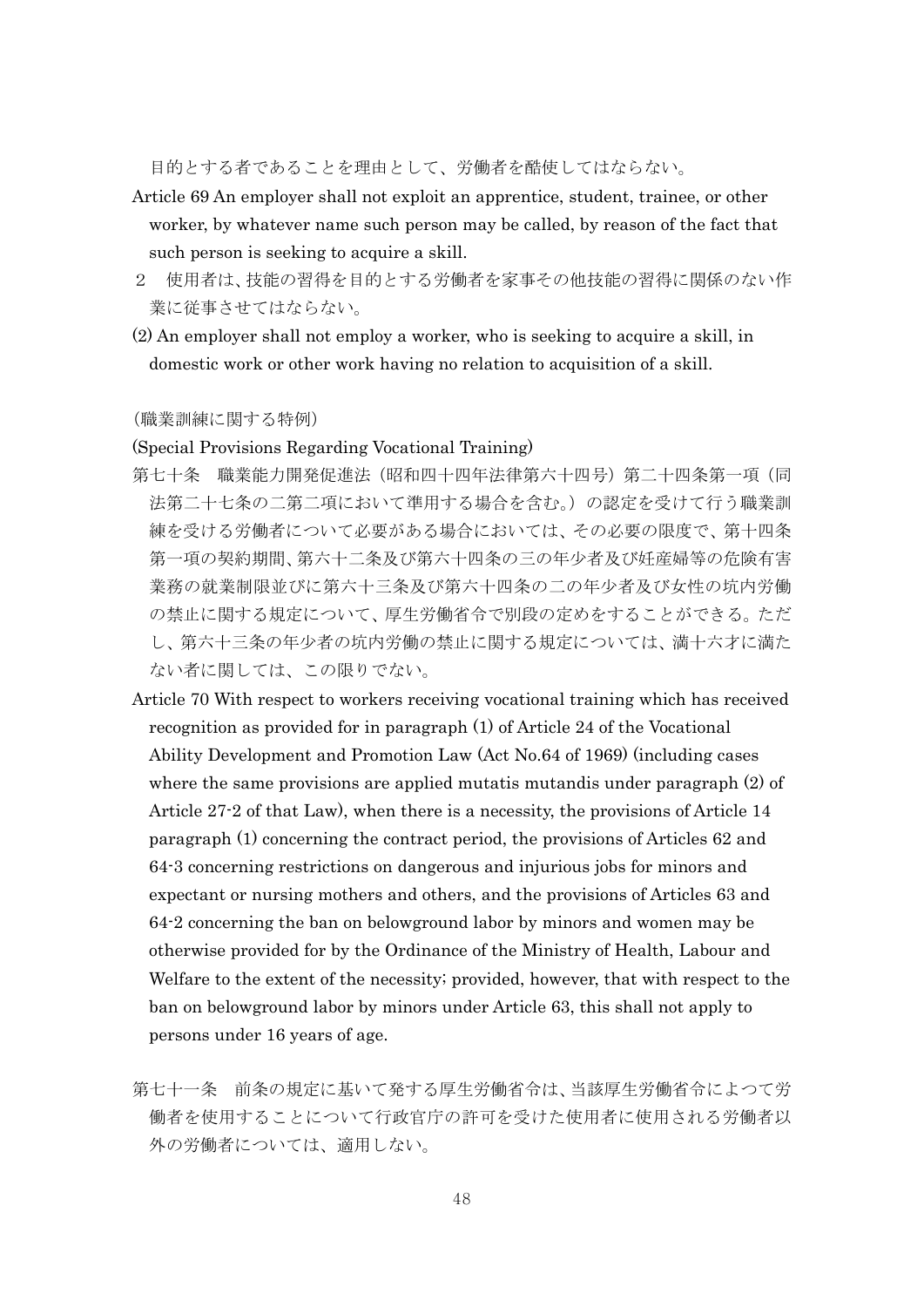- Article 71 An Ordinance of the Ministry of Health, Labour and Welfare issued under the provisions of the preceding Article shall not be applicable to workers other than those employed by an employer who has obtained permission from the relevant government agency for employment of workers in conformity with the said Ordinance of the Ministry of Health, Labour and Welfare.
- 第七十二条 第七十条の規定に基づく厚生労働省令の適用を受ける未成年者について の第三十九条の規定の適用については、同条第一項中「十労働日」とあるのは「十二 労働日」と、同条第二項の表六年以上の項中「十労働日」とあるのは「八労働日」と する。
- Article 72 With respect to the application of the provisions of Article 39 to minors who are subject to the application of the Ordinance of the Ministry of Health, Labour and Welfare under the provisions of Article 70, the phrase "10 working days" in paragraph (1) of Article 39 shall be read as "12 working days", and the phrase "10 workingdays" in the "6 years or more" column of the table in paragraph (2) of the said Article shall be read as "8 working days".
- 第七十三条 第七十一条の規定による許可を受けた使用者が第七十条の規定に基いて 発する厚生労働省令に違反した場合においては、行政官庁は、その許可を取り消すこ とができる。
- Article 73 In the event that an employer, who has received permission pursuant to provisions of Article 71, violates an Ordinance of the Ministry of Health, Labour and Welfare issued pursuant to provisions of Article 70, the relevant government agency may rescind such permission.

第七十四条 削除 Article 74 Deleted.

## 第八章 災害補償 CHAPTER VIII ACCIDENT COMPENSATION

(療養補償)

(Medical Compensation)

第七十五条 労働者が業務上負傷し、又は疾病にかかった場合においては、使用者は、 その費用で必要な療養を行い、又は必要な療養の費用を負担しなければならない。 Article 75 In the event that a worker suffers an injury or illness in the course of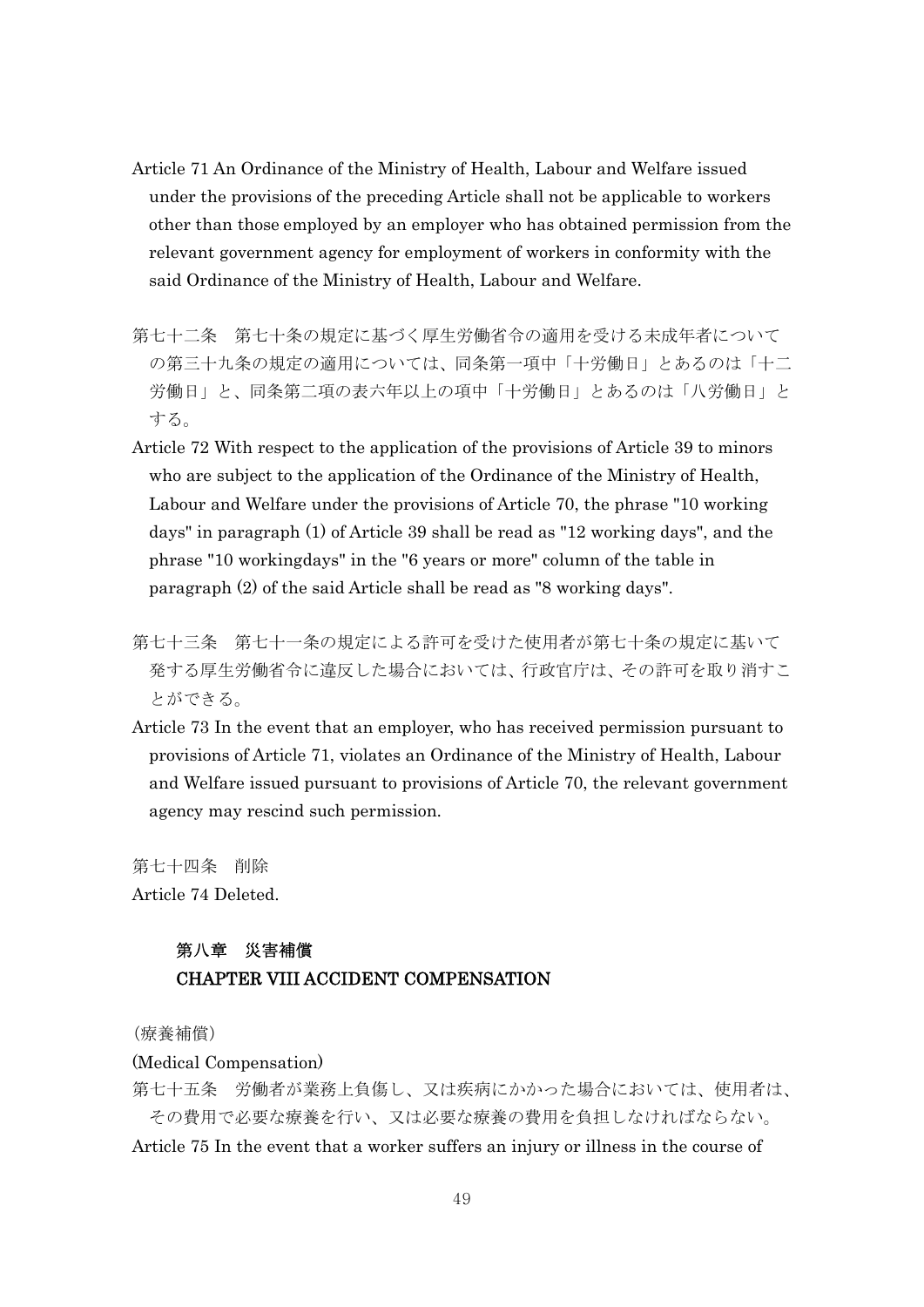employment, the employer shall furnish necessary medical treatment at its expense or shall bear the expense for necessary medical treatment.

- 2 前項に規定する業務上の疾病及び療養の範囲は、厚生労働省令で定める。
- (2) The scope of illness in the course of employment and of medical treatment under the provisions of the preceding paragraph shall be established by the Ordinance of the Ministry of Health, Labour and Welfare.

### (休業補償)

(Compensation for Absence from Work)

- 第七十六条 労働者が前条の規定による療養のため、労働することができないために賃 金を受けない場合においては、使用者は、労働者の療養中平均賃金の百分の六十の休 業補償を行わなければならない。
- Article 76 In the event that a worker does not receive wages because the worker is unable to work by reason of medical treatment under the provisions of the preceding Article, the employer shall pay compensation for absence from work at the rate of 60 percent of the worker's average wage.
- 2 使用者は、前項の規定により休業補償を行つている労働者と同一の事業場における 同種の労働者に対して所定労働時間労働した場合に支払われる通常の賃金の、一月か ら三月まで、四月から六月まで、七月から九月まで及び十月から十二月までの各区分 による期間(以下四半期という。)ごとの一箇月一人当り平均額(常時百人未満の労 働者を使用する事業場については、厚生労働省において作成する毎月勤労統計におけ る当該事業場の属する産業に係る毎月きまつて支給する給与の四半期の労働者一人 当りの一箇月平均額。以下平均給与額という。)が、当該労働者が業務上負傷し、又 は疾病にかかつた日の属する四半期における平均給与額の百分の百二十をこえ、又は 百分の八十を下るに至つた場合においては、使用者は、その上昇し又は低下した比率 に応じて、その上昇し又は低下するに至つた四半期の次の次の四半期において、前項 の規定により当該労働者に対して行つている休業補償の額を改訂し、その改訂をした 四半期に属する最初の月から改訂された額により休業補償を行わなければならない。 改訂後の休業補償の額の改訂についてもこれに準ずる。
- (2) In the event that the per capita average monthly amount of ordinary wages payable in the period of January through March, April through June, July through September, or October through December, respectively (any such period being referred to hereinafter as a"quarter"), for the number of the prescribed working hours for a worker at the same workplace and engaged in the same type of work as the worker receiving compensation for absence from work pursuant to the preceding paragraph (or, for a workplace where less than 100 workers are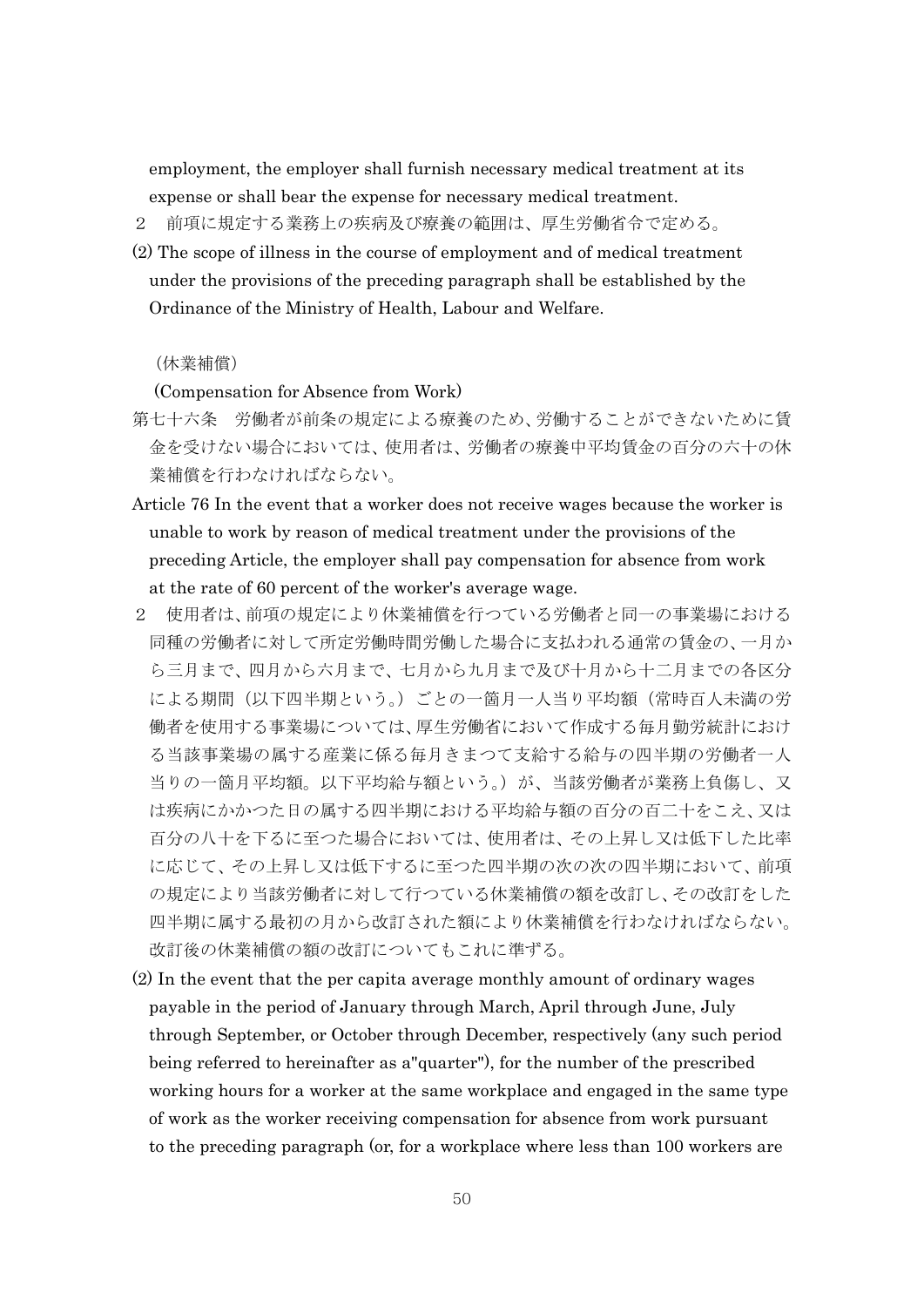ordinarily employed, the average monthly amount during the quarter per worker of compensation paid every month in the industry to which that workplace belongs, as provided in the Monthly Labor Survey compiled by the Ministry of Health, Labour and Welfare; hereinafter whichever amount applies shall be referred to as the "average compensation amount") exceeds 120 percent of the average compensation amount during the quarter in which the worker in question suffered the injury or illness in the engagement of the employment, or falls below 80 percent of that same amount, the employer shall adjust the amount of compensation for absence from work which is payable to the worker in question pursuant to the preceding paragraph in accordance with such rate of increase or decrease in the second quarter following the quarter in which the increase or decrease occurred; and the employer shall make compensation for absence from work of such adjusted amount from the first month of the quarter in which such adjustment takes effect. Thereafter, adjustment to the previously adjusted amount of compensation for absence from work shall be made in the same manner.

- 3 前項の規定により難い場合における改訂の方法その他同項の規定による改訂につ いて必要な事項は、厚生労働省令で定める。
- (3) The method of adjustment and other necessary matters regarding the adjustment pursuant to the provisions of the preceding paragraph, where it would be difficult to follow those provisions, shall be established by an Ordinance of the Ministry of Health, Labour and Welfare.

(障害補償)

(Compensation for Disabilities)

- 第七十七条 労働者が業務上負傷し、又は疾病にかかり、治つた場合において、その身 体に障害が存するときは、使用者は、その障害の程度に応じて、平均賃金に別表第二 に定める日数を乗じて得た金額の障害補償を行わなければならない。
- Article 77 With respect to a worker who has suffered an injury or illness in the course of employment and who remains physically disabled after recovery, the employer shall, in accordance with the degree of such disability, pay compensation for the disability of an amount determined by multiplying the average wage by the number of days set forth in Annexed Table No. 2.

(休業補償及び障害補償の例外)

(Exceptions to Compensation for Absence from Work and to Compensation for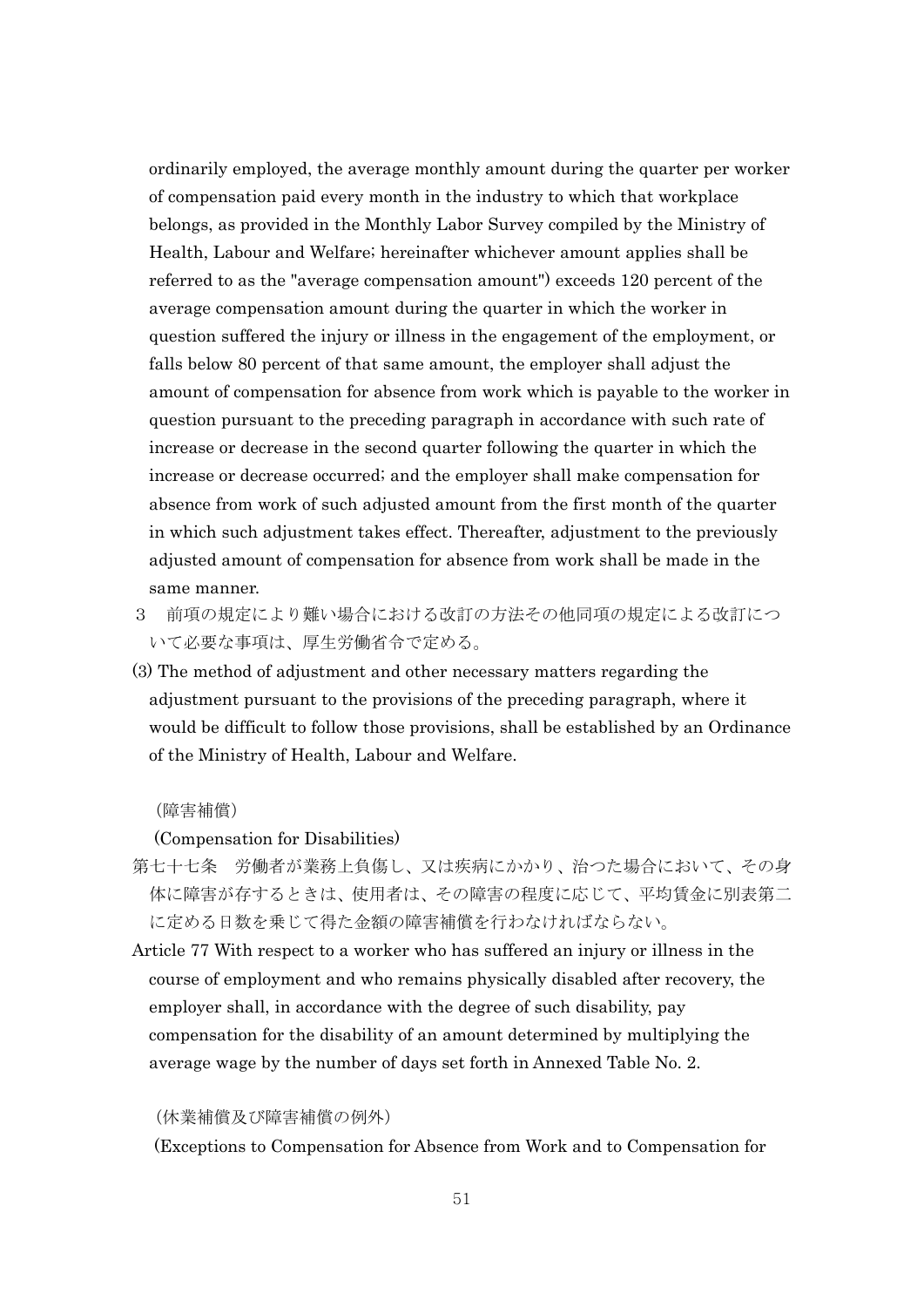Disabilities)

- 第七十八条 労働者が重大な過失によつて業務上負傷し、又は疾病にかかり、且つ使用 者がその過失について行政官庁の認定を受けた場合においては、休業補償又は障害補 償を行わなくてもよい。
- Article 78 In the event that a worker suffers an injury or illness in the course of employment as a result of gross negligence of the worker, and the employer has received acknowledgment of such negligence from the relevant government agency, the employer is not obligated to pay compensation to the worker for absence from work or disabilities.

(遺族補償)

(Compensation for Bereaved Family)

- 第七十九条 労働者が業務上死亡した場合においては、使用者は、遺族に対して、平均 賃金の千日分の遺族補償を行わなければならない。
- Article 79 In the event that a worker has died in the course of employment, the employer shall pay compensation to the bereaved family equivalent to the average wage that would be earned over 1,000 days.

(葬祭料)

(Funeral Expenses)

- 第八十条 労働者が業務上死亡した場合においては、使用者は、葬祭を行う者に対して、 平均賃金の六十日分の葬祭料を支払わなければならない。
- Article 80 In the event that a worker has died in the course of employment, the employer shall pay an amount equivalent to the average wage that would be earned over 60 days as funeral expenses to the person managing the funeral rites.

(打切補償)

(Compensation for Discontinuance)

- 第八十一条 第七十五条の規定によつて補償を受ける労働者が、療養開始後三年を経過 しても負傷又は疾病がなおらない場合においては、使用者は、平均賃金の千二百日分 の打切補償を行い、その後はこの法律の規定による補償を行わなくてもよい。
- Article 81 In the event that a worker receiving compensation pursuant to the provisions of Article 75 fails to recover from the injury or illness within 3 years from the date of commencement of medical treatment, the employer may pay compensation for discontinuation of the compensation, equivalent to the average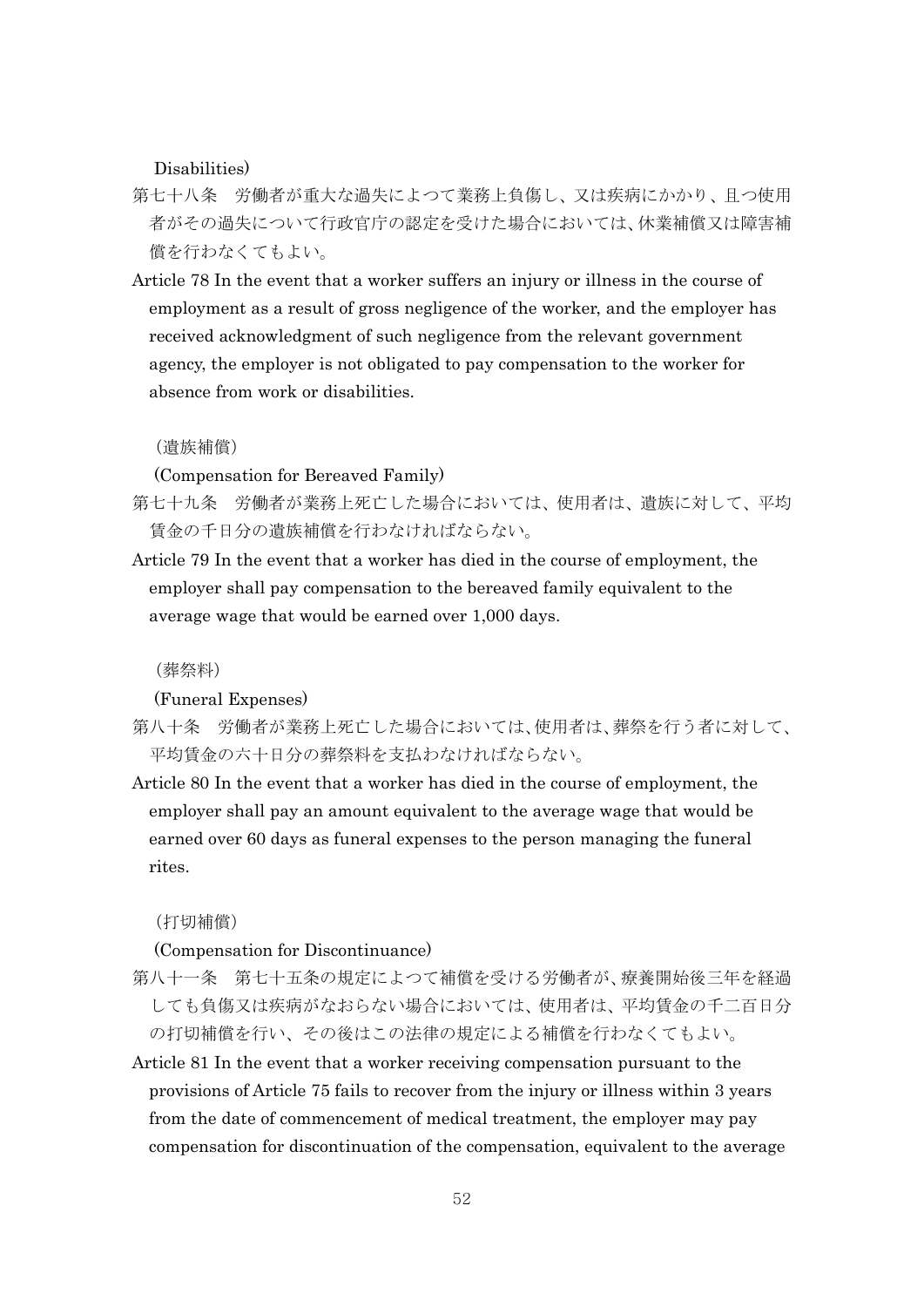wage that would be earned over 1,200 days; there after, the employer shall not be obligated to pay compensation under the provisions of this Act.

(分割補償)

(Payment of Compensation Installments)

- 第八十二条 使用者は、支払能力のあることを証明し、補償を受けるべき者の同意を得 た場合においては、第七十七条又は第七十九条の規定による補償に替え、平均賃金に 別表第三に定める日数を乗じて得た金額を、六年にわたり毎年補償することができる。
- Article 82 In the event that an employer demonstrates an ability to pay and obtains the consent of the person entitled to compensation, the employer may pay anannual compensation for six-years of the amount derived by multiplying the average wage by the number of days set forth in Annexed Table No. 3 in place of the compensation stipulated in Articles 77 or 79.

(補償を受ける権利)

(Right to Receive Compensation)

- 第八十三条 補償を受ける権利は、労働者の退職によつて変更されることはない。
- Article 83 The right to receive compensation shall not be affected by the retirement of the worker.
- 2 補償を受ける権利は、これを譲渡し、又は差し押えてはならない。
- (2) The right to receive compensation shall not be transferred or seized.

(他の法律との関係)

(Relation to Other Acts)

- 第八十四条 この法律に規定する災害補償の事由について、労働者災害補償保険法(昭 和二十二年法律第五十号)又は厚生労働省令で指定する法令に基づいてこの法律の災 害補償に相当する給付が行なわれるべきものである場合においては、使用者は、補償 の責を免れる。
- Article 84 In the event that payments equivalent to accident compensation under this Act are to be made under the Industrial Accident Compensation Insurance Act (Act No.50 of 1947) or under some other laws and regulations as designated by the Ordinance of the Ministry of Health, Labour and Welfare, for matters that would give rise to accident compensation under the provisions of this Act, the employer shall be exempt from the responsibility of making compensation under this Act.
- 2 使用者は、この法律による補償を行つた場合においては、同一の事由については、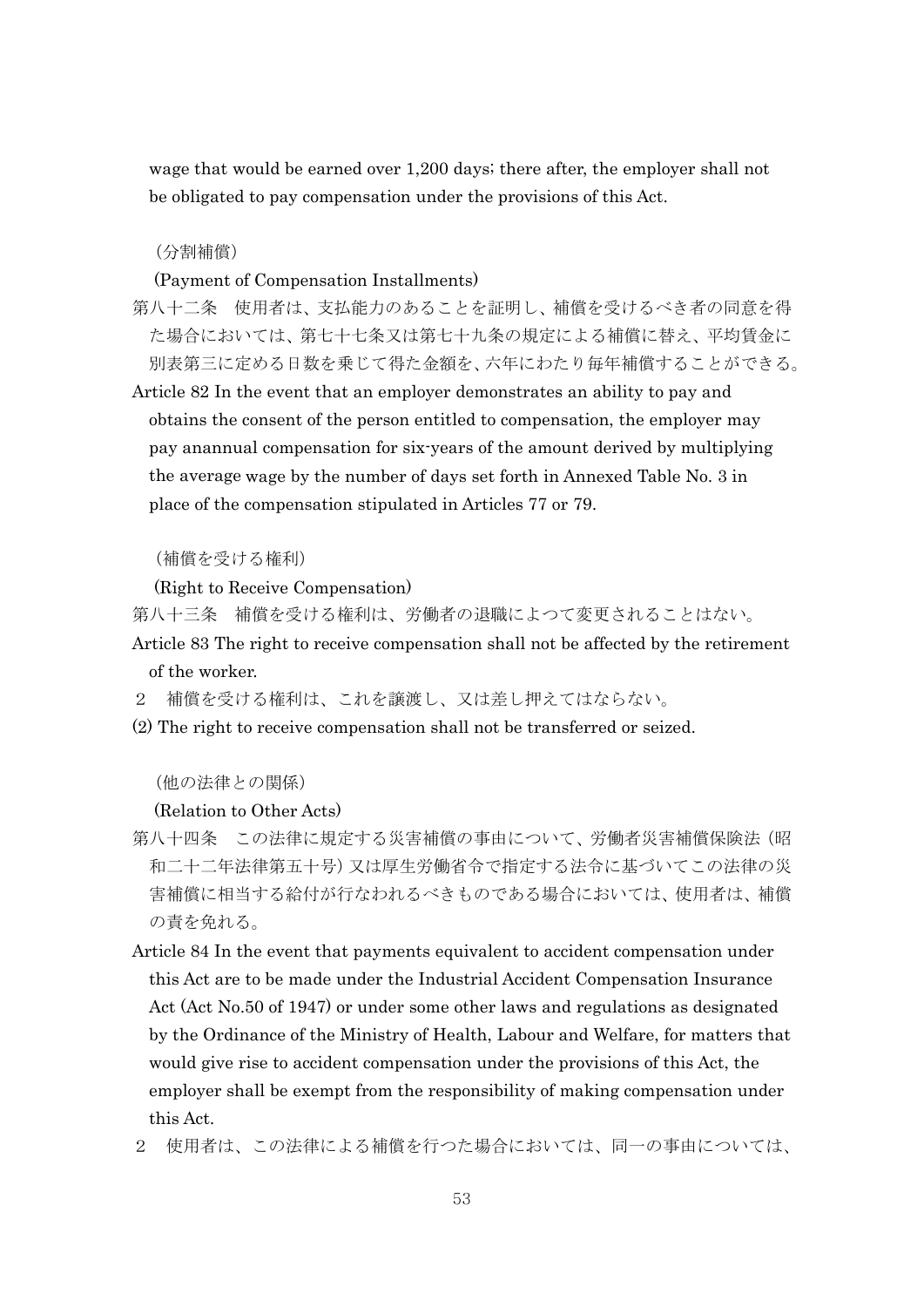その価額の限度において民法による損害賠償の責を免れる。

(2) In the event that an employer has paid compensation under this Act, the employer shall be exempt, up to the amount of such payments, from the responsibility for damages under the Civil Code based on the same grounds.

### (審査及び仲裁)

(Examination and Arbitration)

- 第八十五条 業務上の負傷、疾病又は死亡の認定、療養の方法、補償金額の決定その他 補償の実施に関して異議のある者は、行政官庁に対して、審査又は事件の仲裁を申し 立てることができる。
- Article 85 Persons who object to acknowledgment of injury, illness, or death in the course of employment; the method of medical treatment; the determination of the amount of compensation; or other matters pertaining to the compensation, may apply to the relevant government agency for examination or arbitration of such cases.
- 2 行政官庁は、必要があると認める場合においては、職権で審査又は事件の仲裁をす ることができる。
- (2) The relevant government agency, when it deems necessary, may examine or arbitrate cases on its own authority.
- 3 第一項の規定により審査若しくは仲裁の申立てがあつた事件又は前項の規定によ り行政官庁が審査若しくは仲裁を開始した事件について民事訴訟が提起されたとき は、行政官庁は、当該事件については、審査又は仲裁をしない。
- (3) When a civil action has been filed with respect to a case on which an application for examination or arbitration 1 has been made under paragraph, or with respect to a case on which the relevant government agency has commenced an examination or arbitration pursuant to the preceding paragraph, the relevant government agency shall not conduct an examination or arbitration with respect to the case in question.
- 4 行政官庁は、審査又は仲裁のために必要があると認める場合においては、医師に診 断又は検案をさせることができる。
- (4) The relevant government agency, when it deems it necessary for purposes of the examination or arbitration, may have a physician perform diagnosis or examination.
- 5 第一項の規定による審査又は仲裁の申立て及び第二項の規定による審査又は仲裁 の開始は、時効の中断に関しては、これを裁判上の請求とみなす。
- (5) With respect to interruption of the period of prescription, an application for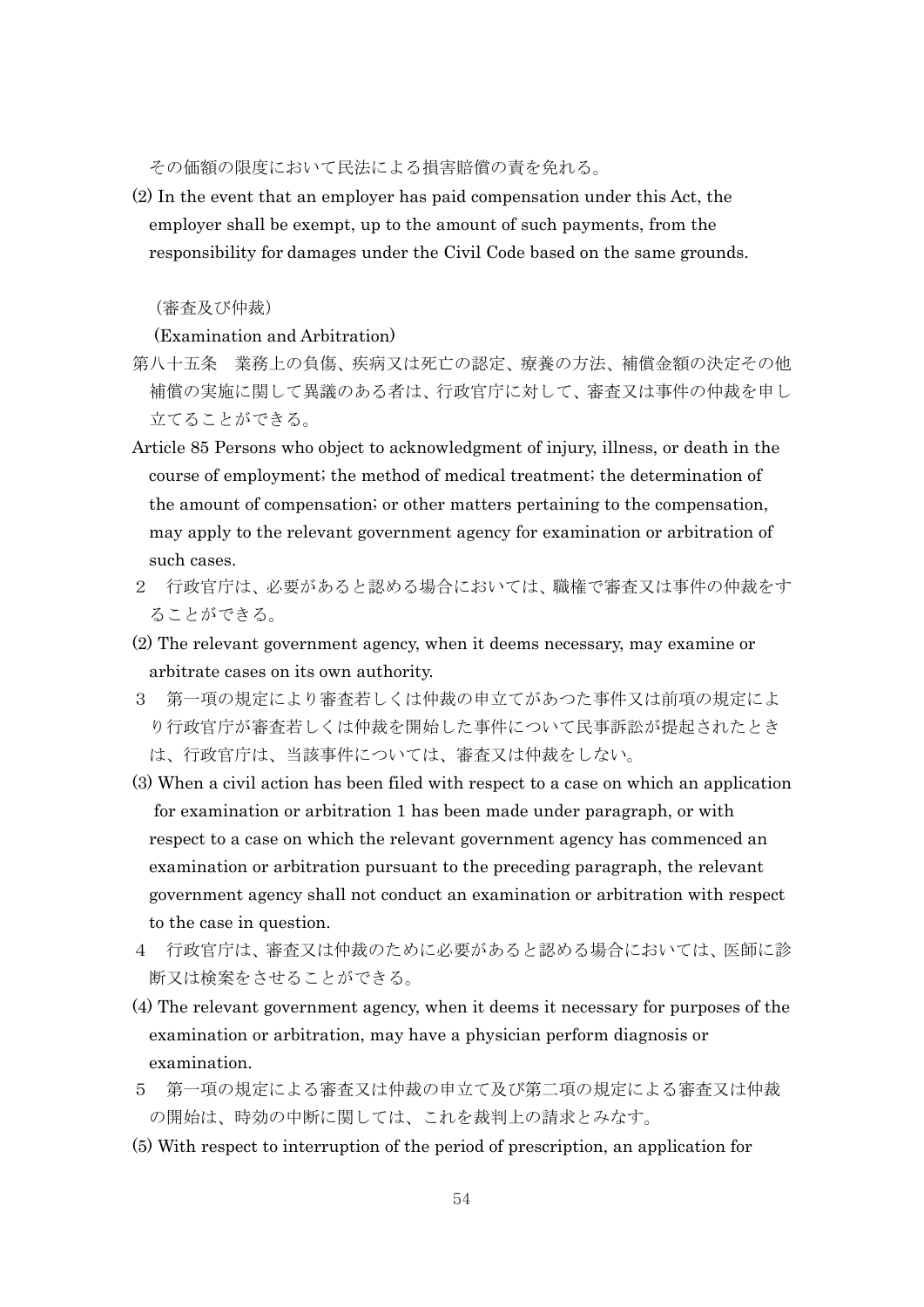examination or arbitration under paragraph (1) and/or the commencement of examination or arbitration under paragraph (2) shall be deemed to be a demand for a juridical determination.

- 第八十六条 前条の規定による審査及び仲裁の結果に不服のある者は、労働者災害補償 保険審査官の審査又は仲裁を申し立てることができる。
- Article 86 A person having a complaint about the results of an examination and/or arbitration pursuant to the provisions of the preceding Article may apply for examination or arbitration by an Industrial Accident Compensation Insurance Examiner.
- 2 前条第三項の規定は、前項の規定により審査又は仲裁の申立てがあつた場合に、こ れを準用する。
- (2) The provisions of paragraph (3) of the preceding Article shall apply mutatis mutandis to an application for examination or arbitration pursuant to the provisions of the preceding paragraph.

(請負事業に関する例外)

(Exceptions for Contract for Work)

- 第八十七条 厚生労働省令で定める事業が数次の請負によつて行われる場合において は、災害補償については、その元請負人を使用者とみなす。
- Article 87 For enterprises designated by the Ordinance of the Ministry of Health, Labour and Welfare pursuant to a series of contracts for work, the prime contractor shall be deemed to be the employer with respect to accident compensation.
- 2 前項の場合、元請負人が書面による契約で下請負人に補償を引き受けさせた場合に おいては、その下請負人もまた使用者とする。但し、二以上の下請負人に、同一の事 業について重複して補償を引き受けさせてはならない。
- (2) In the case set forth in the preceding paragraph, if the prime contractor has by written contract had a subcontractor assume responsibility for the compensation, the subcontractor shall also be regarded as the employer; provided, however, that the prime contractor shall not have two or more subcontractors assume responsibility for compensation with respect to the same enterprise.
- 3 前項の場合、元請負人が補償の請求を受けた場合においては、補償を引き受けた下 請負人に対して、まず催告すべきことを請求することができる。ただし、その下請負 人が破産手続開始の決定を受け、又は行方が知れない場合においては、この限りでな い。
- (3) In the case set forth in the preceding paragraph, if the prime contractor has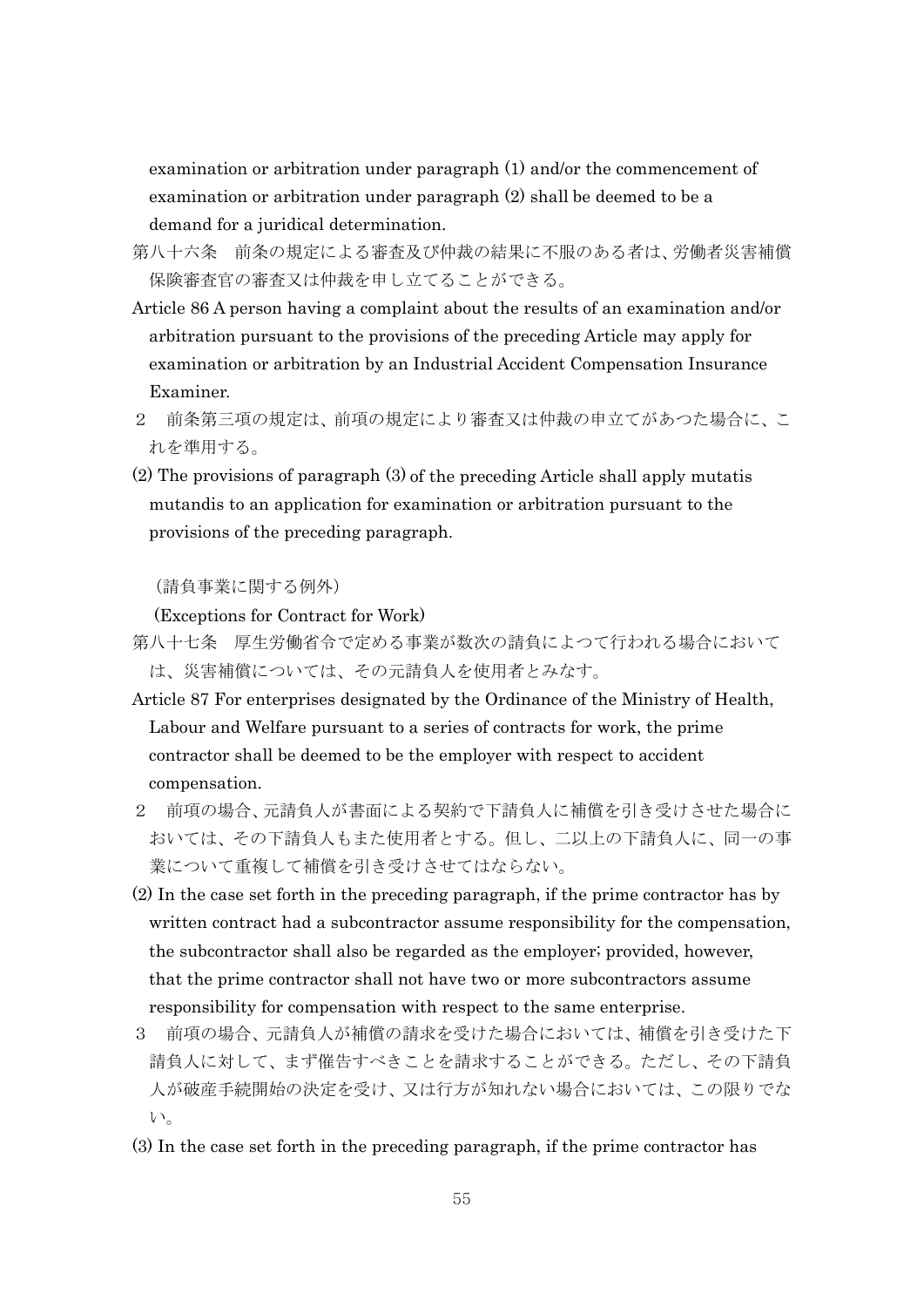received a request for compensation, the prime contractor may request that a demand for compensation first be made to the subcontractor that has assumed responsibility for compensation; provided, however, that this shall not apply in the event that the subcontractor has been subject to the commencement of bankruptcy procedures or has disappeared.

### (補償に関する細目)

(Particulars Regarding Compensation)

第八十八条 この章に定めるものの外、補償に関する細目は、厚生労働省令で定める。 Article 88 Particulars regarding compensation other than those set forth in this

Chapter shall be stipulated by the Ordinance of the Ministry of Health, Labor and Welfare.

### 第九章 就業規則 CHAPTER IX RULES OF EMPLOYMENT

(作成及び届出の義務)

(Responsibility for Drawing up and Submitting)

- 第八十九条 常時十人以上の労働者を使用する使用者は、次に掲げる事項について就業 規則を作成し、行政官庁に届け出なければならない。次に掲げる事項を変更した場合 においても、同様とする。
- Article 89 An employer who continuously employs 10 or more workers shall draw up rules of employment covering the following items and shall submit those rules of employment to the relevant government agency. In the event that the employer alters the following items, the same shall apply:
- 一 始業及び終業の時刻、休憩時間、休日、休暇並びに労働者を二組以上に分けて交替 に就業させる場合においては就業時転換に関する事項
- (i) Matters pertaining to the times at which work begins and at which work ends, rest periods, days off, leaves, and matters pertaining to shifts when workers are employed in two or more shifts;
- 二 賃金(臨時の賃金等を除く。以下この号において同じ。)の決定、計算及び支払の 方法、賃金の締切り及び支払の時期並びに昇給に関する事項
- (ii) Matters pertaining to the methods for determination, computation and payment of wages (excluding extraordinary wages and the like; hereinafter in this item the same qualification shall apply); the dates for closing accounts for wages and for payment of wages; and increases in wages;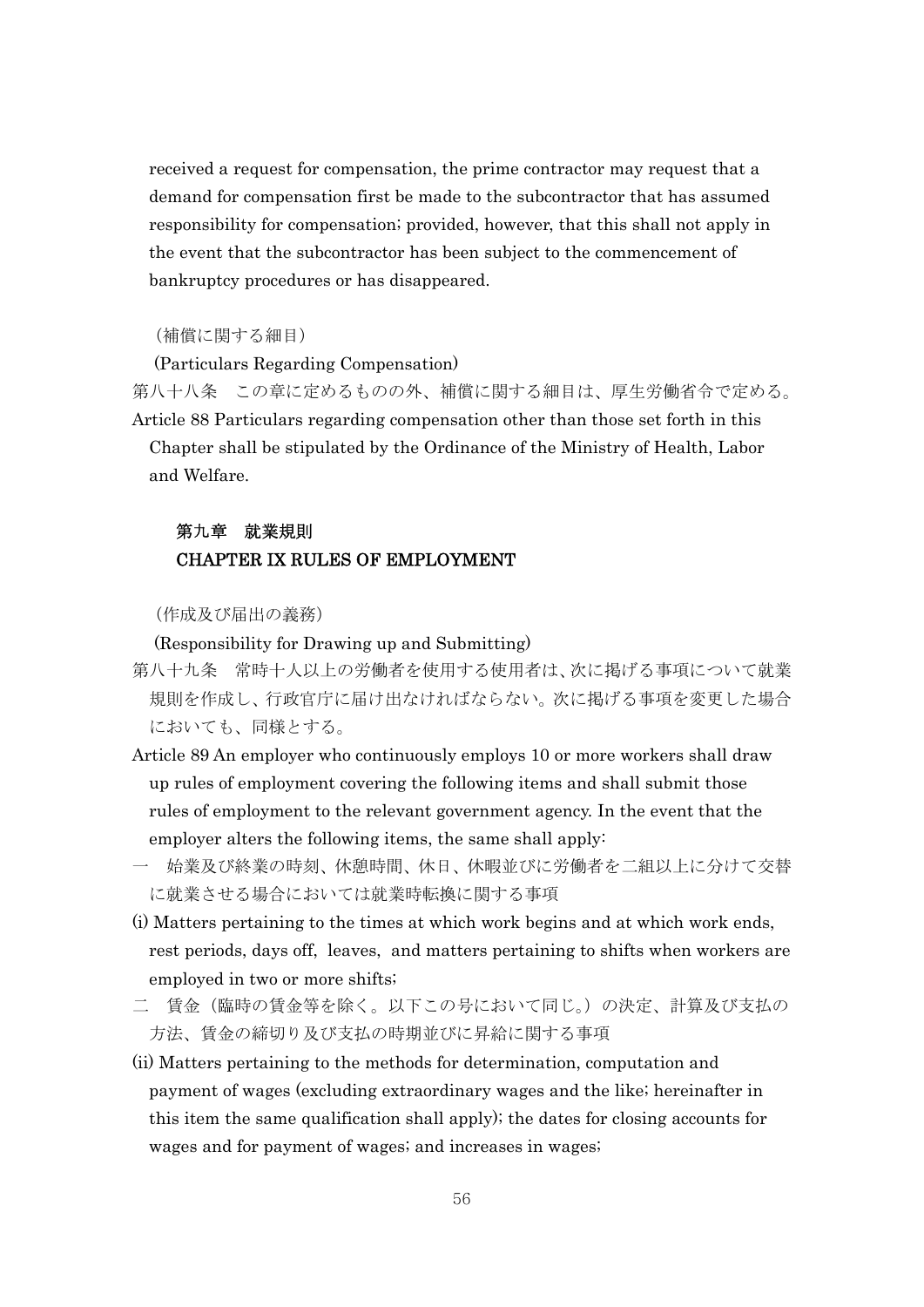三 退職に関する事項(解雇の事由を含む。)

(iii) Matters pertaining to retirement (including grounds for dismissal);

- 三の二 退職手当の定めをする場合においては、適用される労働者の範囲、退職手当の 決定、計算及び支払の方法並びに退職手当の支払の時期に関する事項
- (iii)-2 In the event that there are stipulations for retirement allowances, matters pertaining to the scope of workers covered; methods for determination, computation, and payment of retirement allowances; and the dates for payment of retirement allowances;
- 四 臨時の賃金等(退職手当を除く。)及び最低賃金額の定めをする場合においては、 これに関する事項
- (iv) In the event that there are stipulations for extraordinary wages and the like (but excluding retirement allowances) and/or minimum wage amounts, matters pertaining thereto;
- 五 労働者に食費、作業用品その他の負担をさせる定めをする場合においては、これに 関する事項
- (v) In the event that there are stipulations for having workers bear the cost of food supplies for work, and other expenses, matters pertaining thereto;
- 六 安全及び衛生に関する定めをする場合においては、これに関する事項
- (vi) In the event that there are stipulations concerning safety and health, matters pertaining thereto;
- 七 職業訓練に関する定めをする場合においては、これに関する事項
- (vii) In the event that there are stipulations concerning vocational training, matters pertaining thereto;
- 八 災害補償及び業務外の傷病扶助に関する定めをする場合においては、これに関する 事項
- (viii) In the event that there are stipulations concerning accident compensation and support for injury or illness outside the course of employment, matters pertaining thereto;
- 九 表彰及び制裁の定めをする場合においては、その種類及び程度に関する事項
- (ix) In the event that there are stipulations concerning commendations and/or sanctions, matters pertaining to their kind and degree;
- 十 前各号に掲げるもののほか、当該事業場の労働者のすべてに適用される定めをする 場合においては、これに関する事項
- (x) In the event that there are stipulations applicable to all workers at the workplace in addition to those contained in the preceding items, matters pertaining thereto.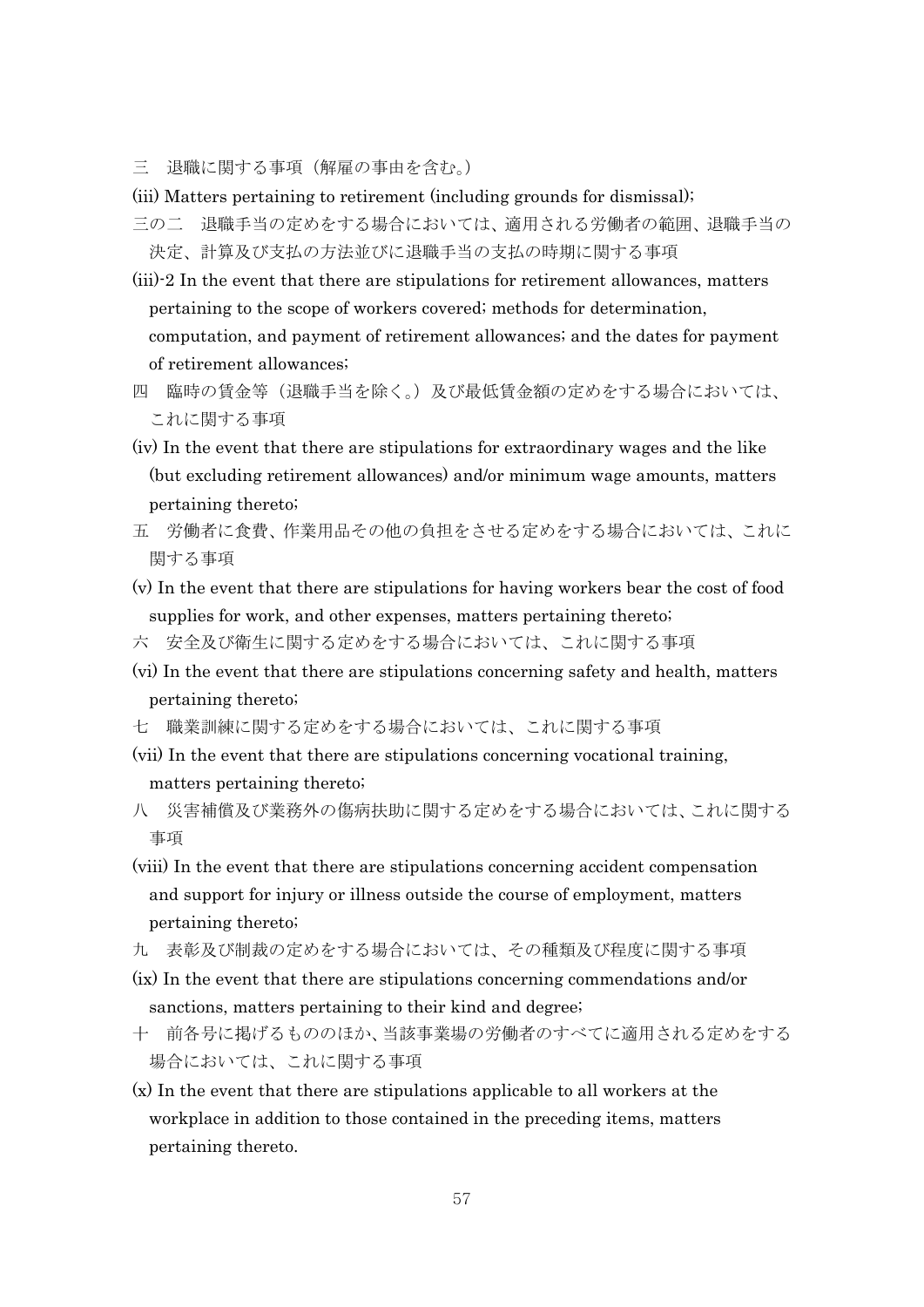(作成の手続)

(Procedures for Drawing Up)

- 第九十条 使用者は、就業規則の作成又は変更について、当該事業場に、労働者の過半 数で組織する労働組合がある場合においてはその労働組合、労働者の過半数で組織す る労働組合がない場合においては労働者の過半数を代表する者の意見を聴かなけれ ばならない。
- Article 90 In drawing up or changing the rules of employment, the employer shall ask the opinion of either a labor union organized by a majority of the workers at the workplace concerned (in the case that such labor union is organized), or a person representing a majority of the workers (in the case that such labor union is not organized).
- 2 使用者は、前条の規定により届出をなすについて、前項の意見を記した書面を添付 しなければならない。
- (2) In submitting the rules of employment pursuant to the provisions of the preceding Article, the employer shall attach a document setting forth the opinion set forth in the preceding paragraph.

(制裁規定の制限)

(Restrictions on Sanction Provisions)

- 第九十一条 就業規則で、労働者に対して減給の制裁を定める場合においては、その減 給は、一回の額が平均賃金の一日分の半額を超え、総額が一賃金支払期における賃金 の総額の十分の一を超えてはならない。
- Article 91 In the event that the rules of employment provide for a decrease in wages as a sanction against a worker, the amount of decrease for a single occasion shall not exceed 50 percent of the daily average wage, and the total amount of decrease shall not exceed 10 percent of the total wages for a single pay period.

(法令及び労働協約との関係)

(Relation to Laws and Regulations and to Collective Agreements)

- 第九十二条 就業規則は、法令又は当該事業場について適用される労働協約に反しては ならない。
- Article 92 The rules of employment shall not infringe any laws and regulations or any collective agreement applicable to the workplace concerned.
- 2 行政官庁は、法令又は労働協約に牴触する就業規則の変更を命ずることができる。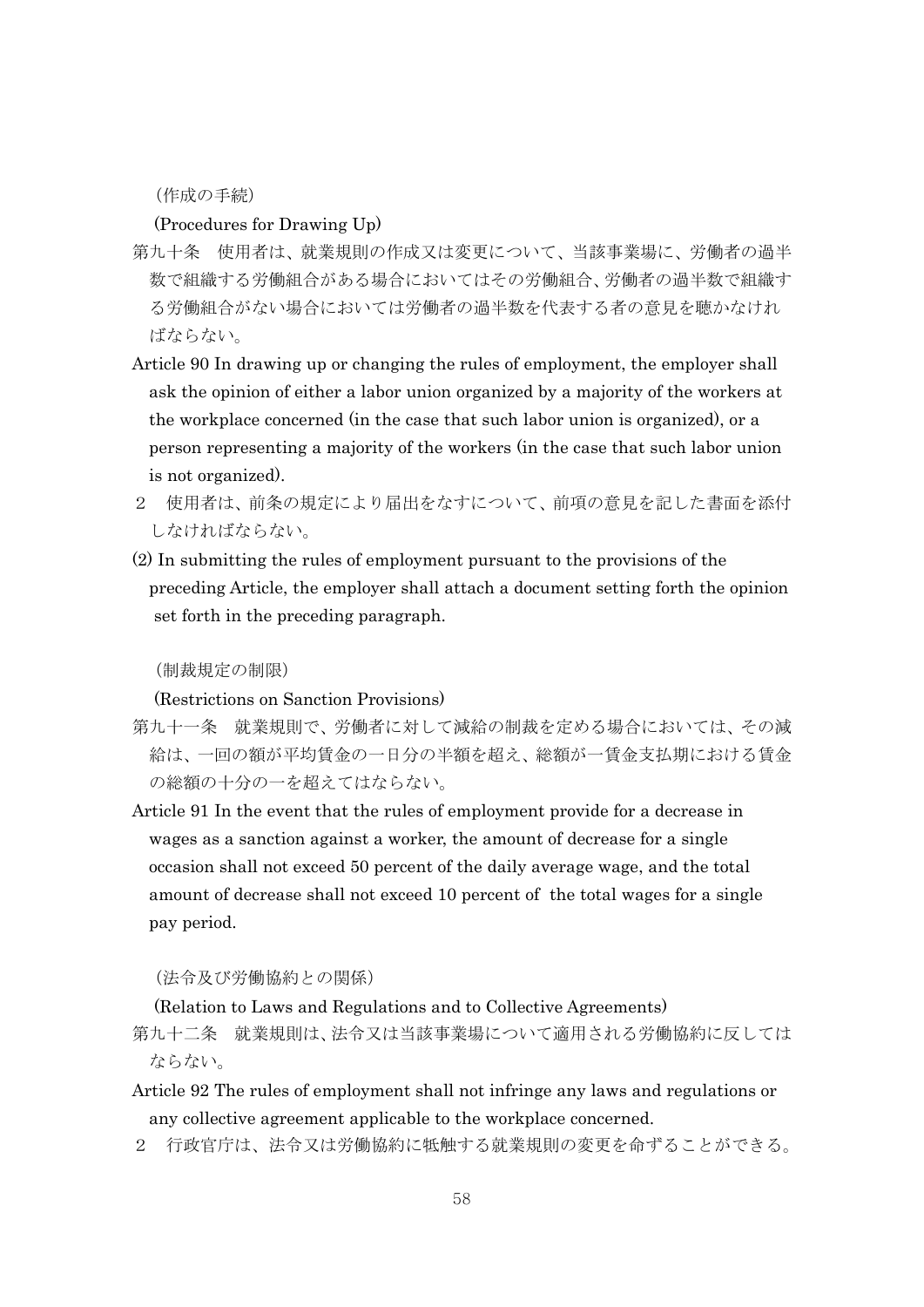- (2) The relevant government agency may order the revision of rules of employment which conflict with laws and regulations or with collective agreements.
	- (効力)

(Validity)

- 第九十三条 就業規則で定める基準に達しない労働条件を定める労働契約は、その部分 については無効とする。この場合において無効となつた部分は、就業規則で定める基 準による。
- Article 93 Labor contracts which stipulate working conditions that do not meet the standards established by the rules of employment shall be invalid with respect to such portions. In such case the portions which have become invalid shall be governed by the standards established by the rules of employment.

## 第十章 寄宿舎 CHAPTER X DORMITORIES

(寄宿舎生活の自治)

(Autonomy of Dormitory Life)

- 第九十四条 使用者は、事業の附属寄宿舎に寄宿する労働者の私生活の自由を侵しては ならない。
- Article 94 An employer shall not infringe upon the freedom of personal lives of workers living in dormitories attached to the enterprise.
- 2 使用者は、寮長、室長その他寄宿舎生活の自治に必要な役員の選任に干渉してはな らない。
- (2) An employer shall not interfere in the selection of dormitory leaders, room leaders, and other leaders necessary for the autonomy of dormitory life.

(寄宿舎生活の秩序)

(Order in Dormitory Life)

- 第九十五条 事業の附属寄宿舎に労働者を寄宿させる使用者は、左の事項について寄宿 舎規則を作成し、行政官庁に届け出なければならない。これを変更した場合において も同様である。
- Article 95 An employer who has workers live in dormitories attached to the enterprise shall draw up dormitory rules with respect to the following items and shall notify such rules to the relevant government agency. In the event that the employer alters these rules, the same shall apply:
- 一 起床、就寝、外出及び外泊に関する事項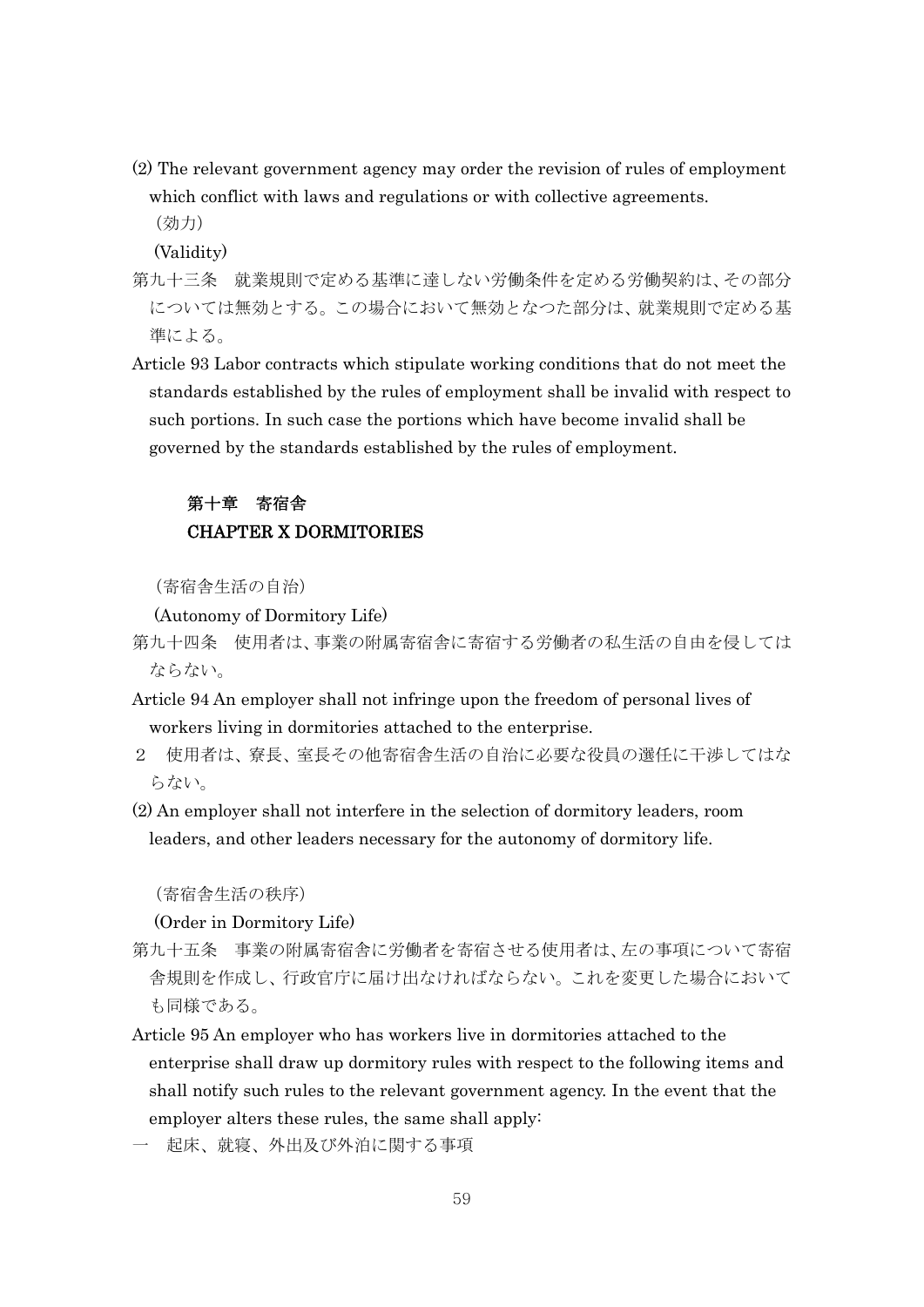- (i) Matters pertaining to rising, going to bed, going out, and staying out overnight;
- 二 行事に関する事項
- (ii) Matters pertaining to regular events;
- 三 食事に関する事項
- (iii) Matters pertaining to meals;
- 四 安全及び衛生に関する事項
- (iv) Matters pertaining to safety and health;
- 五 建設物及び設備の管理に関する事項
- (v) Matters pertaining to the management of buildings and facilities.
- 2 使用者は、前項第一号乃至第四号の事項に関する規定の作成又は変更については、 寄宿舎に寄宿する労働者の過半数を代表する者の同意を得なければならない。
- (2) With respect to drafting and/or alteration of provisions concerning items (i) through (iv) of the preceding paragraph, the employer shall obtain the consent of a person representing a majority of the workers living in the dormitory.
- 3 使用者は、第一項の規定により届出をなすについて、前項の同意を証明する書面を 添附しなければならない。
- (3) In submitting the rules pursuant to the provisions of paragraph (1), the employer shall attach a document establishing the consent set forth in the preceding paragraph.
- 4 使用者及び寄宿舎に寄宿する労働者は、寄宿舎規則を遵守しなければならない。
- (4) The employer and the workers living in the dormitory shall observe the dormitory rules.

(寄宿舎の設備及び安全衛生)

(Dormitory Facilities and Safety and Health)

- 第九十六条 使用者は、事業の附属寄宿舎について、換気、採光、照明、保温、防湿、 清潔、避難、定員の収容、就寝に必要な措置その他労働者の健康、風紀及び生命の保 持に必要な措置を講じなければならない。
- Article 96 With respect to a dormitory attached to the enterprise, an employer shall take necessary measures for ventilation, lighting, illumination, heating, damp-proofing, cleanliness, evacuation, maximum accommodation, and sleeping facilities, and such other measures as are necessary for preservation of the health, morals and life of the workers.
- 2 使用者が前項の規定によつて講ずべき措置の基準は、厚生労働省令で定める。
- (2) Standards for measures to be taken by employers pursuant to the preceding paragraph shall be established by Ordinance of the Ministry of Health, Labor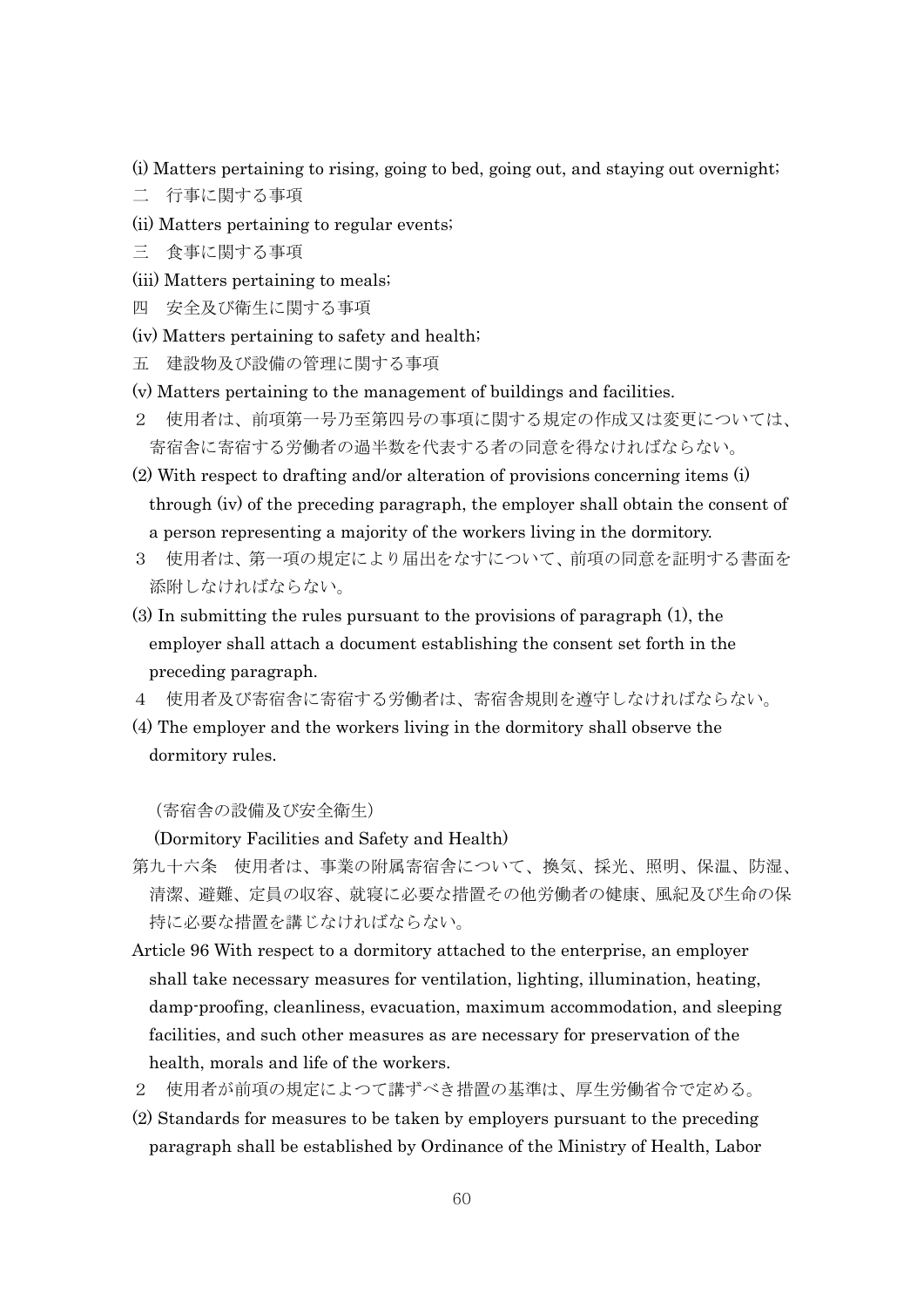and Welfare.

(監督上の行政措置)

#### (Administrative Action for Supervision)

- 第九十六条の二 使用者は、常時十人以上の労働者を就業させる事業、厚生労働省令で 定める危険な事業又は衛生上有害な事業の附属寄宿舎を設置し、移転し、又は変更し ようとする場合においては、前条の規定に基づいて発する厚生労働省令で定める危害 防止等に関する基準に従い定めた計画を、工事着手十四日前までに、行政官庁に届け 出なければならない。
- Article 96-2 In the event that an employer seeks to establish, move, or alter a dormitory attached to an enterprise that continuously employs10 or more workers or a dormitory attached to an enterprise that is dangerous or injurious to health as stipulated by Ordinance of the Ministry of Health, Labour and Welfare, the employer shall submit to the relevant government agency plans that have been established in accordance with standards concerning the prevention of danger and injury and other matters, as set forth in Ordinance of the Ministry of Health, Labour and Welfare issued pursuant to the provisions of the preceding Article, no later than 14 days prior to the start of construction.
- 2 行政官庁は、労働者の安全及び衛生に必要であると認める場合においては、工事の 着手を差し止め、又は計画の変更を命ずることができる。
- (2) The relevant government agency may suspend the start of construction or order the alteration of the plans when it deems necessary for the safety and health of the workers.
- 第九十六条の三 労働者を就業させる事業の附属寄宿舎が、安全及び衛生に関し定めら れた基準に反する場合においては、行政官庁は、使用者に対して、その全部又は一部 の使用の停止、変更その他必要な事項を命ずることができる。
- Article 96-3 In the event that a dormitory attached to an enterprise employing workers is in violation of standards established with respect to safety and health, the relevant government agency may order the employer to suspend use of all or part of the dormitory or to alter all or part of the dormitory, and may make orders on other necessary matters to the employer.
- 2 前項の場合において行政官庁は、使用者に命じた事項について必要な事項を労働者 に命ずることができる。
- (2) In a case under the preceding paragraph, the relevant government agency may make orders to the workers on necessary matters in connection with the matters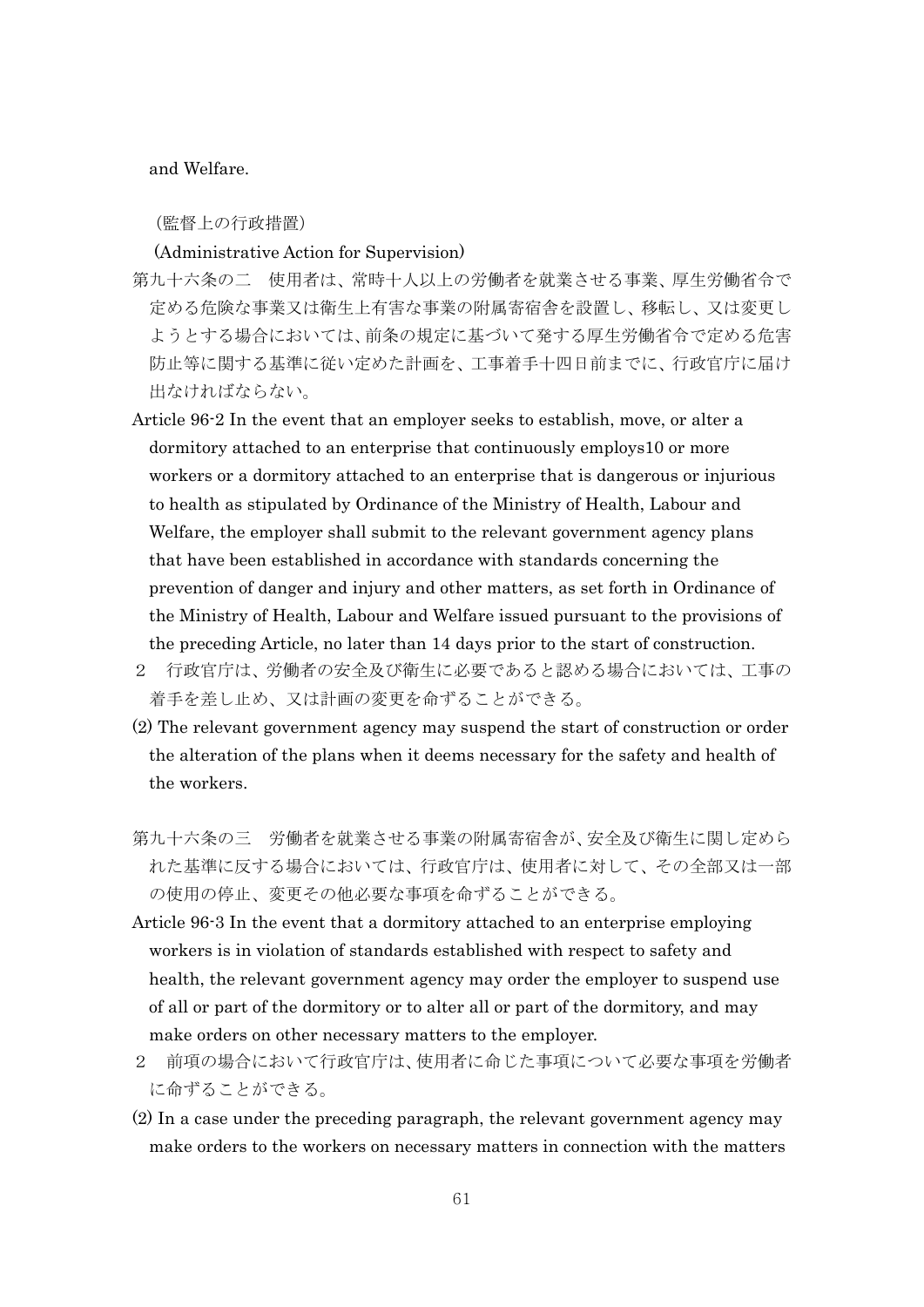on which it has made orders to the employer.

### 第十一章 監督機関 CHAPTER XI SUPERVISING BODY

(監督機関の職員等)

(Staff Members of Supervising Body, etc.)

- 第九十七条 労働基準主管局(厚生労働省の内部部局として置かれる局で労働条件及び 労働者の保護に関する事務を所掌するものをいう。以下同じ。)、都道府県労働局及び 労働基準監督署に労働基準監督官を置くほか、厚生労働省令で定める必要な職員を置 くことができる。
- Article 97 Labor Standards Inspectors and other necessary staff members prescribed by Ordinance of the Ministry of Health, Labor and Welfare may be appointed in the Labor Standards Management Bureau (i.e., the department established within the Ministry of Health, Labour and Welfare with administrative responsibility for matters relating to labor conditions and the protection of workers; the same shall apply hereinafter), Prefectural Labor Offices and Labor Standards Inspection Offices.
- 2 労働基準主管局の局長(以下「労働基準主管局長」という。)、都道府県労働局長及 び労働基準監督署長は、労働基準監督官をもつてこれに充てる。
- (2) The Director-General of the Labor Standards Management Bureau (hereinafter referred to as the "Director-General of the Labor Standards Management Bureau "), the directors of Prefectural Labor Offices and the directors of Labor Standard Inspection Offices shall be appointed from among Labor Standards Inspectors.
- 3 労働基準監督官の資格及び任免に関する事項は、政令で定める。
- (3) Matters relating to the qualifications and appointment and dismissal of Labor Standards Inspectors shall be prescribed by Cabinet Order.
- 4 厚生労働省に、政令で定めるところにより、労働基準監督官分限審議会を置くこと ができる。
- (4) A Labor Standards Inspector Dismissal Council may be established pursuant to Cabinet Order in the Ministry of Health, Labour and Welfare.
- 5 労働基準監督官を罷免するには、労働基準監督官分限審議会の同意を必要とする。
- (5) The consent of the Labor Standards Inspector Council is required for the dismissal of a Labor Standards Inspector.
- 6 前二項に定めるもののほか、労働基準監督官分限審議会の組織及び運営に関し必要 な事項は、政令で定める。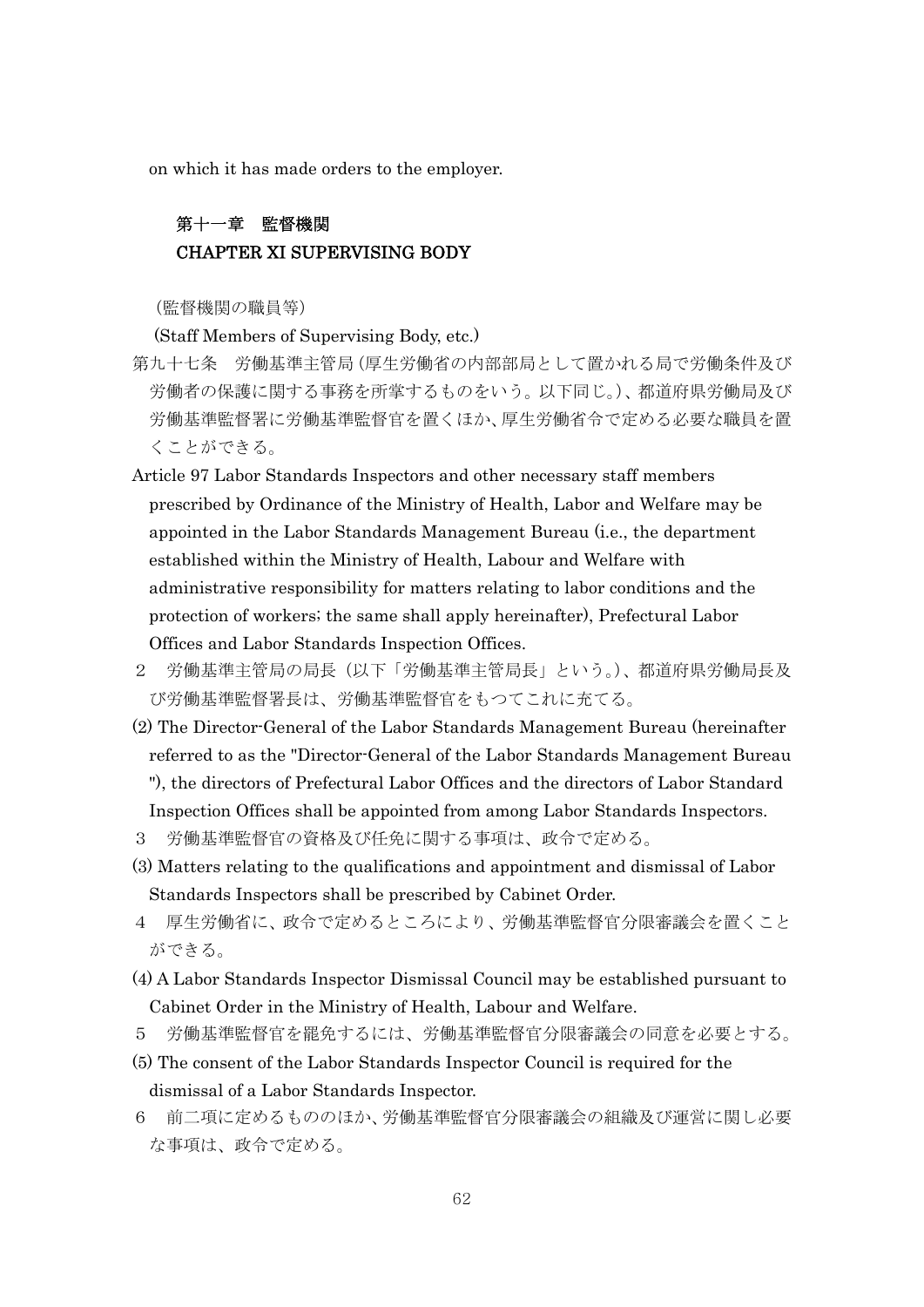(6) In addition to the provisions of the above two paragraphs, necessary matters relating to the structure and operation of the Labor Standards Inspector Dismissal Council shall be prescribed by Cabinet Order.

第九十八条 削除 Article 98 Deleted.

(労働基準主管局長等の権限)

- (Authority of Director-General of the Labor Standards Management Bureau) 第九十九条 労働基準主管局長は、厚生労働大臣の指揮監督を受けて、都道府県労働局 長を指揮監督し、労働基準に関する法令の制定改廃、労働基準監督官の任免教養、監 督方法についての規程の制定及び調整、監督年報の作成並びに労働政策審議会及び労 働基準監督官分限審議会に関する事項(労働政策審議会に関する事項については、労 働条件及び労働者の保護に関するものに限る。)その他この法律の施行に関する事項 をつかさどり、所属の職員を指揮監督する。
- Articl 99 The Director-General of the Labor Standards Management Bureau, under the direction and supervision of the Minister of Health, Labour and Welfare, shall direct and supervise the directors of the Prefectural Labor Offices; shall administer matters concerning the establishment, revision or abrogation of laws and regulations concerning labor standards, matters concerning the appointment , dismissal and training of labor standards inspectors, matters concerning the establishment and adjustment of regulations concerning inspection methods, matters concerning the preparation of anannual report on inspection, matters concerning the Labor Policy Council and Labor Standards Inspector Dismissal Investigative Council (With respect to matters relating to the Labor Policy Council, limited to those relating to working conditions and the protection of workers.), and other matters relating to the enforcement of this Act; and shall direct and supervise staff members who belong to the Bureau.
- 2 都道府県労働局長は、労働基準主管局長の指揮監督を受けて、管内の労働基準監督 署長を指揮監督し、監督方法の調整に関する事項その他この法律の施行に関する事項 をつかさどり、所属の職員を指揮監督する。
- (2) The directors of the Prefectural Labor Offices, under the direction and supervision of the Director-General of the Labor Standards Management Bureau, shall direct and supervise the directors of the Labor Standards Inspection Offices within their jurisdiction; shall administer matters concerning the adjustment of inspection methods and other matters relating to the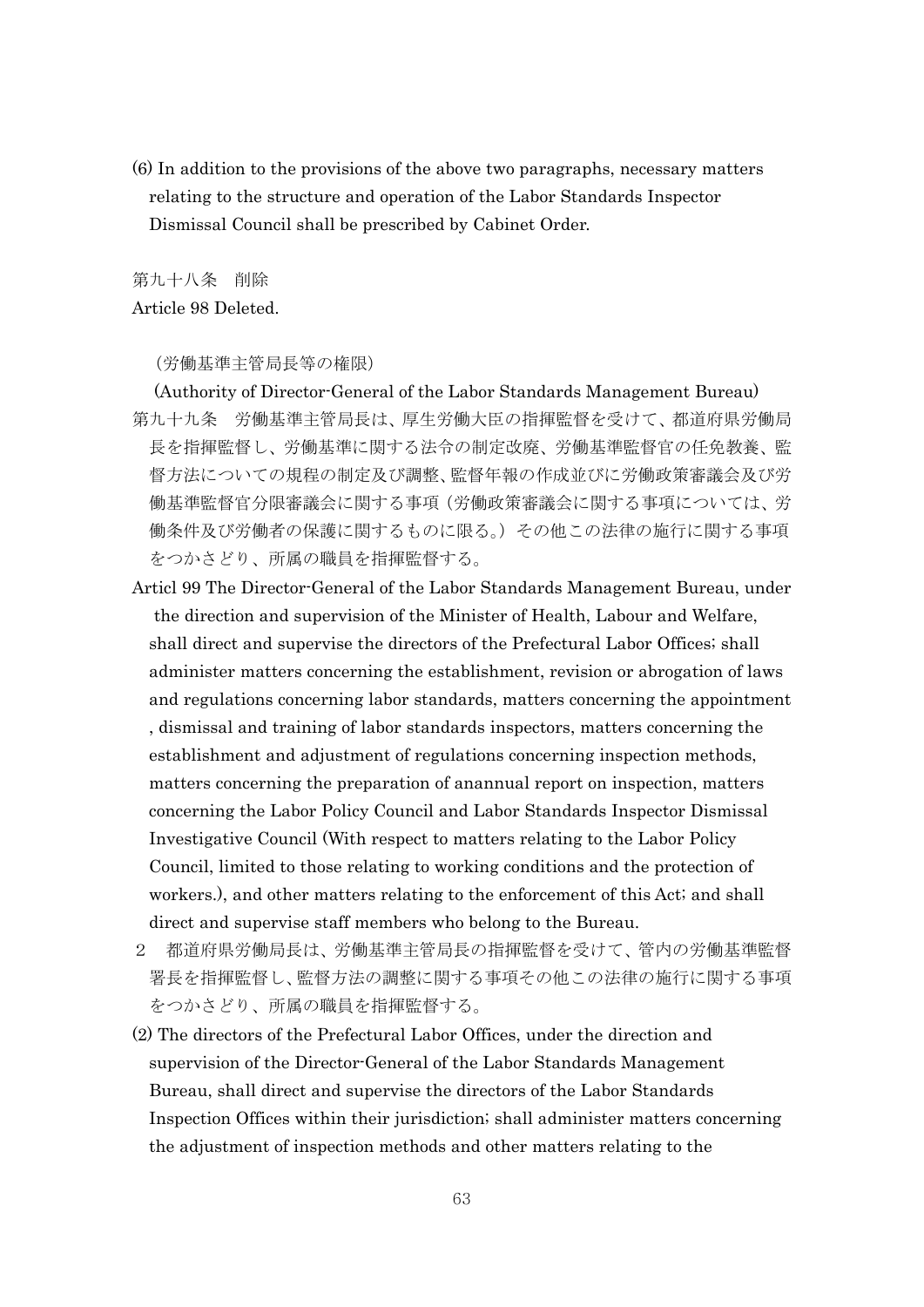enforcement of this Act; and shall direct and supervise staff members who belong to their Offices.

- 3 労働基準監督署長は、都道府県労働局長の指揮監督を受けて、この法律に基く臨検、 尋問、許可、認定、審査、仲裁その他この法律の実施に関する事項をつかさどり、所 属の職員を指揮監督する。
- (3) The directors of the Labor Standards Inspection Offices, under the direction and supervision of the director of the Prefectural Labor Office, shall administer inspections, questioning, approvals, acknowledgments, investigations, arbitration, and other matters relating to the implementation of this Act, and shall direct and supervise staff members who belong to their Offices.
- 4 労働基準主管局長及び都道府県労働局長は、下級官庁の権限を自ら行い、又は所属 の労働基準監督官をして行わせることができる。
- (4) The Director-General of the Labor Standards Management Bureau and the directors of Prefectural Labor Offices may themselves exercise powers of subordinate government agencies or may have labor standards inspectors belonging to their offices exercise such powers.

#### (女性主管局長の権限)

(Authority of Director-General of the Women's Management Bureau)

- 第百条 厚生労働省の女性主管局長(厚生労働省の内部部局として置かれる局で女性労 働者の特性に係る労働問題に関する事務を所掌するものの局長をいう。以下同じ。) は、厚生労働大臣の指揮監督を受けて、この法律中女性に特殊の規定の制定、改廃及 び解釈に関する事項をつかさどり、その施行に関する事項については、労働基準主管 局長及びその下級の官庁の長に勧告を行うとともに、労働基準主管局長が、その下級 の官庁に対して行う指揮監督について援助を与える。
- Article 100 The Director-General of the Women's Management Bureau (the director of an internal bureau, within the Ministry of Health, Labour and Welfare, responsible for matters relating to Labor issues associated with the special characteristics of women workers; the same shall apply hereinafter) of the Ministry of Health, Labour and Welfare, under the direction and supervision of the Minister of Health, Labour and Welfare, shall administer matters relating to the establishment, revision, abrogation and interpretation of special provisions in this Act relating to women, and, with respect to matters concerning the enforcement thereof, shall advise the Director-General of the Labor Standards Management Bureau and the directors of the government agencies subordinate to that Bureau and shall assist in the direction and supervision of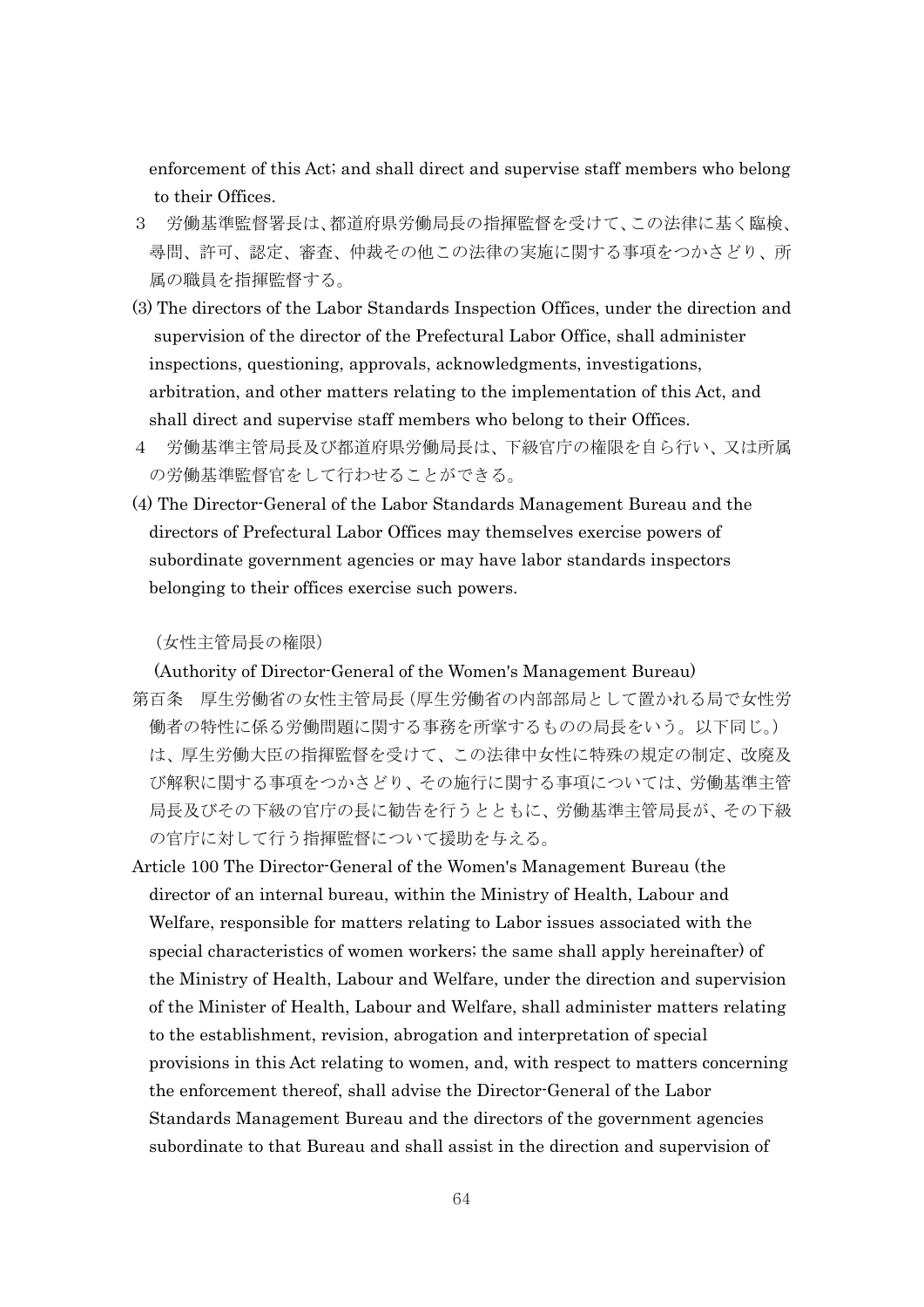those subordinate government agencies by the Director-General of the Labor Standards Management Bureau.

- 2 女性主管局長は、自ら又はその指定する所属官吏をして、女性に関し労働基準主管 局若しくはその下級の官庁又はその所属官吏の行つた監督その他に関する文書を閲 覧し、又は閲覧せしめることができる。
- (2) The Director-General of the Women's Management Bureau, personally or through officials of that Bureau designated by the Director-General, may read or have read documents concerning inspections and other matters performed by the Labor Standards Management Bureau or the government agencies subordinate to that Bureau in matters relating to women.
- 3 第百一条及び第百五条の規定は、女性主管局長又はその指定する所属官吏が、この 法律中女性に特殊の規定の施行に関して行う調査の場合に、これを準用する。
- (3) The provisions of Articles 101 and 105 shall apply mutatis mutandis to investigations performed by the Director-General of the Women's Management Bureau or by the designated officials belonging to that Bureau, with respect to the enforcement of special provisions of this Act relating to women.

(労働基準監督官の権限)

(Authority of Labor Standards Inspectors)

- 第百一条 労働基準監督官は、事業場、寄宿舎その他の附属建設物に臨検し、帳簿及び 書類の提出を求め、又は使用者若しくは労働者に対して尋問を行うことができる。
- Article 101 Labor standards inspectors are authorized to inspect workplaces, dormitories, and other associated buildings; to demand the production of books and records; and to conduct questioning of employers and workers.
- 2 前項の場合において、労働基準監督官は、その身分を証明する証票を携帯しなけれ ばならない。
- (2) In cases under the preceding paragraph, labor standards inspectors shall carry identification proving their status.
- 第百二条 労働基準監督官は、この法律違反の罪について、刑事訴訟法に規定する司法 警察官の職務を行う。
- Article 102 With respect to a violation of this Act, labor standards inspectors shall exercise the duties of judicial police officers under the Code of Criminal Procedure.

第百三条 労働者を就業させる事業の附属寄宿舎が、安全及び衛生に関して定められた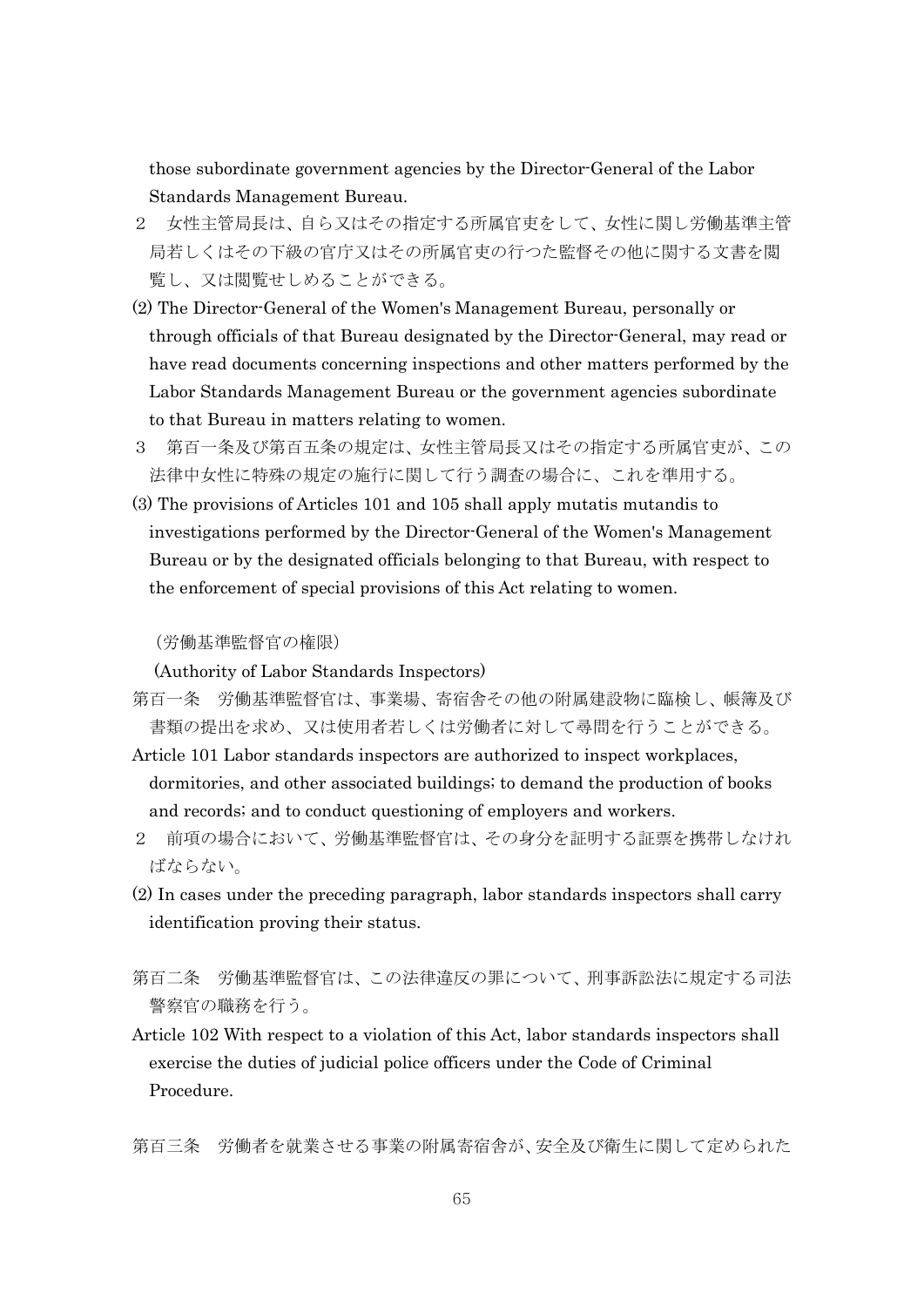基準に反し、且つ労働者に急迫した危険がある場合においては、労働基準監督官は、 第九十六条の三の規定による行政官庁の権限を即時に行うことができる。

Article 103 In the event that a dormitory of an enterprise that employs workers is in violation of standards established with respect to safety and health and there is imminent danger to workers, a labor standards inspector may immediately exercise the powers of the relevant government agency under the provisions of Article 96-3.

(監督機関に対する申告)

(Report to Inspection Body)

- 第百四条 事業場に、この法律又はこの法律に基いて発する命令に違反する事実がある 場合においては、労働者は、その事実を行政官庁又は労働基準監督官に申告すること ができる。
- Article 104 In the event that a violation of this Act or of an ordinance issued pursuant to this Act exists at a workplace, a worker may report such fact to the relevant government agency or to a labor standards inspector.
- 2 使用者は、前項の申告をしたことを理由として、労働者に対して解雇その他不利益 な取扱をしてはならない。
- (2) An employer shall not dismiss a worker or shall not give a worker other disadvantageous treatment by reason of such worker's having made a report set forth in the preceding paragraph.

(報告等)

(Reports etc.)

- 第百四条の二 行政官庁は、この法律を施行するため必要があると認めるときは、厚生 労働省令で定めるところにより、使用者又は労働者に対し、必要な事項を報告させ、 又は出頭を命ずることができる。
- Article 104-2 In the event that the relevant government agency deems it necessary to enforce this Act, the relevant government agency may have an employer or a worker submits a report on the necessary matters or may order an employer or a worker to appear as stipulated by Ordinance of the Ministry of Health, Labour and Welfare.
- 2 労働基準監督官は、この法律を施行するため必要があると認めるときは、使用者又 は労働者に対し、必要な事項を報告させ、又は出頭を命ずることができる。
- (2) In the event that a labor standards inspector deems it necessary to enforce this Act, the inspector may have an employer or a worker submit a report on the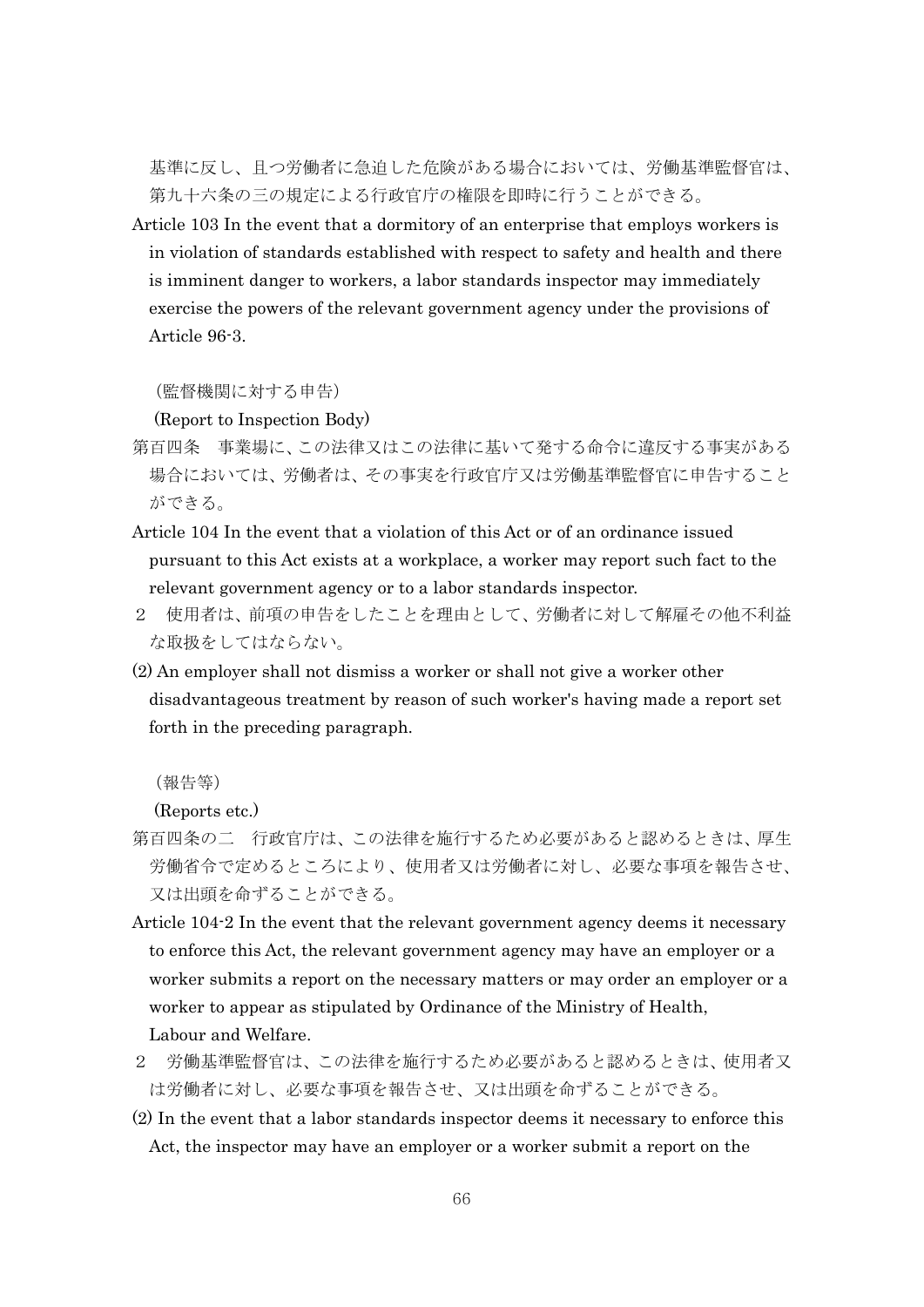necessary matters or order an employer or a worker to appear.

(労働基準監督官の義務)

(Duties of Labor Standards Inspectors)

第百五条 労働基準監督官は、職務上知り得た秘密を漏してはならない。労働基準監督 官を退官した後においても同様である。

Article 105 A labor standards inspector shall not reveal secrecies learned in the course of duty. The same shall apply even after the labor standards inspector has retired from office.

# 第十二章 雑則 CHAPTER XII MISCELLANEOUS PROVISIONS

(国の援助義務)

(Assistance Obligation of the State)

第百五条の二 厚生労働大臣又は都道府県労働局長は、この法律の目的を達成するため に、労働者及び使用者に対して資料の提供その他必要な援助をしなければならない。

Article 105-2 In order to attain the purpose of this Act, the Minister of Health, Labour and Welfare and the directors of the Prefectural Labor Offices shall provide workers and employers with data and other necessary assistance.

(法令等の周知義務)

(Dissemination of Laws and Regulations, etc.)

- 第百六条 使用者は、この法律及びこれに基づく命令の要旨、就業規則、第十八条第二 項、第二十四条第一項ただし書、第三十二条の二第一項、第三十二条の三、第三十二 条の四第一項、第三十二条の五第一項、第三十四条第二項ただし書、第三十六条第一 項、第三十七条第三項、第三十八条の二第二項、第三十八条の三第一項並びに第三十 九条第四項、第六項及び第七項ただし書に規定する協定並びに第三十八条の四第一項 及び第五項に規定する決議を、常時各作業場の見やすい場所へ掲示し、又は備え付け ること、書面を交付することその他の厚生労働省令で定める方法によつて、労働者に 周知させなければならない。
- Article 106 The employer shall make known to the workers the substance of this Act and ordinances issued under this Act, the rules of employment, the agreements stipulated in paragraph (2) of Article 18, the proviso to paragraph (1) of Article 24, paragraph (1) of Article 32-2, Article 32-3, paragraph (1) of Article 32-4, paragraph (1) of Article 32-5, the proviso to paragraph (2) of Article 34,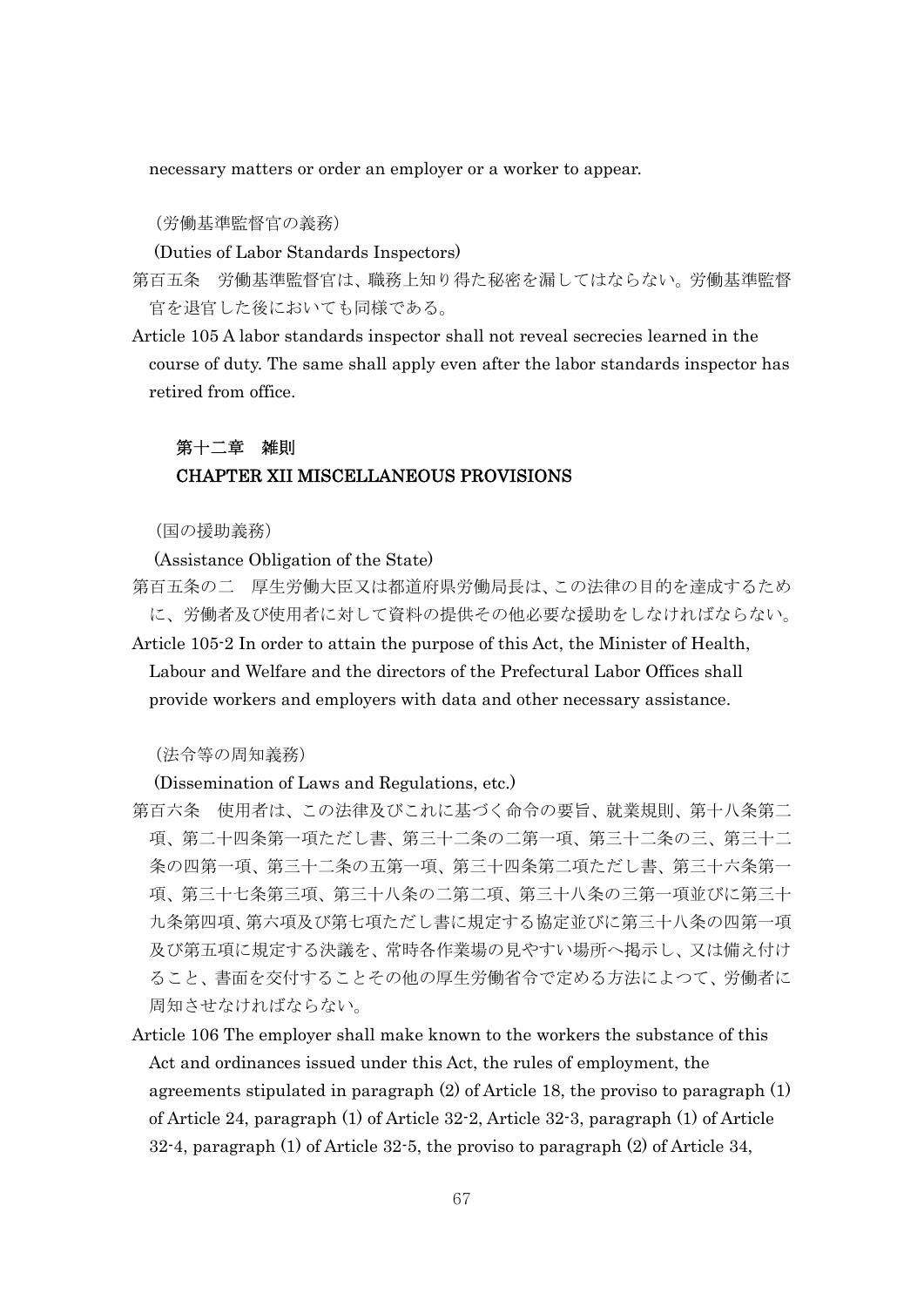paragraph (1) of Article 36, paragraph (3) of Article 37, paragraph (2) of Article 38-2, paragraph (1) of Article 38-3, and paragraph (4), (6) and the proviso to paragraph (7), of Article 39, and the resolutions stipulated in paragraphs (1) and 5 of Article 38-4, by displaying or posting them at all times in a conspicuous location or locations in the workplace, by distributing written copies, or by other methods as prescribed by Ordinance of the Ministry of Health, Labour and Welfare.

- 2 使用者は、この法律及びこの法律に基いて発する命令のうち、寄宿舎に関する規定 及び寄宿舎規則を、寄宿舎の見易い場所に掲示し、又は備え付ける等の方法によつて、 寄宿舎に寄宿する労働者に周知させなければならない。
- (2) The employer shall make known to the workers living in a dormitory the provisions of this Act and ordinances issued under this Act relating to dormitories and the dormitory rules, by displaying or posting them in a conspicuous location or locations in the dormitory, or by other methods.

(労働者名簿)

(Roster of Workers)

- 第百七条 使用者は、各事業場ごとに労働者名簿を、各労働者(日日雇い入れられる者 を除く。)について調製し、労働者の氏名、生年月日、履歴その他厚生労働省令で定 める事項を記入しなければならない。
- Article107 The employer shall prepare a roster of workers for each workplace with respect to each worker (excluding day laborers) and shall enter the worker's name, date of birth, personal history, and other matters as prescribed by Ordinance of the Ministry of Health, Labour and Welfare.
- 2 前項の規定により記入すべき事項に変更があつた場合においては、遅滞なく訂正し なければならない。
- (2) In the event of a change in any of the matters entered pursuant to the provisions of the preceding paragraph, the employer shall make a correction without delay.

(賃金台帳)

(Wage Ledger)

第百八条 使用者は、各事業場ごとに賃金台帳を調製し、賃金計算の基礎となる事項及 び賃金の額その他厚生労働省令で定める事項を賃金支払の都度遅滞なく記入しなけ ればならない。

Article 108 The employer shall prepare a wage ledger for each workplace and shall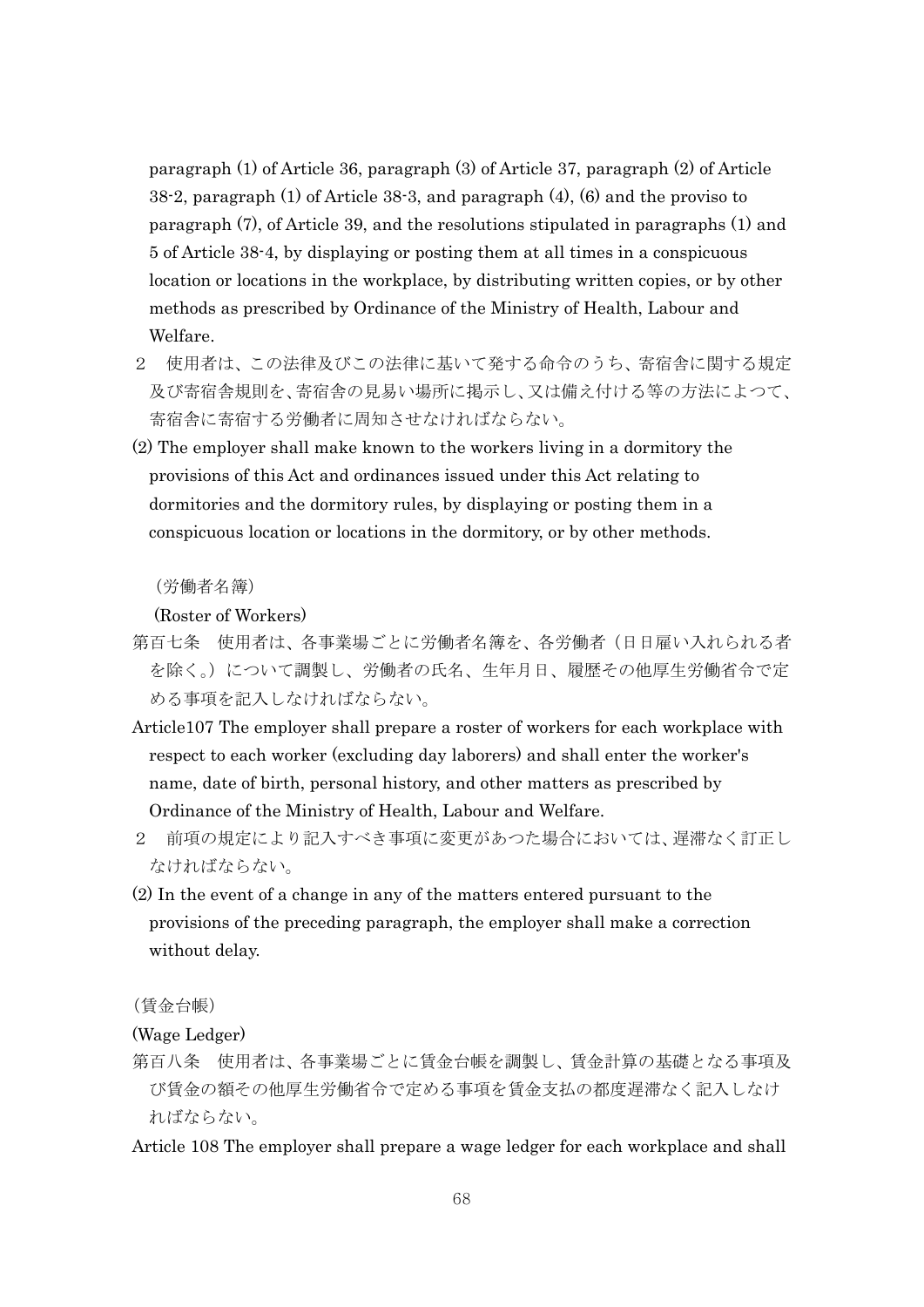enter the facts upon which wage calculations are based, the amount of wages, and other matters as prescribed by Ordinance of the Ministry of Health, Labour and Welfare without delay each time wage payments are made.

(記録の保存)

(Preservation of Records)

- 第百九条 使用者は、労働者名簿、賃金台帳及び雇入、解雇、災害補償、賃金その他労 働関係に関する重要な書類を三年間保存しなければならない。
- Article 109 The employer shall preserve the rosters of workers, wage ledgers and important documents concerning hiring, dismissal, accident compensation, wages, and other matters of labor relations for a period of 3 years.

第百十条 削除

Article 110 Deleted.

(無料証明)

(Free Certification)

- 第百十一条 労働者及び労働者になろうとする者は、その戸籍に関して戸籍事務を掌る 者又はその代理者に対して、無料で証明を請求することができる。使用者が、労働者 及び労働者になろうとする者の戸籍に関して証明を請求する場合においても同様で ある。
- Article 111 A worker and a person seeking to become a worker may request a certificate of his or her family register free of charge from the person responsible for family registers or a deputy thereof. The same shall apply in the event that an employer requests a certificate of the family register of a worker and a person seeking to become a worker.

(国及び公共団体についての適用)

(Application to the State and Public Organizations)

- 第百十二条 この法律及びこの法律に基いて発する命令は、国、都道府県、市町村その 他これに準ずべきものについても適用あるものとする。
- Article 112 This Act and ordinances issued under this Act shall be deemed to apply to the state, prefectures, municipalities, and other equivalent bodies.

(命令の制定) (Establishment of Ordinances of the Ministry)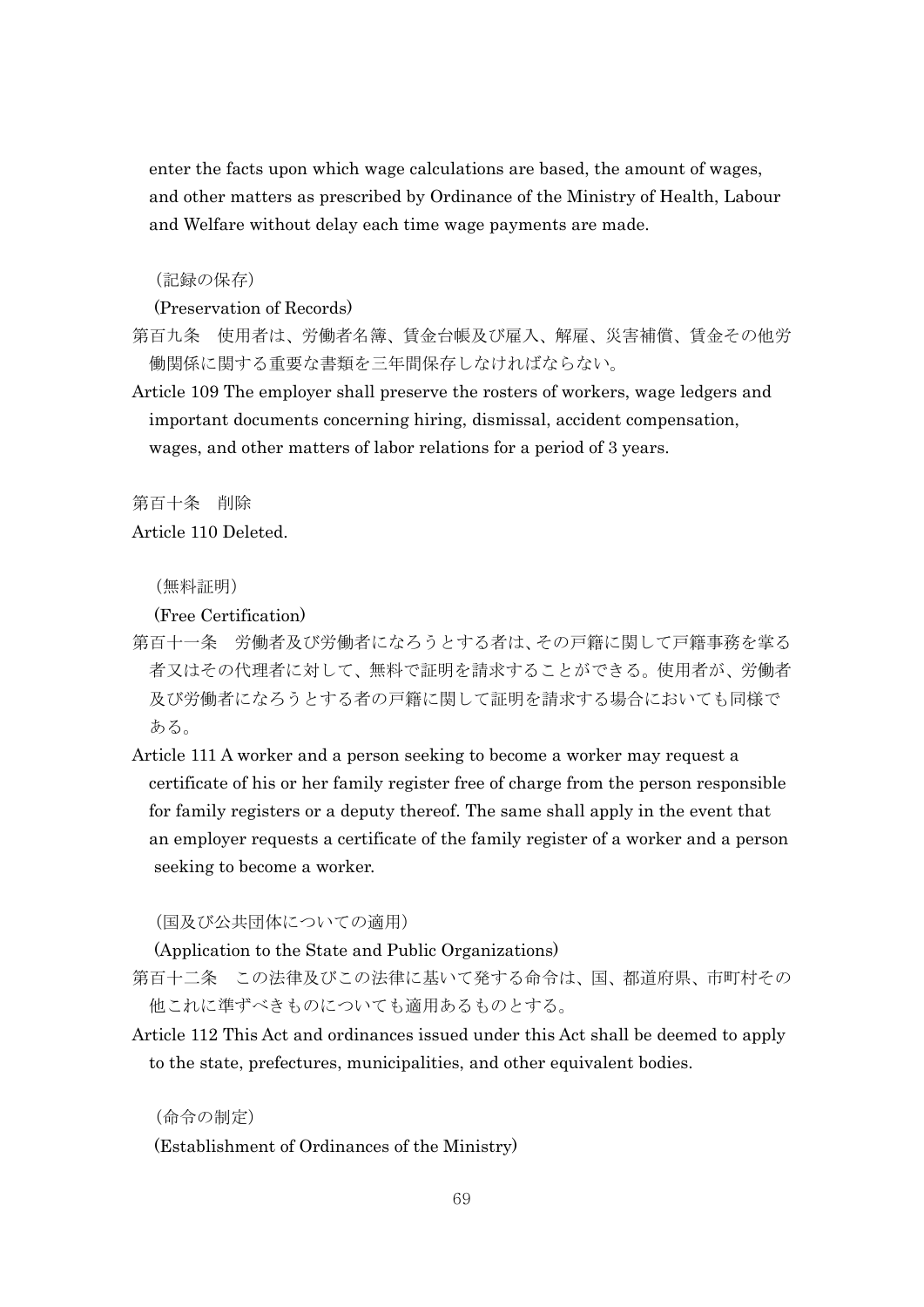- 第百十三条 この法律に基いて発する命令は、その草案について、公聴会で労働者を代 表する者、使用者を代表する者及び公益を代表する者の意見を聴いて、これを制定す る。
- Article 113 Ordinances issued under this Act shall be established after hearing the opinions of representatives of workers, representatives of employers, and representatives of the public interest on the draft of those ordinances at a public hearing.

#### (付加金の支払)

(Payment of Additional Amounts)

- 第百十四条 裁判所は、第二十条、第二十六条若しくは第三十七条の規定に違反した使 用者又は第三十九条第七項の規定による賃金を支払わなかつた使用者に対して、労働 者の請求により、これらの規定により使用者が支払わなければならない金額について の未払金のほか、これと同一額の付加金の支払を命ずることができる。ただし、この 請求は、違反のあつた時から二年以内にしなければならない。
- Article 114 A court, pursuant to the request of a worker, may order an employer who has violated the provisions of Articles 20, 26 or 37, or an employer who has not paid wages in accordance with the provisions of Article 39, paragraph (7), to pay, in addition to the unpaid portion of the amount that the employer was required to pay under those provisions, an additional payment of that identical amount; provided, however, that such a request shall be made within two years from the date of the violation.

(時効)

(Prescription)

- 第百十五条 この法律の規定による賃金(退職手当を除く。)、災害補償その他の請求権 は二年間、この法律の規定による退職手当の請求権は五年間行わない場合においては、 時効によつて消滅する。
- Article 115 Claims for wages (excluding retirement allowances), accident compensation and other claims under the provisions of this Act shall lapse by prescription if not made within two years; and claims for retirement allowances under the provisions of this Act shall lapse by prescription if not made within 5 years.

(経過措置) (Transitional Measures)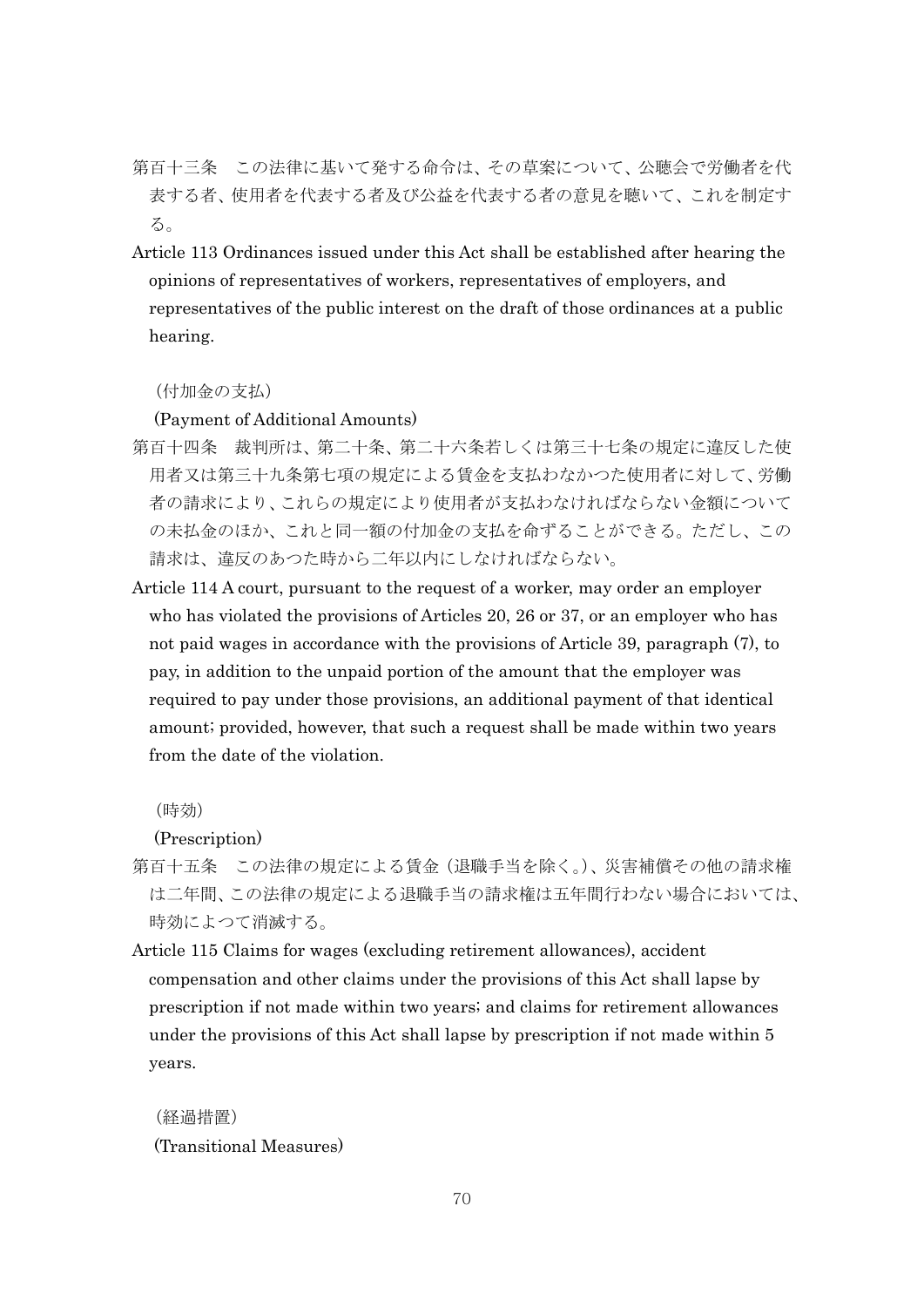- 第百十五条の二 この法律の規定に基づき命令を制定し、又は改廃するときは、その命 令で、その制定又は改廃に伴い合理的に必要と判断される範囲内において、所要の経 過措置(罰則に関する経過措置を含む。)を定めることができる。
- Article 115-2 When an ordinance under this Act is established, revised or abrogated, necessary transitional measures (including transitional measures on penal provisions) may be stipulated by such ordinance, within limits reasonably deemed to be necessary in connection with such establishment, revision or abrogation.

(適用除外)

(Exclusion from Application)

- 第百十六条 第一条から第十一条まで、次項、第百十七条から第百十九条まで及び第百 二十一条の規定を除き、この法律は、船員法(昭和二十二年法律第百号)第一条第一 項に規定する船員については、適用しない。
- Article 116 With the exception of the provisions of Articles 1 through 11, paragraph (2) below, Articles 117 through 119, and Article 121, this Act shall not apply to mariners stipulated in paragraph (1) of Article 1 of the Mariners Law (Act No. 100 of 1947).
- 2 この法律は、同居の親族のみを使用する事業及び家事使用人については、適用しな い。
- (2) This act shall not apply to businesses which employ only relatives who live together nor to domestic workers.

### 第十三章 罰則 CHAPTER XIII PENAL PROVISIONS

- 第百十七条 第五条の規定に違反した者は、これを一年以上十年以下の懲役又は二十万 円以上三百万円以下の罰金に処する。
- Article 117 A person who has violated the provisions of Article 5 shall be punished by imprisonment with work of not less than one year and not more than 10 years, or by a fine of not less than 200,000 yen and not more than 3,000,000 yen.
- 第百十八条 第六条、第五十六条、第六十三条又は第六十四条の二の規定に違反した者 は、これを一年以下の懲役又は五十万円以下の罰金に処する。
- Article 118 A person who has violated the provisions of Article 6, Article 56, Article 63 or Article 64-2 shall be punished by imprisonment with work of not more than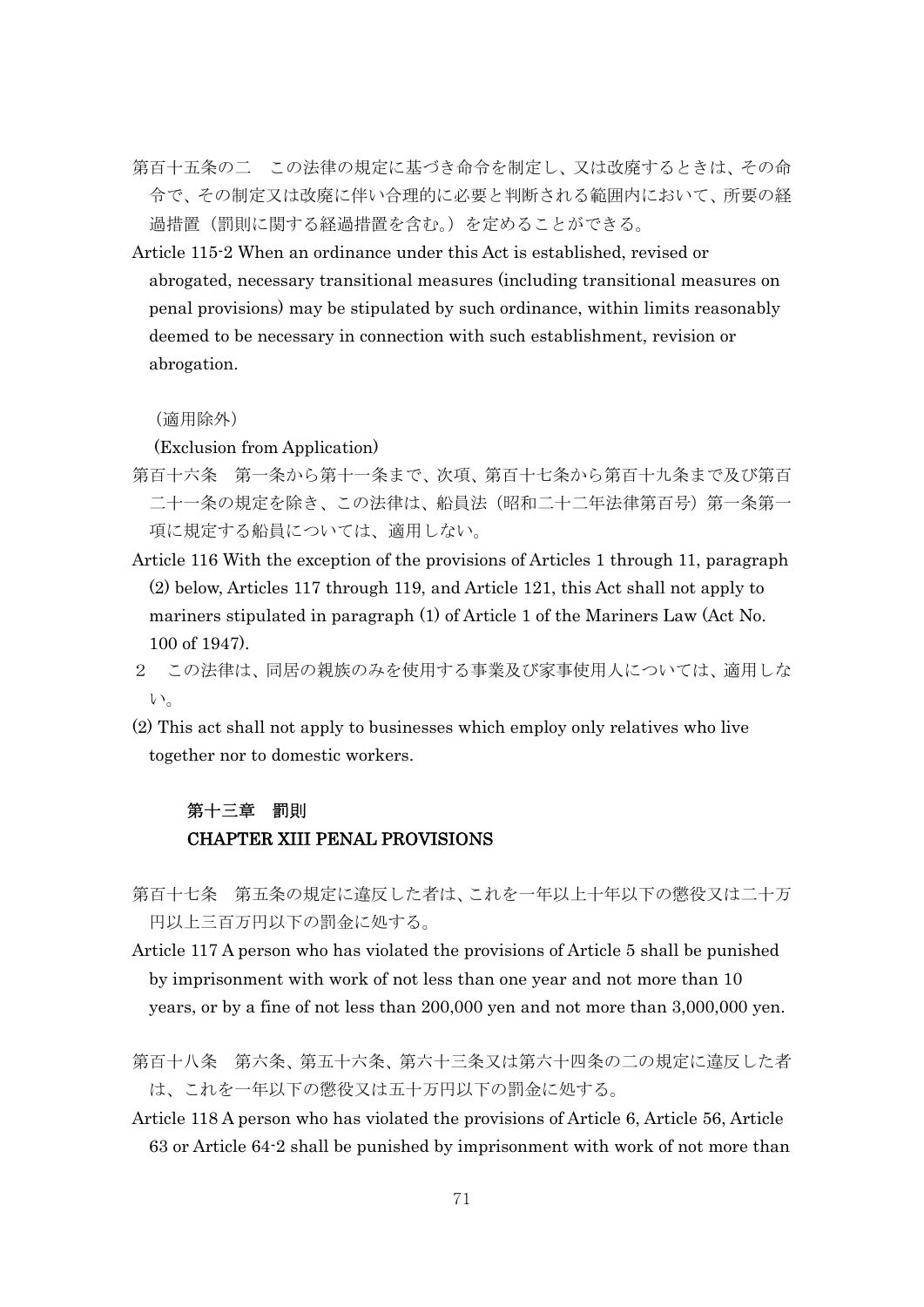one year or by a fine of not more than 500,000 yen.

- 2 第七十条の規定に基づいて発する厚生労働省令(第六十三条又は第六十四条の二の 規定に係る部分に限る。)に違反した者についても前項の例による。
- (2) A person who has violated an Ordinance of the Ministry of Health, Labour and Welfare issued under the provisions of Article 70 (but limited to those portions of such ordinance related to Article 63 or Article 64-2) shall be punished in accordance with the preceding paragraph.
- 第百十九条 次の各号の一に該当する者は、これを六箇月以下の懲役又は三十万円以下 の罰金に処する。
- Article 119 Any person who falls under any of the following items shall be punished by imprisonment with work of not more than 6 months or by a fine of not more than 300,000 yen:
- 第三条、第四条、第七条、第十七条、第十八条第一項、第十九条、第二 十条、第二十二条第四項、第三十二条、第三十四条、第三十五条、第三十六条第一項 ただし書、第三十七条、第三十九条、第六十一条、第六十二条、第六十四条の三から 第六十七条まで、第七十二条、第七十五条から第七十七条まで、第七十九条、第八十 条、第九十四条第二項、第九十六条又は第百四条第二項の規定に違反した者
- (i) A person who has violated the provisions of Article 3, Article 4, Article 7, Article 16, Article 17, paragraph (1) of Article 18, Article 19, Article 20, paragraph (4) of Article 22, Article 32, Article 34, Article 35, the proviso to paragraph (1) of Article 36, Article 37, Article 39, Article 61, Article 62, Articles 64-3 through 67, Article 72, Articles 75 through 77, Article 79, Article 80, paragraph (2) of Article 94, Article 96, or paragraph (2) of Article 104;
- 二 第三十三条第二項、第九十六条の二第二項又は第九十六条の三第一項の規定による 命令に違反した者
- (ii) A person who has violated an ordinance pursuant to the provisions of paragraph (2) of Article 33, paragraph (2) of Article 96-2, or paragraph (1) of Article 96-3;
- 三 第四十条の規定に基づいて発する厚生労働省令に違反した者
- (iii) A person who has violated an Ordinance of the Minister of Health, Labour and Welfare issued under the provisions of Article 40;
- 四 第七十条の規定に基づいて発する厚生労働省令(第六十二条又は第六十四条の三の 規定に係る部分に限る。)に違反した者
- (iv) A person who has violated an Ordinance of the Ministry of Health, Labour and Welfare issued under the provisions of Article 70 (but limited to those portions of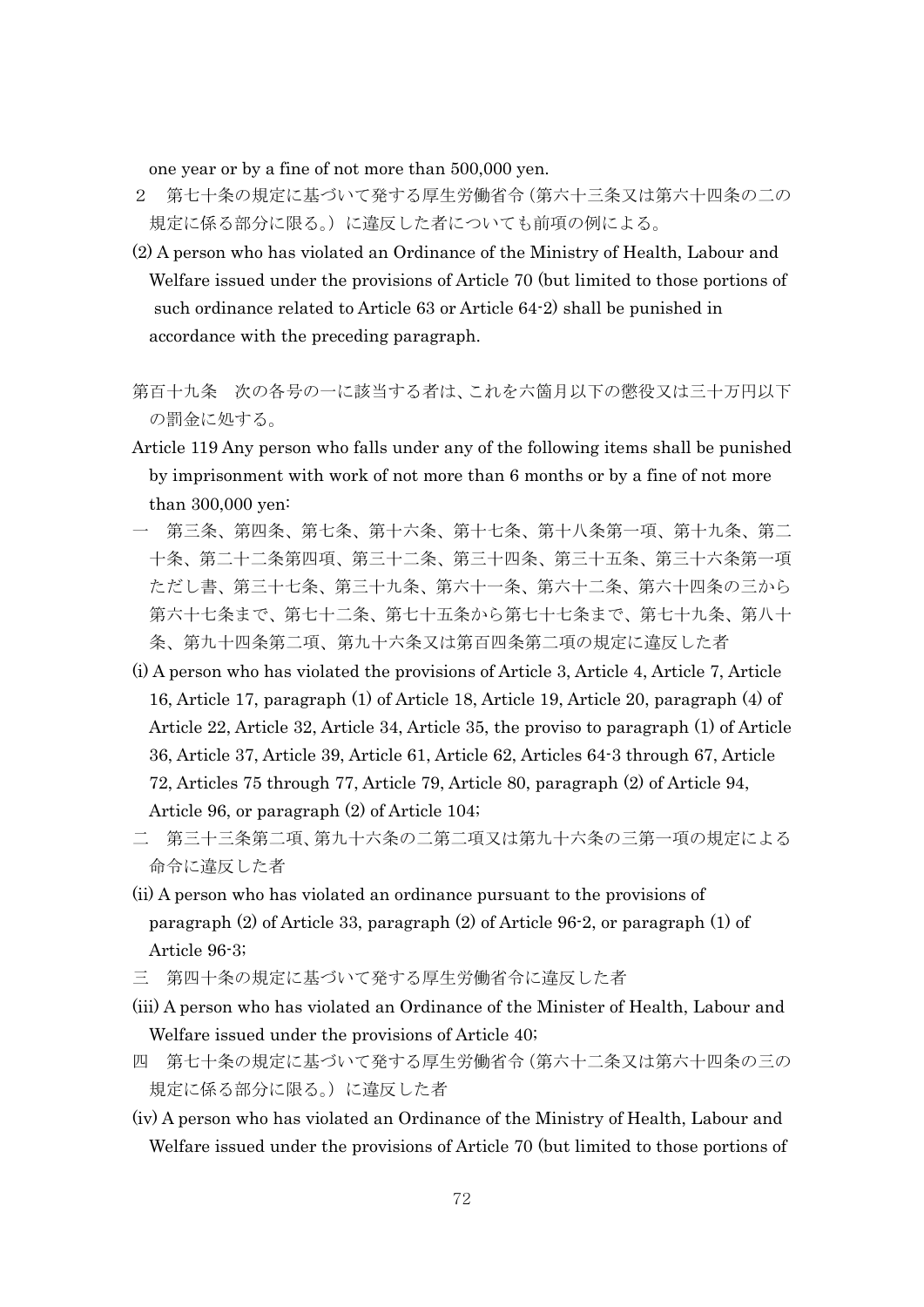such ordinance related to the provisions of Article 62 or Article 64-3).

第百二十条 次の各号の一に該当する者は、三十万円以下の罰金に処する。

Article 120 Any person who falls under any of the following items shall be punished by a fine of not more than 300,000 yen:

- 第十四条、第十五第一項若しくは第三項、第十八条第七項、第二十二条第一項から 第三項まで、第二十三条から第二十七条まで、第三十二条の二第二項(第三十二条の 四第四項及び第三十二条の五第三項において準用する場合を含む。)、第三十二条の五 第二項、第三十三条第一項ただし書、第三十八条の二第三項(第三十八条の三第二項 において準用する場合を含む。)、第五十七条から第五十九条まで、第六十四条、第六 十八条、第八十九条、第九十条第一項、第九十一条、第九十五条第一項若しくは第二 項、第九十六条の二第一項、第百五条(第百条第三項において準用する場合を含む。) 又は第百六条から第百九条までの規定に違反した者
- (i) A person who has violated the provisions of Article 14, paragraph (1) or (3) of Article 15, paragraph (7) of Article 18, paragraphs (1) through 3 of Article 22, Articles 23 through 27, paragraph (2) of Article 32-2 (including the cases where it is applied mutate smutandis pursuant to paragraph (4) of Article 32-4 and paragraph (3) of Article 32-5), paragraph (2) of Article 32-5, the proviso to paragraph (1) of Article 33, paragraph (3) of Article 38-2 (including the cases where it is applied mutatis mutandis pursuant to paragraph (2) of Article 38-3), Articles 57 through 59, Article 64, Article 68, Article 89, paragraph (1) of Article 90, Article 91, paragraph (1) or 2 of Article 95, paragraph (1) of Article 96-2, Article105 (including the cases where it is applied mutatis mutandis pursuant to paragraph (3) of Article 100), or Articles 106 through 109;
- 二 第七十条の規定に基づいて発する厚生労働省令(第十四条の規定に係る部分に限 る。)に違反した者
- (ii) A person who has violated an Ordinance of the Ministry of Health, Labour and Welfare issued under the provisions of Article 70 (but limited to those portions of such ordinance related to the provisions of Article 14);
- 三 第九十二条第二項又は第九十六条の三第二項の規定による命令に違反した者
- (iii) A person who has violated an ordinance under the provisions of paragraph (2) of Article 92, or Article paragraph (2) of 96-3;
- 四 第百一条(第百条第三項において準用する場合を含む。)の規定による労働基準監 督官又は女性主管局長若しくはその指定する所属官吏の臨検を拒み、妨げ、若しくは 忌避し、その尋問に対して陳述をせず、若しくは虚偽の陳述をし、帳簿書類の提出を せず、又は虚偽の記載をした帳簿書類の提出をした者
- (iv) A person who has refused, impeded or evaded an inspection by a labor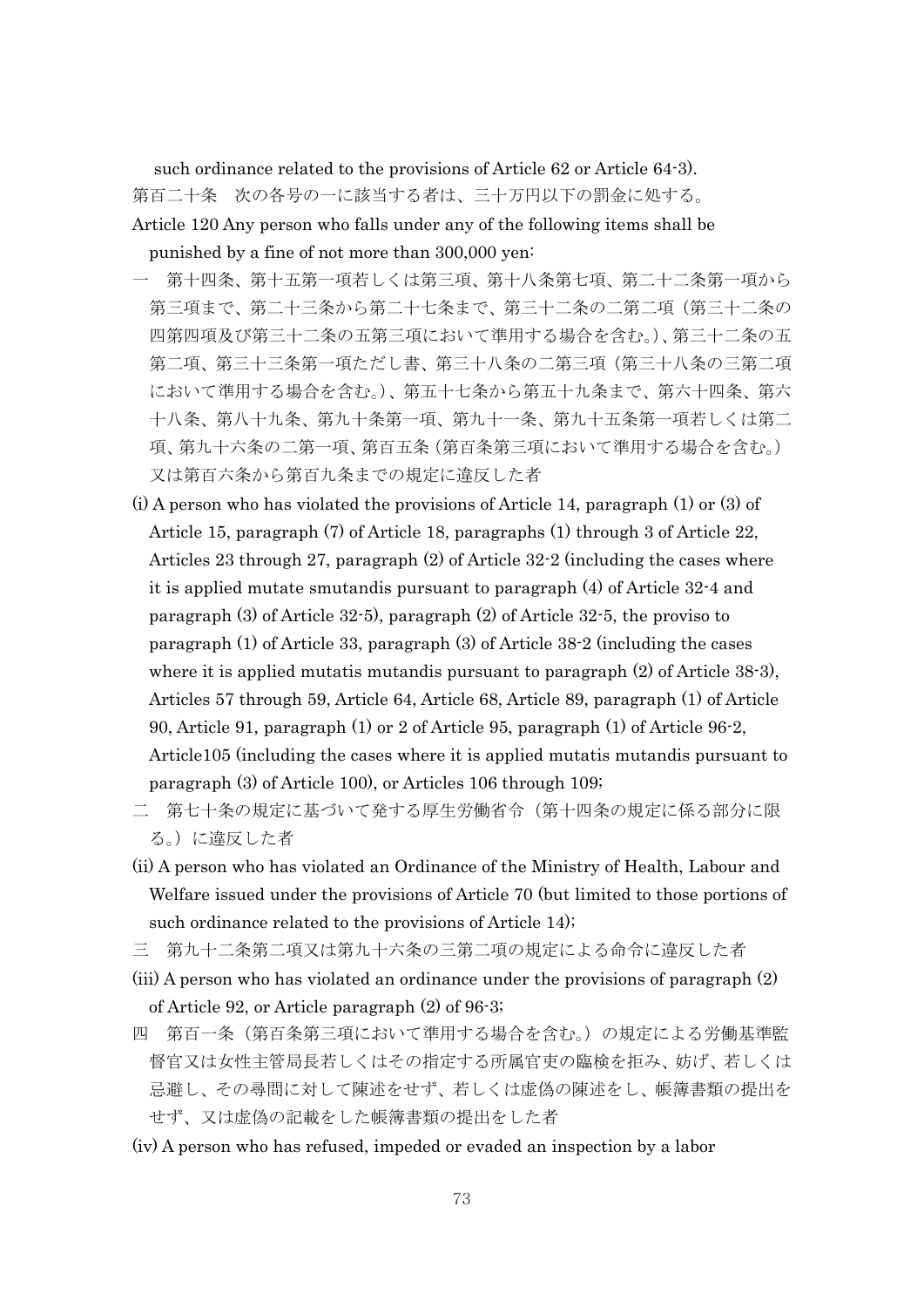standards inspector or by the Director-General of the Women's Management Bureau or an official of that Bureau designated by the Director-General based on the provisions of Article 101 (including the cases where it is applied mutatis mutandis pursuant to paragraph (3) of Article 100), a person who has not replied or has made false statements in response to questioning by a labor standards inspector or by the Director-General of the Women's Management Bureau or an official of that Bureau designated by the Director-General, or a person who has not submitted books and records or has submitted books and records containing false entries to a labor standards inspector or to the Director-General of the Women's Management Bureau or an official of that Bureau designated by the Director-General;

- 五 第百四条の二の規定による報告をせず、若しくは虚偽の報告をし、又は出頭しなか つた者
- (v) A person who has not made a report, has submitted a false report, or has not appeared pursuant to the provisions of Article 104-2.
- 第百二十一条 この法律の違反行為をした者が、当該事業の労働者に関する事項につい て、事業主のために行為した代理人、使用人その他の従業者である場合においては、 事業主に対しても各本条の罰金刑を科する。ただし、事業主(事業主が法人である場 合においてはその代表者、事業主が営業に関し成年者と同一の行為能力を有しない未 成年者又は成年被後見人である場合においてはその法定代理人(法定代理人が法人で あるときは、その代表者)を事業主とする。次項において同じ。)が違反の防止に必 要な措置をした場合においては、この限りでない。
- Article 121 In the event that a person who has violated this Act is an agent or other employee acting on behalf of the business operator of the enterprise, with respect to matters concerning workers at that enterprise, the fine under the relevant Article shall also be assessed against the business operator; provided, however, that this shall not apply in the event that the business operator has taken necessary measures to prevent such violation (In the event that the business operator is a juridical person, the representative thereof shall be deemed business operator; and in the event that the business operator is a minor or an adult ward who lacks the capacity regarding business of an adult, the statutory representative thereof shall be deemed business operator (if the statutory representative is a juridical person, the representative thereof). The same shall apply hereinafter in this Article.).
- 2 事業主が違反の計画を知りその防止に必要な措置を講じなかつた場合、違反行為を 知り、その是正に必要な措置を講じなかつた場合又は違反を教唆した場合においては、